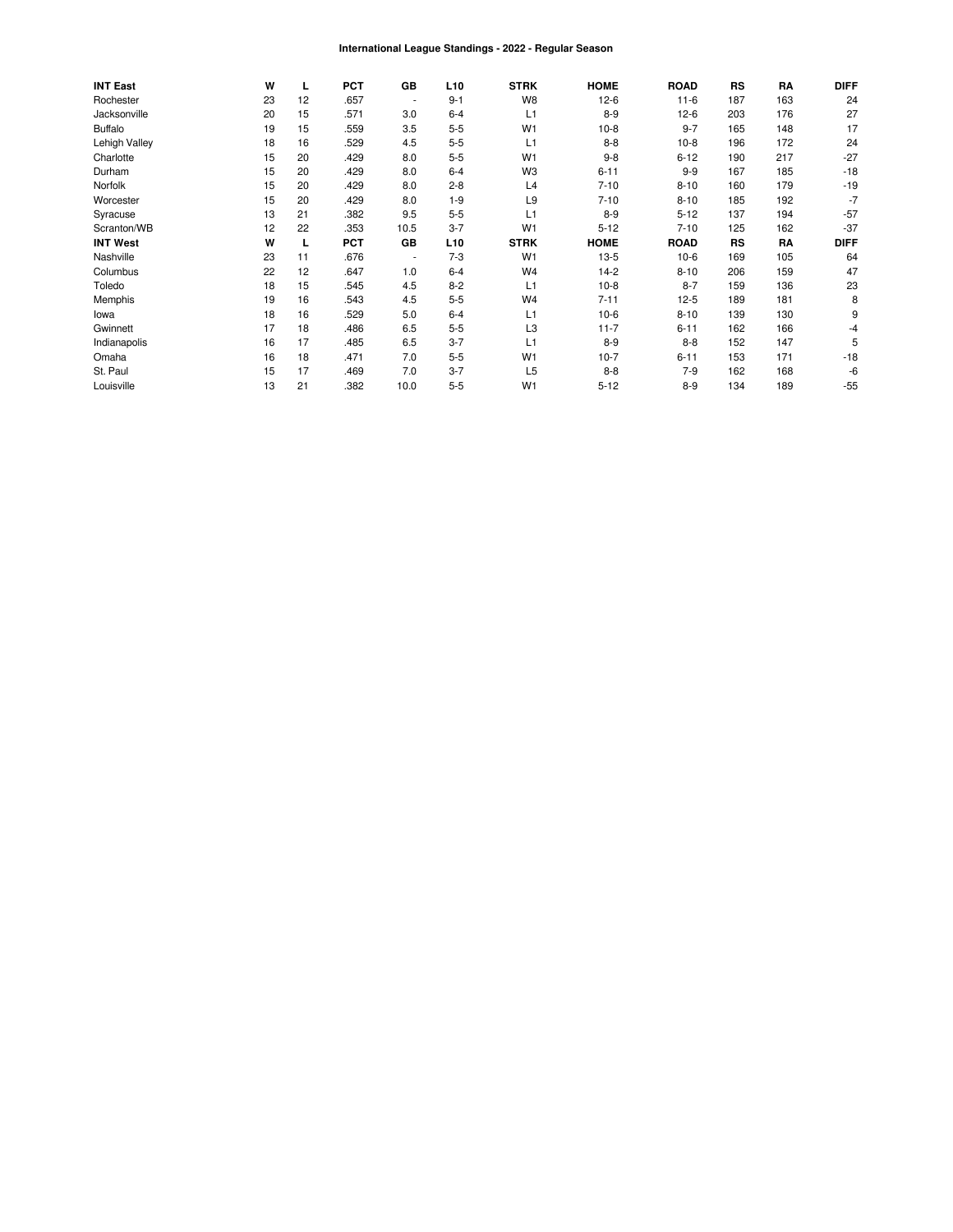## **International Hitting Leaders - 2022 - Regular Season - Qualified Players**

|                | <b>AVG</b>               |            |                         |                | <b>HR</b>              |                   |            |                | RBI                    |            |                     |                | <b>OBP</b>    |            |            |
|----------------|--------------------------|------------|-------------------------|----------------|------------------------|-------------------|------------|----------------|------------------------|------------|---------------------|----------------|---------------|------------|------------|
| #              | Player                   | Team       | <b>AVG</b>              | #              | Player                 | Team              | HR         | #              | Player                 | Team       | RBI                 | #              | Player        | Team       | <b>OBP</b> |
| 1              | González, E              | <b>JAX</b> | .392                    | 1              | Gorman, N              | <b>MEM</b>        | 13         | $\mathbf{1}$   | Hall, D                | LHV        | 38                  | $\mathbf{1}$   | Sands, D      | LHV        | 476        |
| $\overline{c}$ | García, L                | <b>ROC</b> | .368                    | 2              | Hall, D                | LHV               | 12         | 2              | Díaz, L                | <b>JAX</b> | 30                  | 2              | Tolman, M     | COL        | .449       |
| 3              | Leblanc, C               | <b>JAX</b> | .359                    | 3              | Gonzalez, O            | COL               | 9          | 2              | Gonzalez, O            | COL        | 30                  | 3              | Refsnyder, R  | <b>WOR</b> | .438       |
| 4              | Aranda, J                | <b>DUR</b> | .343                    | 3              | Palka, D               | <b>SYR</b>        | 9          | 4              | García, L              | <b>ROC</b> | 27                  | 4              | Lewis, R      | <b>STP</b> | .430       |
| 5              | Sands, D                 | LHV        | .333                    | 3              | Yepez, J               | MEM               | 9          | 4              | Leblanc, C             | JAX        | 27                  | 5              | Lavarnway, R  | <b>TOL</b> | .429       |
| 5              | Santana, C               | LOU        | .333                    | 3              | Young, J               | <b>IOW</b>        | 9          | 4              | Pasquantino, V         | OMA        | 27                  | 5              | Leblanc, C    | JAX        | .429       |
| $\overline{7}$ | Lavarnway, R             | <b>TOL</b> | .329                    | $\overline{7}$ | 5 tied                 |                   | 8          | $\overline{7}$ | Fitzgerald, R          | <b>WOR</b> | 26                  | $\overline{7}$ | Sánchez, Y    | <b>WOR</b> | .426       |
| 8              | Lukes, N                 | <b>BUF</b> | .328                    |                |                        |                   |            | 7              | Valaika, P             | <b>GWN</b> | 26                  | 8              | García, L     | <b>ROC</b> | .421       |
| 9              | Meneses, J               | <b>ROC</b> | .315                    |                |                        |                   |            | $\overline{7}$ | Yepez, J               | <b>MEM</b> | 26                  | 9              | Warmoth, L    | <b>BUF</b> | .419       |
|                | 10 Gonzalez, O           | COL        | .314                    |                |                        |                   |            | 10             | 3 tied                 |            | 24                  | 10             | González, E   | <b>JAX</b> | .417       |
|                | <b>SLG</b>               |            |                         |                | <b>OPS</b>             |                   |            |                | H                      |            |                     |                | 2B            |            |            |
| #              | Player                   | Team       | <b>SLG</b>              | #              | Player                 | Team              | <b>OPS</b> | #              | Player                 | Team       | н                   | #              | Player        | Team       | 2Β         |
| 1              | García, L                | <b>ROC</b> | .664                    | 1              | García, L              | <b>ROC</b>        | 1.085      | 1              | Aranda, J              | <b>DUR</b> | 46                  | $\mathbf{1}$   | Hall, D       | LHV        | 11         |
| $\overline{c}$ | García, R                | <b>IOW</b> | .651                    | 2              | García, R              | <b>IOW</b>        | 1.047      | 1              | García, L              | <b>ROC</b> | 46                  | $\mathbf{1}$   | Lewis, R      | <b>STP</b> | 11         |
| 3              | Hall, D                  | LHV        | .644                    | 3              | Leblanc, C             | <b>JAX</b>        | 1.036      | 3              | Gonzalez, O            | COL        | 44                  | 1              | Noll, J       | <b>ROC</b> | 11         |
| 4              | Gorman, N                | <b>MEM</b> | .630                    | 4              | Hall, D                | LHV               | 1.011      | 4              | Leblanc, C             | <b>JAX</b> | 42                  | 1              | Short, Z      | <b>TOL</b> | 11         |
| 5              | Fitzgerald, R            | <b>WOR</b> | .614                    | 5              | Lewis, R               | <b>STP</b>        | .993       | 5              | Meneses, J             | <b>ROC</b> | 41                  |                | 5 Lester, J   | <b>TOL</b> | 10         |
| 6              | Leblanc, C               | <b>JAX</b> | .607                    | 6              | Gorman, N              | <b>MEM</b>        | .976       | 6              | Cedrola, L             | LOU        | 40                  |                | 5 Lukes, N    | <b>BUF</b> | 10         |
| $\overline{7}$ | Gonzalez, O              | COL        | .586                    | 6              | Tolman, M              | COL               | .976       | 6              | Clemens, K             | <b>TOL</b> | 40                  | 5              | Martin, M     | <b>IND</b> | 10         |
| 8              | Quintana, L              | <b>JAX</b> | .585                    | 8              | Fitzgerald, R          | <b>WOR</b>        | .973       | 6              | Hall, D                | LHV        | 40                  | 5              | Miranda, J    | <b>STP</b> | 10         |
| 9              | Palka, D                 | <b>SYR</b> | .579                    | 9              | Quintana, L            | <b>JAX</b>        | .953       | 9              | Lukes, N               | <b>BUF</b> | 39                  | 9              | 12 tied       |            | 9          |
|                | 10 Pérez, C              | <b>CLT</b> | .570                    | 10             | 2 tied                 |                   | .943       | 10             | González, E            | <b>JAX</b> | 38                  |                |               |            |            |
|                |                          |            |                         |                | BB                     |                   |            |                | XBH                    |            |                     |                | TB            |            |            |
|                | 3B                       |            |                         |                |                        |                   |            |                |                        |            |                     |                |               |            | TВ         |
|                |                          | Team       | 3B                      | #              | Player                 | Team              | BВ         |                |                        | Team       | XBH                 | #              | Player        | Team       |            |
|                | # Player<br>1 Clemens, K | <b>TOL</b> | 4                       | 1              | Sánchez, Y             | <b>WOR</b>        | 25         |                | # Player<br>1 Hall, D  | LHV        | 23                  | $\mathbf{1}$   | Hall, D       | LHV        | 87         |
|                | 1 García, L              | <b>ROC</b> | 4                       | 1              | Short, Z               | <b>TOL</b>        | 25         |                | 2 Fitzgerald, R        | <b>WOR</b> | 18                  | $\overline{c}$ | García, L     | <b>ROC</b> | 83         |
|                | 1 Martin, M              | <b>IND</b> | 4                       | 3              | Andreoli, J            | LHV               | 24         |                | 2 Gonzalez, O          | COL        | 18                  | 3              | Gonzalez, O   | COL        | 82         |
|                | 1 Vargas, I              | <b>IOW</b> | $\overline{\mathbf{4}}$ | 3              | Bleday, J              | <b>JAX</b>        | 24         |                | 2 Martin, M            | <b>IND</b> | 18                  | $\overline{4}$ | Clemens, K    | <b>TOL</b> | 75         |
|                | 5 Fitzgerald, R          | <b>WOR</b> | 3                       | 5              | Sands, D               | LHV               | 23         |                | 5 Clemens, K           | <b>TOL</b> | 17                  | $\overline{4}$ | Gorman, N     | <b>MEM</b> | 75         |
|                | 5 Toffey, W              | LHV        | 3                       | 5              | Singleton, J           | <b>NAS</b>        | 23         |                | 5 García, L            | <b>ROC</b> | 17                  | 6              | Leblanc, C    | JAX        | 71         |
| $\overline{7}$ | 12 tied                  |            | $\overline{c}$          | $\overline{7}$ | Tolman, M              | COL               | 22         |                | 5 Short, Z             | <b>TOL</b> | 17                  | $\overline{7}$ | Fitzgerald, R | <b>WOR</b> | 70         |
|                |                          |            |                         | 8              | 4 tied                 |                   | 21         |                | 8 Gorman, N            | <b>MEM</b> | 16                  | 8              | Aranda, J     | <b>DUR</b> | 69         |
|                |                          |            |                         |                |                        |                   |            |                | 8 Lester, J            | <b>TOL</b> | 16                  | 9              | Meneses, J    | <b>ROC</b> | 68         |
|                |                          |            |                         |                |                        |                   |            |                | 8 Pasquantino, V       | OMA        | 16                  | 10             | Valaika, P    | <b>GWN</b> | 63         |
|                | R                        |            |                         |                | SB                     |                   |            |                | <b>CS</b>              |            |                     |                |               |            |            |
| #              | Player                   | Team       | R                       | #              | Player                 | Team              | SB         |                | # Player               | Team       | CS                  |                |               |            |            |
|                | 1 García, L              | <b>ROC</b> | 32                      | 1              | Blanco, D              | <b>OMA</b>        | 12         |                | 1 Bruján, V            | <b>DUR</b> | 5                   |                |               |            |            |
|                | 2 Gorman, N              | MEM        | 26                      | 1              | Stevenson, A           | <b>ROC</b>        | 12         |                | 2 DeShields, D         | GWN        | 4                   |                |               |            |            |
| 2              | Hall, D                  | LHV        | 26                      | 1.             | Taylor, S              | <b>BUF</b>        | 12         |                | 3 Bae, J               | <b>IND</b> | 3                   |                |               |            |            |
|                | 2 Remillard, Z           | <b>CLT</b> | 26                      |                | 4 Smith, M             | <b>BUF</b>        | 11         |                | 3 Cruz, O              | <b>IND</b> | 3                   |                |               |            |            |
| 5              | Burdick, P               | <b>JAX</b> | 25                      | 5              | Florial, E             | <b>SWB</b>        | 10         |                | 3 Miller, B            | <b>JAX</b> | 3                   |                |               |            |            |
| 5              | Downs, J                 | <b>WOR</b> | 25                      | 6              | Bae, J                 | <b>IND</b>        | 9          |                | 3 Palacios, J          | 2 Teams    | 3                   |                |               |            |            |
| 7<br>8         | Fermin, J<br>5 tied      | COL        | 24<br>23                | 6<br>6         | Córdoba, A<br>Duran, J | LOU<br><b>WOR</b> | 9<br>9     | 8              | 3 Robson, J<br>20 tied | <b>TOL</b> | 3<br>$\overline{2}$ |                |               |            |            |

 [Duran,](https://research.mlb.com/players/680776/stats#orgId=117) J [WOR](https://research.mlb.com/teams/533/stats#timeframe=2022) 9 10 tied 8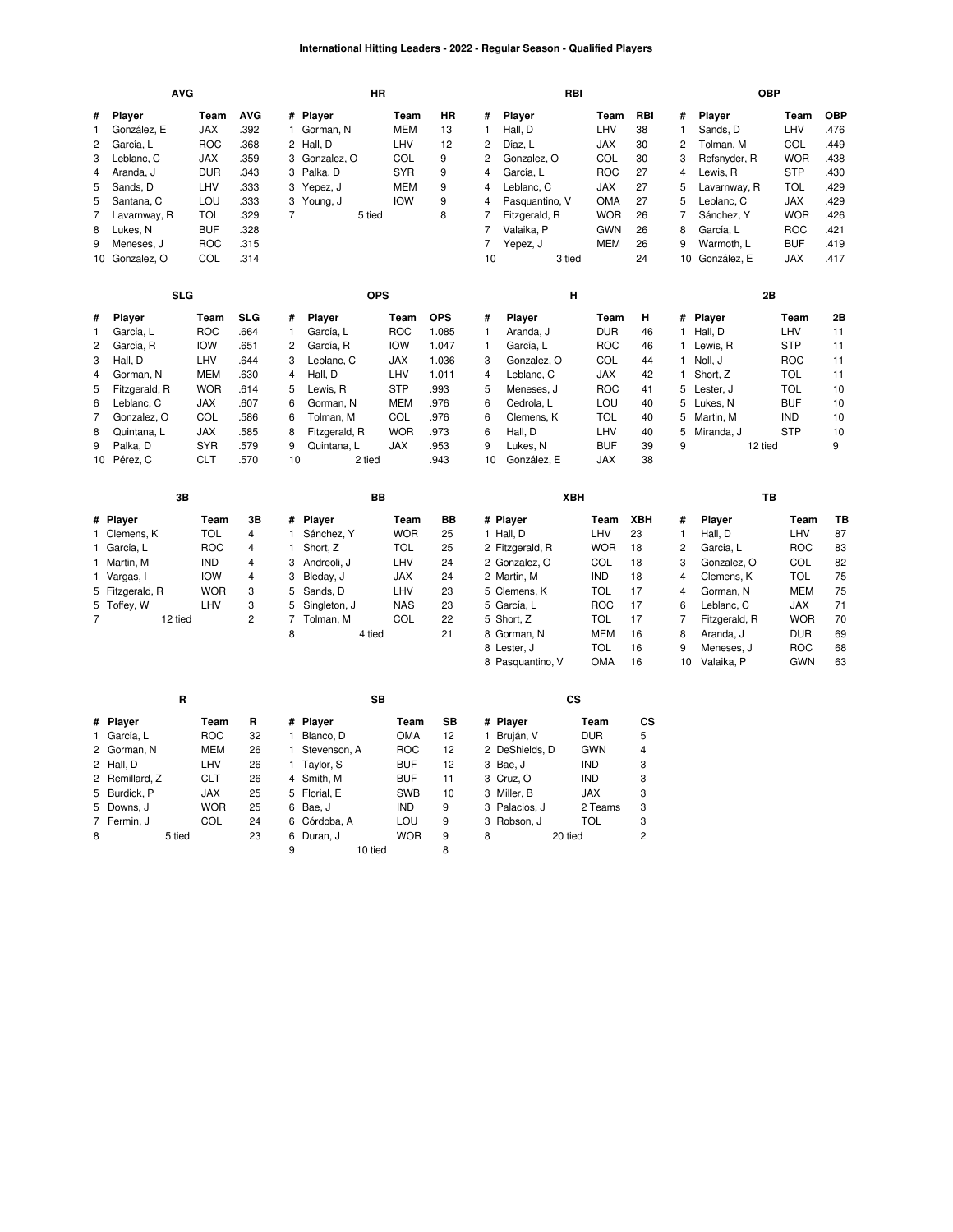# **International Pitching Leaders - 2022 - Regular Season - Qualified Players**

| <b>ERA</b> |                |            |              |   |              | W       |            |   |    | so             |            |     |   |             | GS         |                |
|------------|----------------|------------|--------------|---|--------------|---------|------------|---|----|----------------|------------|-----|---|-------------|------------|----------------|
| #          | Player         | Team       | ERA          |   | # Player     |         | Team       | W | #  | Player         | Team       | SO. | # | Player      | Team       | GS             |
|            | Kilian, C      | <b>IOW</b> | 1.57         |   | Alexander, J |         | <b>NAS</b> | 5 |    | Liberatore, M  | <b>MEM</b> | 46  |   |             | 25 tied    | $\overline{7}$ |
| 2          | Ashcraft, G    | LOU        | 1.65         |   | 2 Appel, M   |         | LHV        | 4 |    | Rodriguez, G   | <b>NOR</b> | 46  |   |             |            |                |
| 3          | Small, E       | <b>NAS</b> | 1.95         |   | 2 Hart, K    |         | <b>WOR</b> | 4 | 1  | Small, E       | <b>NAS</b> | 46  |   |             |            |                |
| 4          | Swarmer, M     | <b>IOW</b> | 2.17         | 4 |              | 17 tied |            | 3 | 4  | Muller, K      | <b>GWN</b> | 44  |   |             |            |                |
| 5          | Wesneski, H    | <b>SWB</b> | 2.31         |   |              |         |            |   | 5  | Meyer, M       | JAX        | 43  |   |             |            |                |
| 6          | Lindblom, J    | <b>NAS</b> | 2.43         |   |              |         |            |   | 6  | Thompson, Z    | <b>MEM</b> | 42  |   |             |            |                |
| 7          | Battenfield, P | COL        | 2.54         |   |              |         |            |   | 7  | Krook, M       | <b>SWB</b> | 41  |   |             |            |                |
| 8          | Lawrence, C    | <b>BUF</b> | 2.86         |   |              |         |            |   | 8  | Toussaint, T   | <b>GWN</b> | 38  |   |             |            |                |
| 9          | Seabold, C     | <b>WOR</b> | 2.93         |   |              |         |            |   | 9  | Allgeyer, N    | <b>BUF</b> | 37  |   |             |            |                |
|            | 10 Meyer, M    | <b>JAX</b> | 2.97         |   |              |         |            |   | 10 | Wesneski, H    | SWB        | 36  |   |             |            |                |
|            | cc             |            |              |   |              | SHO     |            |   |    | G              |            |     |   |             | SV         |                |
|            | # Player       | Team       | CG           |   | # Player     | Team    | <b>SHO</b> |   |    | # Player       | Team       | G   | # | Player      | Team       | <b>SV</b>      |
|            | 1 Lawrence, C  | <b>BUF</b> | $\mathbf{1}$ |   |              |         |            |   |    | Baldonado, A   | <b>ROC</b> | 15  |   | Cruz, F     | LOU        | 6              |
|            | 1 Sulser, B    | <b>IND</b> |              |   |              |         |            |   |    | 1 Clippard, T  | <b>ROC</b> | 15  |   | Walsh, J    | <b>MEM</b> | 6              |
|            |                |            |              |   |              |         |            |   |    | 1 Weems, J     | <b>ROC</b> | 15  | 3 | Knight, D   | <b>DUR</b> | 5              |
|            |                |            |              |   |              |         |            |   |    | 4 Cuas, J      | <b>OMA</b> | 14  | 3 | Vizcaíno, A | <b>OMA</b> | 5              |
|            |                |            |              |   |              |         |            |   |    | 4 Fernández, J | <b>MEM</b> | 14  | 5 | Gage, M     | <b>BUF</b> | 4              |
|            |                |            |              |   |              |         |            |   |    | 4 Naile, J     | <b>MEM</b> | 14  | 5 | Law, D      | TOL        | 4              |
|            |                |            |              |   |              |         |            |   |    | 4 Perez, A     | <b>CLT</b> | 14  | 5 | Uvila, C    | <b>NOR</b> | 4              |
|            |                |            |              |   |              |         |            |   | 8  | 11 tied        |            | 13  | 5 | Vespi, N    | <b>NOR</b> | 4              |
|            |                |            |              |   |              |         |            |   |    |                |            |     | 5 | Weems, J    | <b>ROC</b> | 4              |

10 9 tied 3

|                | IP               |            |      |    | <b>AVG</b>     |            |            |    | <b>WHIP</b>    |            |             |               | <b>WPCT</b> |             |
|----------------|------------------|------------|------|----|----------------|------------|------------|----|----------------|------------|-------------|---------------|-------------|-------------|
| #              | Player           | Team       | IP   | #  | <b>Plaver</b>  | Team       | <b>AVG</b> | #  | <b>Plaver</b>  | Team       | <b>WHIP</b> | # Player      | Team        | <b>WPCT</b> |
|                | Liberatore, M    | <b>MEM</b> | 40.0 |    | Small, E       | <b>NAS</b> | .149       |    | Wesneski, H    | <b>SWB</b> | 0.77        | Beniamin, W   | <b>CLT</b>  | 1.000       |
|                | 2 Battenfield, P | COL        | 39.0 | 2  | Wesneski, H    | <b>SWB</b> | .171       | 2  | Lawrence, C    | <b>BUF</b> | 0.92        | Kilian, C     | <b>IOW</b>  | 1.000       |
| 3              | Meyer, M         | <b>JAX</b> | 36.1 | 3  | Swarmer, M     | IOW        | .175       | 3  | Lindblom, J    | <b>NAS</b> | 0.96        | Mariot. M     | LHV         | 1.000       |
| $\overline{4}$ | Wynne, R         | LOU        | 36.0 | 4  | Mever, M       | <b>JAX</b> | .187       | 4  | Mever, M       | <b>JAX</b> | 0.96        | Swarmer. M    | <b>IOW</b>  | 1.000       |
| 5              | Alexander, J     | <b>NAS</b> | 35.2 | 5. | Lindblom. J    | <b>NAS</b> | .194       | 5. | Thompson, Z    | <b>MEM</b> | 0.98        | Thompson, Z   | <b>MEM</b>  | 1.000       |
|                | 6 Parke, J       | <b>CLT</b> | 35.0 | 6. | Rodriguez, G   | <b>NOR</b> | .196       | 6  | Rodriauez. G   | <b>NOR</b> | 1.00        | 1 Tullv. T    | COL         | 1.000       |
| 6              | Wesneski. H      | <b>SWB</b> | 35.0 |    | Thompson. Z    | <b>MEM</b> | .203       | 6  | Swarmer, M     | <b>IOW</b> | 1.00        | 7 Ashcraft, G | LOU         | .750        |
|                | 8 Cox. A         | <b>OMA</b> | 34.2 | 8  | Seabold, C     | <b>WOR</b> | .204       | 8  | Seabold, C     | <b>WOR</b> | 1.04        | 7 Lawrence, C | <b>BUF</b>  | .750        |
| 8              | Pannone, T       | <b>WOR</b> | 34.2 | 9  | Lawrence, C    | <b>BUF</b> | .206       | 9  | Tully. T       | COL        | 1.11        | 7 Seabold, C  | <b>WOR</b>  | .750        |
| 10             | 4 tied           |            | 33.2 | 10 | Battenfield, P | COL        | .214       | 10 | Battenfield, P | COL        | 1.13        | 7 Small, E    | <b>NAS</b>  | .750        |

## **Triple-A Team Hitting - 2022 - Regular Season**

| Team                             | League     | AVG G                          | AВ                     | R | н |     |          |    | TB 2B 3B HR RBI |     |    | BB IBB SO SB CS |     |    | <b>OBP</b> |      | SLG OPS SAC SF |          |          | HBP | <b>GIDP</b> | LOB |
|----------------------------------|------------|--------------------------------|------------------------|---|---|-----|----------|----|-----------------|-----|----|-----------------|-----|----|------------|------|----------------|----------|----------|-----|-------------|-----|
| <b>Oklahoma City Dodgers</b>     | PCL        | .283 35 1193 241 338 566 59 17 |                        |   |   |     |          | 45 | 228 177         |     | 1. | 290             | -20 | 11 | .381       | .474 | .855           |          | 2, 14    | 19  | 24          | 267 |
| Albuquerque Isotopes             | PCL        | 280 35 1209 217 338 569 64 13  |                        |   |   |     |          | 47 | 201             | 137 |    | 0.299           | 22  | 4  | .360       | .471 | .831           | 1.       | -14      | 22  | 25          | 260 |
| <b>Round Rock Express</b>        | PCL        | .277 35                        | 1219 209 338 567 62 13 |   |   |     |          | 47 | 194 115         |     |    | 0 323           | 38  | 10 | .347       | .465 | .812           | 1        | 5        | 17  | 30          | 234 |
| Salt Lake Bees                   | <b>PCL</b> | .276 35 1175 219 324 521 62    |                        |   |   |     | 9        | 39 | 201 137         |     |    | 1 258           | 33  | 13 | .359       | .443 | .802           | 2        | 15       | 23  | 31          | 238 |
| <b>Rochester Red Wings</b>       | INT        | .272 35                        | 1203 187 327 516 68 11 |   |   |     |          | 33 | 173 117         |     |    | 6 304           | 42  | 5  | .342       | .429 | .771           | 2        | 9        | 17  | 17          | 271 |
| Jacksonville Jumbo Shrimp        | INT        | .269 35 1212 203 326 552 67    |                        |   |   |     | 6        | 49 | 192 131         |     |    | 0 314           | -22 | 8  | .349       | .455 | .804           | 1        | 10       | 23  | 29          | 252 |
| Reno Aces                        | PCL        | .266 35 1204 200 320 540 64    |                        |   |   |     | 9        | 46 | 191             | 152 |    | 1 281           | 46  | 14 | .352       | .449 | .801           | 1.       | 11       | 15  | 24          | 266 |
| Sacramento River Cats            | <b>PCL</b> | .261 35                        | 1217 201 318 528 57    |   |   |     | 9        | 45 | 196             | 156 |    | 2 351           | 31  | 10 | .352       | .434 | .786           | 2        | 7        | 18  | 20          | 271 |
| <b>Gwinnett Stripers</b>         | INT        | .260 35 1173 162 305 481 66    |                        |   |   |     | 4        | 34 | 148 114         |     |    | 1 281           | 28  | 9  | .328       | .410 | .738           |          | $1 \t17$ | 13  | 29          | 236 |
| El Paso Chihuahuas               | <b>PCL</b> | .259 35 1192 211 309 535 59    |                        |   |   |     | 4        | 53 | 196             | 161 | 1. | 318             | 18  | 10 | .350       | .449 | .799           | 3        | 14       | 13  | 20          | 251 |
| <b>Charlotte Knights</b>         | INT        | .259 35 1205 190 312 509 59    |                        |   |   |     | 3        | 44 | 178 130         |     |    | 2 311           | 21  | 10 | .336       | .422 | .758           | 3        | 9        | 15  | 28          | 243 |
| <b>Tacoma Rainiers</b>           | <b>PCL</b> | .254 35                        | 1200 185 305 531       |   |   | -59 | 7        | 51 | 179             | 144 |    | 1 340           | 60  | 11 | .339       | .443 | .782           | 5        | 10       | 15  | 18          | 260 |
| <b>Buffalo Bisons</b>            | INT        | .253 34 1093 165 277 389 52    |                        |   |   |     | 3        | 18 | 153 132         |     |    | 1 269           | 50  | 9  | .344       | .356 | .700           | 1        | 9        | 23  | 18          | 256 |
| <b>Columbus Clippers</b>         | INT        | .250 34 1160 206 290 510 63    |                        |   |   |     | 5        | 49 | 193             | 160 |    | 4 279           | 27  | 5  | .353       | .440 | .793           | 6        | 8        | 29  | 23          | 271 |
| Nashville Sounds                 | INT        | 249 34 1111 169 277 442 57     |                        |   |   |     | 6        | 32 | 157             | 149 |    | 0.310           | 35  | 6  | .342       | .398 | .740           | $\Omega$ | 11       | 14  | 22          | 246 |
| <b>Memphis Redbirds</b>          | INT        | .248 35 1171 189 290 520 47    |                        |   |   |     | 6        |    | 57 175 122      |     |    | 0.316           | -33 | 5  | .325       | .444 | .769           | 0        | 9        | 17  | 24          | 213 |
| Las Vegas Aviators               | <b>PCL</b> | .248 35 1163 171 288 451 57    |                        |   |   |     | 5        | 32 | 157 147         |     |    | 0 335           | 26  | 7  | .343       | .388 | .731           | 3        | 5        | 24  | 16          | 271 |
| Lehigh Valley IronPigs           | INT        | 247 34 1090 196 269 437 63     |                        |   |   |     | 6        | 31 | 171             | 173 |    | 2 2 8 8         | 30  | 6  | .358       | .401 | .759           | 4        | 6        | 20  | 23          | 238 |
| Durham Bulls                     | INT        | 247 35 1168 167 288 476 62     |                        |   |   |     | 9        | 36 | 156 137         |     |    | 0 374           | 36  | 15 | .329       | .408 | .737           |          |          | 10  | 19          | 240 |
| <b>Worcester Red Sox</b>         | INT        | .245 35 1125 185 276 489 57    |                        |   |   |     | 6        | 48 | 175 150         |     |    | 2 3 3 5         | 26  | 9  | .340       | .435 | .775           | 0        | 10       | 16  | 15          | 236 |
| Iowa Cubs                        | INT        | .242 34 1123 139 272 431 52    |                        |   |   |     | 7        |    | 31 129 120      |     |    | 3 3 1 5         | -32 | 9  | .319       | .384 | .703           | 2        | 13       | 12  | 13          | 245 |
| Louisville Bats                  | INT        | 241 34 1148 134 277 421        |                        |   |   | -48 | $\Omega$ | 32 | 120             | 124 |    | 0.283           | 23  | 9  | .322       | .367 | .689           | 1        | 5        | 15  | 26          | 253 |
| <b>Sugar Land Space Cowboys</b>  | <b>PCL</b> | 238 35 1191 167 283 489 64 11  |                        |   |   |     |          | 40 | 152 145         |     |    | 2 348           | 39  | 13 | .329       | .411 | .740           | 1        |          | 21  | 29          | 250 |
| <b>Toledo Mud Hens</b>           | INT        | 237 33 1074 159 255 447 57     |                        |   |   |     | 9        | 39 | 151             | 125 |    | 1 341           | 31  | 12 | .321       | .416 | .737           | 3        | 13       | 14  | 12          | 220 |
| <b>Norfolk Tides</b>             | INT        | .237 35                        | 1162 160 275 451       |   |   | 58  | 5        | 36 | 147             | 151 |    | 325             | 36  | 6  | .336       | .388 | .724           | 5        |          | 27  | 23          | 275 |
| St. Paul Saints                  | INT        | 234 32 1059 162 248 407 66     |                        |   |   |     | 6        |    | 27 146 150      |     |    | 2 2 8 1         | 27  | 5  | .333       | .384 | .717           |          | 6        | 9   | 25          | 233 |
| Indianapolis Indians             | INT        | .231 33                        | 1063 152 246 397 54    |   |   |     | 11       | 25 | 136             | 167 |    | 1 307           | 48  | 11 | .342       | .373 | .715           | 4        | 6        | 15  | 24          | 250 |
| Omaha Storm Chasers              | INT        | .230 34                        | 1098 153 253 417 55    |   |   |     | 5        | 33 | 141             | 137 |    | 0.301           | 41  | 6  | .323       | .380 | .703           | 4        | 11       | 19  | 23          | 237 |
| Scranton/Wilkes-Barre RailRiders | INT        | .217 34                        | 1054 125 229 364 53    |   |   |     | 2        | 26 | 111             | 127 |    | 1 278           | 37  | 6  | .309       | .345 | .654           |          | 6        | 16  | 32          | 221 |
| <b>Syracuse Mets</b>             | INT        | 212 34 1049 137 222 377 37     |                        |   |   |     | 2        | 38 | 125             | 122 |    | 0.312           | 29  | 11 | .302       | .359 | .661           | 3        | 6        | 16  | 32          | 192 |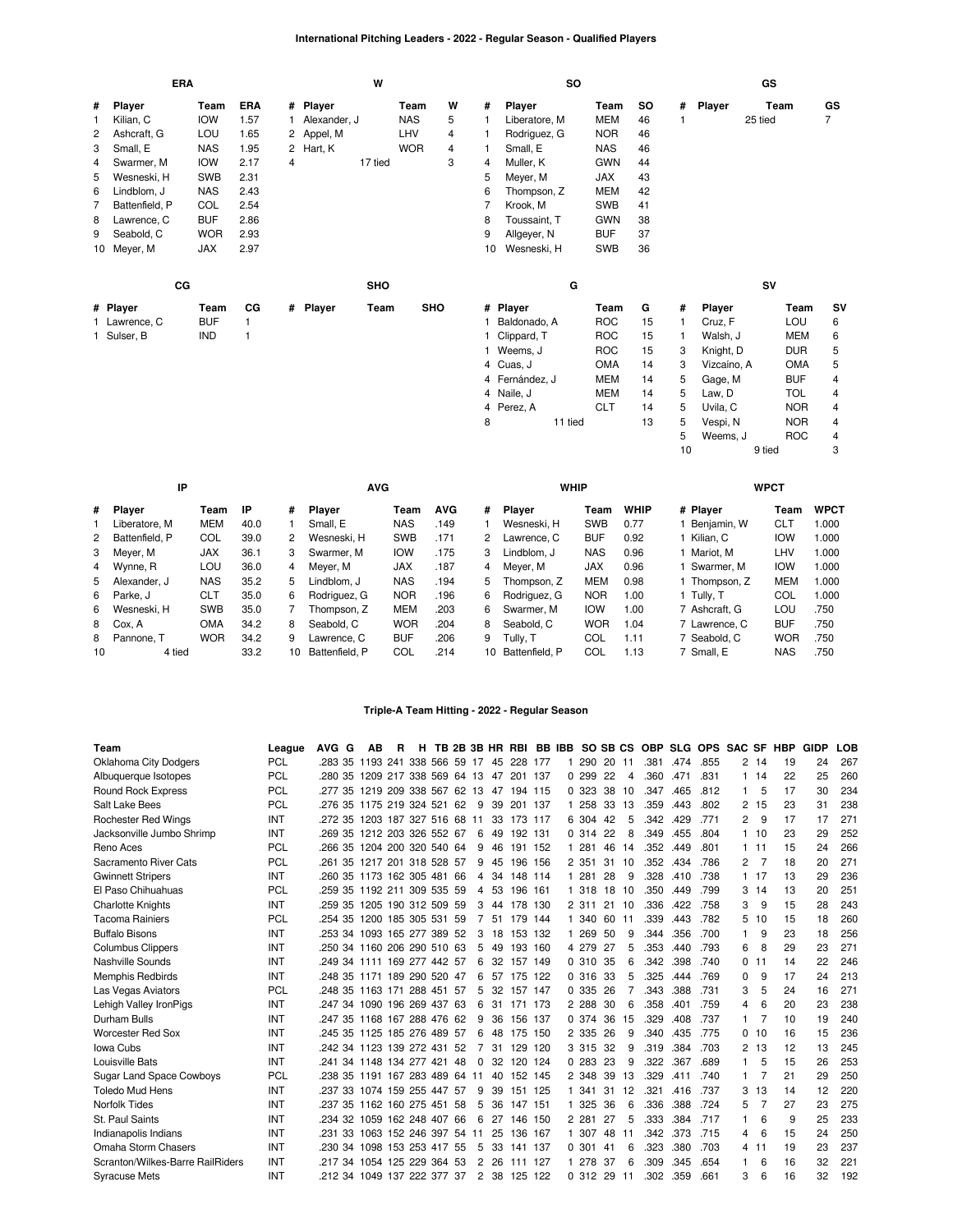## **Triple-A Team Pitching - 2022 - Regular Season**

| Team                                 | League W L ERA G GS CG SHO GF HLD SV SVO |                  |     |          |       |       |                |                         | IP | Н. |  |                                |         |     |                |           | R ER HR HB BB IBB SO WP BK WHIP AVG GO/AO GIDP TBF |              | AB |
|--------------------------------------|------------------------------------------|------------------|-----|----------|-------|-------|----------------|-------------------------|----|----|--|--------------------------------|---------|-----|----------------|-----------|----------------------------------------------------|--------------|----|
| Nashville Sounds                     | <b>INT</b>                               | 23 11 2.90 34 34 |     | $\Omega$ | 5 34  | 21 11 |                |                         |    |    |  | 14 298 0 228 105 96 21 16 131  | 0 304   | 16  | 3              | 1.20 .209 | 0.96                                               | 16 1245 1089 |    |
| Iowa Cubs                            | <b>INT</b>                               | 18 16 3.47 34 34 |     | $\Omega$ | 1 34  | 10    | 8              |                         |    |    |  | 17 295.1 245 130 114 29 20 145 | 1 3 3 4 | 23  | 2              | 1.32 .222 | 1.07                                               | 25 1275 1104 |    |
| <b>Toledo Mud Hens</b>               | <b>INT</b>                               | 18 15 3.77 33 33 |     | $\Omega$ | 3 3 3 | 20    | 8              |                         |    |    |  | 14 289 0 242 136 121 30 10 131 | 2 2 8 7 | 20  | 4              | 1.29 .224 | 0.91                                               | 18 1233 1078 |    |
| <b>Columbus Clippers</b>             | INT                                      | 22 12 3.88 34 34 |     | $\Omega$ | 3 3 4 | 19    | 9              |                         |    |    |  | 18 301.2 267 159 130 25 17 129 | 3 2 7 6 | 24  | 3              | 1.31 .236 | 0.96                                               | 28 1285 1132 |    |
| Indianapolis Indians                 | INT                                      | 16 17 4.01 33 33 |     | -1       | 2 3 2 | 9     | 5              |                         |    |    |  | 15 285.0 237 147 127 39 17 133 | 1 2 9 5 | 24  | 3              | 1.30 .223 | 1.15                                               | 18 1224 1065 |    |
| Salt Lake Bees                       | <b>PCL</b>                               | 19 16 4.18 35 35 |     | 2        | 2 3 3 | 11    | 4              |                         |    |    |  | 12 299.0 272 156 139 28 17 118 | 0 2 8 3 | 23  | 3              | 1.30 .239 | 0.90                                               | 23 1283 1138 |    |
| <b>Sugar Land Space Cowboys</b>      | PCL                                      | 15 20 4.23 35 35 |     | $\Omega$ | 1 35  | 13    | 8              |                         |    |    |  | 11 310.2 288 167 146 34 17 164 | 3 3 5 5 | 15  | 4              | 1.45 .243 | 0.96                                               | 14 1380 1187 |    |
| Scranton/Wilkes-Barre RailRiders INT |                                          | 12 22 4.30 34 34 |     | $\Omega$ | 3 3 4 | 5     | 5              |                         |    |    |  | 10 284.1 249 162 136 32 22 142 | 4 3 2 5 | 23  | -1             | 1.38 .232 | 1.09                                               | 20 1255 1072 |    |
| <b>Buffalo Bisons</b>                | <b>INT</b>                               | 19 15 4.31 34 34 |     | -1       | 3 3 3 | 10 10 |                |                         |    |    |  | 13 283 2 250 148 136 38 19 124 | 2 2 8 2 | 13  | 1              | 1.32 .236 | 0.77                                               | 18 1212 1061 |    |
| <b>Gwinnett Stripers</b>             | INT                                      | 17 18 4.39 35 35 |     | $\Omega$ | 2 35  | 11    | 5              |                         |    |    |  | 10 307 1 284 166 150 38 20 112 | 0 3 7 6 | 15  | $\overline{2}$ | 1.29 .243 | 1.37                                               | 23 1310 1168 |    |
| <b>Oklahoma City Dodgers</b>         | <b>PCL</b>                               | 22 13 4.41 35    | -35 | -1       | 2 3 4 | 18    | 8              |                         |    |    |  | 13 304 1 294 172 149 37 16 154 | 0 3 3 2 | 22  | -1             | 1.47 .251 | 0.90                                               | 19 1354 1169 |    |
| <b>Rochester Red Wings</b>           | INT                                      | 23 12 4.43 35 35 |     | $\Omega$ | 4 3 5 | 16 11 |                |                         |    |    |  | 13 305 0 274 163 150 26 11 149 | 1311    | 19  | 1              | 1.39 .237 | 0.95                                               | 19 1327 1158 |    |
| Jacksonville Jumbo Shrimp            | INT                                      | 20 15 4.69 35 35 |     | $\Omega$ | 2 3 5 | 15    | 5              |                         |    |    |  | 15 310 2 296 176 162 42 12 129 | 2 3 2 1 | 20  | 5              | 1.37 .251 | 1.13                                               | 26 1334 1181 |    |
| Norfolk Tides                        | <b>INT</b>                               | 15 20 4.73 35 35 |     | $\Omega$ | 1 35  | 13    | 9              |                         |    |    |  | 12 304 1 296 179 160 20 18 167 | 0 3 1 3 | 26  | 5              | 1.52 .255 | 0.83                                               | 26 1369 1162 |    |
| Omaha Storm Chasers                  | INT                                      | 16 18 4.74 34 34 |     | $\Omega$ | 2 3 4 | 12 10 |                |                         |    |    |  | 15 292 2 295 171 154 46 21 108 | 1 2 7 5 | 21  | 3              | 1.38.257  | 1.17                                               | 18 1288 1148 |    |
| Louisville Bats                      | INT                                      | 13 21 4.77 34 34 |     | $\Omega$ | 1 34  | 14    | 9              |                         |    |    |  | 16 300 0 293 189 159 36 17 168 | 0 300   | 19  | 5              | 1.54 .253 | 1.14                                               | 18 1362 1158 |    |
| St. Paul Saints                      | INT                                      | 15 17 4.78 32 32 |     | $\Omega$ | 0.32  | 8     | 8              |                         |    |    |  | 12 278 2 274 168 148 32 18 142 | 4 2 9 5 | 28  | 2              | 1.49 .258 | 1.29                                               | 20 1234 1063 |    |
| Las Vegas Aviators                   | <b>PCL</b>                               | 19 16 4.79 35 35 |     | $\Omega$ | 2 35  | 18    | 9              |                         |    |    |  | 15 306 0 301 182 163 41 25 140 | 1 2 8 2 | 14  | 3              | 1.44 .259 | 0.96                                               | 31 1344 1164 |    |
| <b>Round Rock Express</b>            | <b>PCL</b>                               | 20 15 4.85 35 35 |     | $\Omega$ | 0.35  | 17 11 |                | 12 309 2 293 190 167 38 |    |    |  | 5 1 7 6                        | 1319    | 23  | 6              | 1.51 .249 | 1.01                                               | 28 1377 1177 |    |
| <b>Memphis Redbirds</b>              | INT                                      | 19 16 4.86 35 35 |     | $\Omega$ | 2 3 5 | 13 11 |                |                         |    |    |  | 12 309.0 317 181 167 52 17 125 | 0 3 3 9 | 16  | 4              | 1.43 .266 | 1.15                                               | 28 1344 1192 |    |
| Durham Bulls                         | INT                                      | 15 20 4.91 35 35 |     | $\Omega$ | 1 35  | 12    | 6              |                         |    |    |  | 13 302.1 311 185 165 52 19 136 | 1 2 8 7 | 22  | 6              | 1.48 .264 | 0.94                                               | 32 1347 1178 |    |
| <b>Worcester Red Sox</b>             | <b>INT</b>                               | 15 20 5.16 35 35 |     | $\Omega$ | 0.35  | 11    | 5              |                         |    |    |  | 11 291.1 277 192 167 27 17 126 | 1 3 3 2 | 22  | 0              | 1.38 .247 | 1.02                                               | 17 1278 1121 |    |
| Lehigh Valley IronPigs               | INT                                      | 18 16 5.21 34 34 |     | $\Omega$ | 2 3 4 | 24    | $\overline{c}$ |                         |    |    |  | 7 287.0 283 172 166 33 25 164  | 3 2 7 4 | -26 | 4              | 1.56 .259 | 0.99                                               | 31 1287 1093 |    |
| <b>Syracuse Mets</b>                 | INT                                      | 13 21 5.34 34 34 |     | $\Omega$ | 3 3 4 | 9     | 8              |                         |    |    |  | 12 285.0 279 194 169 44 14 133 | 0 2 9 5 | 19  | -1             | 1.45 .251 | 1.01                                               | 28 1270 1112 |    |
| El Paso Chihuahuas                   | <b>PCL</b>                               | 20 15 5.37 35 35 |     | $\Omega$ | 1 35  | 16    |                |                         |    |    |  | 16 308 1 312 204 184 45 11 152 | 0 3 3 0 | 22  | 4              | 1.50 .260 | 1.06                                               | 27 1369 1199 |    |
| <b>Charlotte Knights</b>             | INT                                      | 15 20 5.59 35 35 |     | $\Omega$ | 0.35  | 9     | 4              |                         |    |    |  | 11 309.0 317 217 192 56 10 144 | 1 3 0 3 | 20  | 4              | 1.49 .263 | 1.25                                               | 28 1369 1206 |    |
| Reno Aces                            | <b>PCL</b>                               | 17 18 5.97 35    | -35 | $\Omega$ | 1 35  | 15    | 8              |                         |    |    |  | 12 307 2 333 213 204 58 13 149 | 0312    | 10  | 2              | 1.57 .273 | 0.91                                               | 22 1389 1218 |    |
| Sacramento River Cats                | <b>PCL</b>                               | 17 18 5.97 35 35 |     | $\Omega$ | 2 3 5 | 6     |                |                         |    |    |  | 12 310.1 332 225 206 55 35 156 | 3 3 4 1 | 24  | 2              | 1.57 .270 | 0.93                                               | 24 1433 1228 |    |
| <b>Tacoma Rainiers</b>               | PCL                                      | 11 24 6.83 35 35 |     | $\Omega$ | 1 35  | 8     | 5              |                         |    |    |  | 10 304.1 364 252 231 43 26 140 | 0 2 7 9 | 21  | 2              | 1.66 .294 | 0.95                                               | 23 1419 1239 |    |
| Albuquerque Isotopes                 | <b>PCL</b>                               | 15 20 7.08 35 35 |     | $\Omega$ | 0.35  | 20    | 6              |                         |    |    |  | 10 300.0 372 260 236 66 22 122 | 1 3 1 0 | 15  | $\Omega$       | 1.65 .299 | 1.25                                               | 26 1402 1244 |    |

# **Triple-A Team Fielding - 2022 - Regular Season**

| Team                             | League     | <b>PCT</b> | G  | GS | тс   | PO  | А   | Е  | DP | ТP       | PВ             | <b>CWP</b> | SB | CS             |
|----------------------------------|------------|------------|----|----|------|-----|-----|----|----|----------|----------------|------------|----|----------------|
| Reno Aces                        | PCL        | .989       | 35 | 35 | 1236 | 923 | 299 | 14 | 25 | $\Omega$ | 2              | 10         | 49 | 5              |
| Nashville Sounds                 | <b>INT</b> | .988       | 34 | 34 | 1194 | 894 | 286 | 14 | 19 | 0        | 6              | 16         | 28 | 12             |
| Lehigh Valley IronPigs           | INT        | .988       | 34 | 34 | 1175 | 861 | 300 | 14 | 38 | 0        | 3              | 26         | 39 | 9              |
| <b>Buffalo Bisons</b>            | INT        | .986       | 34 | 34 | 1122 | 851 | 255 | 16 | 22 | $\Omega$ | 3              | 13         | 28 | 15             |
| Memphis Redbirds                 | <b>INT</b> | .983       | 35 | 35 | 1271 | 928 | 322 | 21 | 34 | 0        | 5              | 16         | 32 | 11             |
| Salt Lake Bees                   | <b>PCL</b> | .983       | 35 | 35 | 1204 | 897 | 287 | 20 | 30 | 0        | 2              | 23         | 32 | $\overline{7}$ |
| <b>Gwinnett Stripers</b>         | INT        | .983       | 35 | 35 | 1261 | 924 | 316 | 21 | 29 | $\Omega$ | 5              | 15         | 42 | 5              |
| <b>Toledo Mud Hens</b>           | INT        | .983       | 33 | 33 | 1166 | 867 | 279 | 20 | 22 | 0        | 2              | 20         | 23 | 3              |
| St. Paul Saints                  | <b>INT</b> | .983       | 32 | 32 | 1153 | 836 | 297 | 20 | 27 | $\Omega$ | 6              | 28         | 33 | 12             |
| Jacksonville Jumbo Shrimp        | <b>INT</b> | .982       | 35 | 35 | 1300 | 932 | 345 | 23 | 34 | 0        | $\overline{c}$ | 20         | 30 | 8              |
| <b>Sugar Land Space Cowboys</b>  | <b>PCL</b> | .981       | 35 | 35 | 1238 | 932 | 283 | 23 | 17 | $\Omega$ | 6              | 15         | 30 | 10             |
| <b>Rochester Red Wings</b>       | INT        | .978       | 35 | 35 | 1248 | 915 | 306 | 27 | 23 | $\Omega$ | 3              | 19         | 28 | 10             |
| Omaha Storm Chasers              | <b>INT</b> | .977       | 34 | 34 | 1228 | 879 | 321 | 28 | 21 | 0        | 1              | 21         | 15 | 4              |
| <b>Worcester Red Sox</b>         | <b>INT</b> | .977       | 35 | 35 | 1179 | 874 | 278 | 27 | 22 | $\Omega$ | 9              | 22         | 30 | 8              |
| <b>Tacoma Rainiers</b>           | PCL        | .977       | 35 | 35 | 1254 | 913 | 312 | 29 | 27 | $\Omega$ | 2              | 21         | 37 | 9              |
| El Paso Chihuahuas               | <b>PCL</b> | .976       | 35 | 35 | 1274 | 925 | 318 | 31 | 29 | $\Omega$ | 4              | 22         | 34 | 15             |
| <b>Charlotte Knights</b>         | INT        | .976       | 35 | 35 | 1307 | 927 | 348 | 32 | 31 | $\Omega$ | 2              | 20         | 16 | 5              |
| Durham Bulls                     | <b>INT</b> | .975       | 35 | 35 | 1245 | 907 | 307 | 31 | 35 | $\Omega$ | 6              | 22         | 41 | $\overline{7}$ |
| Iowa Cubs                        | INT        | .973       | 34 | 34 | 1204 | 886 | 286 | 32 | 30 | 0        | 5              | 23         | 46 | 8              |
| Las Vegas Aviators               | PCL        | .973       | 35 | 35 | 1273 | 918 | 321 | 34 | 34 | 0        | 3              | 14         | 26 | 13             |
| Oklahoma City Dodgers            | <b>PCL</b> | .973       | 35 | 35 | 1225 | 913 | 279 | 33 | 24 | 0        | 5              | 22         | 33 | 11             |
| Indianapolis Indians             | <b>INT</b> | .973       | 33 | 33 | 1186 | 855 | 299 | 32 | 23 | $\Omega$ | 3              | 24         | 29 | 6              |
| <b>Columbus Clippers</b>         | INT        | .973       | 34 | 34 | 1249 | 905 | 310 | 34 | 33 | 0        | 5              | 24         | 32 | 10             |
| Sacramento River Cats            | PCL        | .971       | 35 | 35 | 1262 | 931 | 295 | 36 | 28 | $\Omega$ | 7              | 24         | 26 | 12             |
| Scranton/Wilkes-Barre RailRiders | <b>INT</b> | .971       | 34 | 34 | 1154 | 853 | 268 | 33 | 22 | $\Omega$ | 8              | 23         | 58 | $\overline{7}$ |
| Albuquerque Isotopes             | <b>PCL</b> | .971       | 35 | 35 | 1254 | 900 | 318 | 36 | 31 | 0        | 2              | 15         | 20 | 12             |
| Louisville Bats                  | INT        | .971       | 34 | 34 | 1240 | 900 | 304 | 36 | 21 | $\Omega$ | 3              | 19         | 44 | 10             |
| <b>Norfolk Tides</b>             | <b>INT</b> | .969       | 35 | 35 | 1223 | 913 | 272 | 38 | 27 | $\Omega$ | 4              | 26         | 29 | $\overline{7}$ |
| <b>Round Rock Express</b>        | <b>PCL</b> | .969       | 35 | 35 | 1280 | 930 | 310 | 40 | 32 | $\Omega$ | 5              | 23         | 46 | 9              |
| <b>Syracuse Mets</b>             | INT        | .964       | 34 | 34 | 1175 | 855 | 278 | 42 | 30 | $\Omega$ | 5              | 19         | 31 | 5              |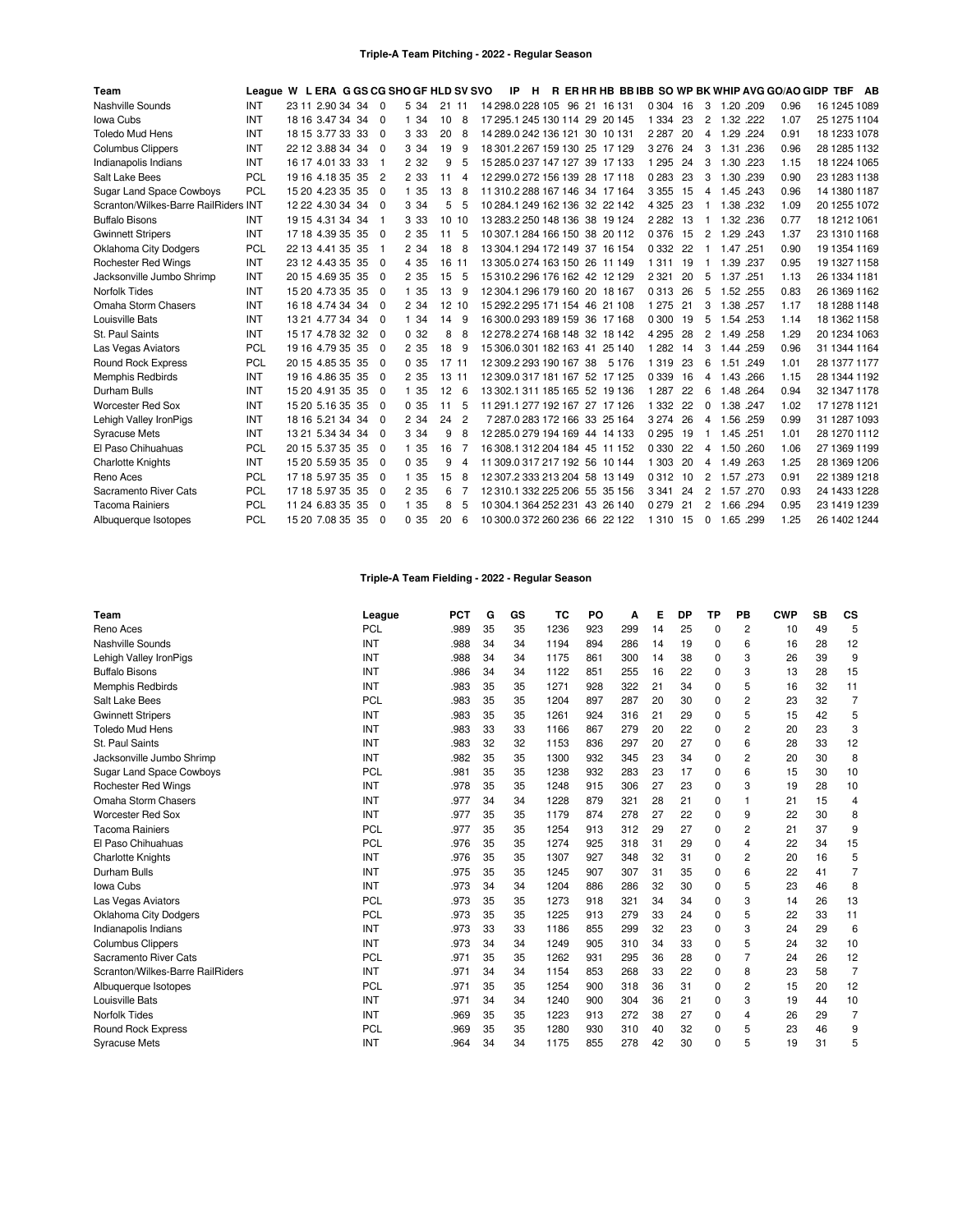| # Player           | Team B     |    | <b>AVG</b> | G   | ΑВ   | R   | н   | ΤВ  | 2B 3B |          | HR            | RBI | <b>BBIBB</b> |          |     | SO SBCS      |             | OBP  | <b>SLG</b> | <b>OPS</b> |      |              |              | <b>PA SAC SF HBP GIDP</b> |                | E   |
|--------------------|------------|----|------------|-----|------|-----|-----|-----|-------|----------|---------------|-----|--------------|----------|-----|--------------|-------------|------|------------|------------|------|--------------|--------------|---------------------------|----------------|-----|
| 45 Astudillo, W    | JAX        | R  | .297       | 16  | 64   | 12  | 19  | 34  | 3     | 0        | 4             | 14  | 2            | $\Omega$ | 2   |              | $\Omega$    | .348 | .531       | .879       | 69   | $\Omega$     | 0            | 3                         |                | 2   |
| 10 Bleday, J       | <b>JAX</b> |    | .223       | 32  | 112  | 23  | 25  | 48  | 5.    | 0        | 6             | 16  | 24           | 0        | 34  | <sup>0</sup> |             | .374 | .429       | .803       | 139  | $\Omega$     | <sup>0</sup> |                           |                |     |
| 6 Brigman, B       | JAX        | R  | .146       | -23 | 89   | 10  | 13  | 21  |       | - 0      | $\mathcal{P}$ | 11  | 5            | 0        | 26  |              | $\Omega$    | .191 | .236       | .427       | 94   | $\Omega$     | 0            |                           |                | 2   |
| 8 Burdick, P       | JAX        | R  | .216       | 30  | 111  | 25  | 24  | 51  | 5     | 2        | 6             | 15  | 19           | $\Omega$ | 38  | 5.           | 2           | .346 | .459       | .805       | 133  | $\Omega$     | 0            | 3                         | 2              |     |
| 11 Díaz, L         | JAX        |    | .266       | 32  | 124  | 21  | 33  | 60  | 9     | $\Omega$ | 6             | 30  | 16           | $\Omega$ | 37  | 0            | $\Omega$    | .349 | .484       | .833       | 146  | $\Omega$     | 4            | 2                         | 4              |     |
| 3 Dunand, J        | <b>JAX</b> | R  | .250       | 16  | 52   | 13  | 13  | 21  | 5     | $\Omega$ |               |     | 10           | 0        | 18  | 2            | $\Omega$    | .385 | .404       | .789       | 65   | $\Omega$     |              | 2                         | $\overline{2}$ |     |
| 4 Fortes, N        | <b>JAX</b> | -R | .267       | 22  | 86   | 10  | 23  | 35  | 3     | $\Omega$ | 3             | 12  | 6.           | 0        | 16  |              | $\Omega$    | .326 | .407       | .733       | 95   | <sup>0</sup> |              |                           | 3              |     |
| 34 Gonzalez, N JAX |            |    | .264       | 25  | 91   | 10  | 24  | 47  | 6     |          | 5             | 19  | 6.           | $\Omega$ | 24  | $\Omega$     |             | .330 | .516       | .846       | 100  | $\Omega$     | 0            |                           | 3              |     |
| 2 Hairston, D JAX  |            | -R | .313       | -5  | 16   | 3   | 5   |     | 2     | $\Omega$ | 0             |     |              | $\Omega$ | 6   | 0            |             | .333 | .438       | .771       | 18   | $\Omega$     |              |                           |                |     |
| 12 Leblanc, C      | JAX        | -R | .359       | 31  | 117  | 19  | 42  | 71  | 8     | $\Omega$ |               | 27  | 15           | $\Omega$ | 33  |              | $\Omega$    | .429 | .607       | 1.036      | 133  | $\Omega$     |              | O.                        | 3              | 2   |
| 9 Orr. J           | <b>JAX</b> |    | .545       | 3   | 11   | 3   | 6   |     |       | $\Omega$ | $\Omega$      |     | 0            | 0        |     |              | $\Omega$    | .545 | .636       | 1.181      | 11   | $\Omega$     | <sup>0</sup> | $\Omega$                  | $\Omega$       |     |
| 32 Quintana, L     | <b>JAX</b> | R  | .311       | 26  | 106  | 21  | 33  | 62  | 8     | 0        |               | 23  | 6            | $\Omega$ | 16  | 0            | $\Omega$    | .368 | .585       | .953       | 117  | <sup>0</sup> |              |                           | 3              |     |
| 23 Sims. D         | <b>JAX</b> | R  | .243       | 11  | 37   | 6   | 9   | 14  |       |          |               | 2   | $\mathbf{2}$ | 0        | 18  | 2            | $\mathbf 0$ | .300 | .378       | .678       | 41   |              | 0            |                           |                |     |
|                    | <b>JAX</b> |    | .269       | 35  | 1212 | 203 | 326 | 552 | 67    | 6        | 49            | 192 | 131          | 0        | 314 | 22           | 8           | .349 | .455       | .804       | 1377 |              | 10           | 23                        | 29             | -23 |
|                    | <b>OPP</b> |    | .251       | 35  | 1181 | 176 | 296 | 484 | 54    | 4        | 42            | 165 | 129          | 2        | 321 | 30           | 8           | .328 | .410       | .738       | 1334 | 0            | 12           | 12                        | 26             |     |

**Jacksonville Jumbo Shrimp Pitching - 2022 - Regular Season - Active Roster**

| # Player            | Team T     |   | w            |    | <b>ERA</b> |     |    |          |                | G GS CG SHO GF HLD SV SVO |                       |          |              | IP    | н   | R   | ER       |    | HR HB         | <b>BB IBB</b> |                | SO. | <b>AVG</b> | WP BK GIDP |          |                | TBF  |
|---------------------|------------|---|--------------|----|------------|-----|----|----------|----------------|---------------------------|-----------------------|----------|--------------|-------|-----|-----|----------|----|---------------|---------------|----------------|-----|------------|------------|----------|----------------|------|
| 27 Brazoban, H      | <b>JAX</b> | R | $\Omega$     |    | 5.50       | 13  | 0  | 0        | ŋ              |                           | $\overline{2}$        | $\Omega$ | 2            | 18.0  | 18  | 11  | 11       | 3  | $\Omega$      | 10            | $\Omega$       | 20  | .273       | 5          |          |                | 78   |
| 26 Brigham, J       | <b>JAX</b> | R | 2            |    | 3.44       | 11  |    | 0        | 0              |                           | 2                     | $\Omega$ | $\Omega$     | 18.1  | 17  |     |          | 3  | 0             |               | <sup>0</sup>   | 26  | .250       |            | n        | $\overline{c}$ | 76   |
| 29 Bugg, P          | <b>JAX</b> | R |              |    | 5.40       | 2   |    | 0        |                |                           |                       |          | <sup>0</sup> | 3.1   | 2   | 2   | 2        |    |               | 2             | <sup>0</sup>   | 4   | .167       |            | $\Omega$ | $\Omega$       | 14   |
| 25 Cabrera, E       | <b>JAX</b> | R |              |    | 5.27       | 3   |    | $\Omega$ | ŋ              |                           | 0                     |          | 0            | 13.2  | 11  | 8   | 8        | 0  | $\Omega$      | 8             |                | 16  | .216       |            | 2        | $\Omega$       | 59   |
| 21 Castano, D       | <b>JAX</b> |   |              |    | 6.55       | 3   |    | $\Omega$ |                |                           | 0                     |          | 0            | 11.0  | 15  | 9   | 8        | 5  |               | 3             |                | 15  | .319       |            |          |                | 51   |
| 20 Dayton, G        | <b>JAX</b> |   | $\Omega$     |    | 2.35       | 12  |    | $\Omega$ |                | 6                         |                       |          |              | 15.1  | 10  | 6   | 4        |    |               | 5             |                | 24  | .179       |            |          | $\Omega$       | 62   |
| 17 Fishman, J       | <b>JAX</b> |   | 3            | 0  | 3.12       | 10  | 0  | $\Omega$ | <sup>0</sup>   |                           |                       |          |              | 17.1  | 12  | 6   | 6        |    |               | 6             | <sup>0</sup>   | 17  | .197       |            |          | 3              | 70   |
| 39 Garcia, R        | <b>JAX</b> |   |              |    | 2.45       | 9   | 0  | $\Omega$ | 0              |                           | $\Omega$              | 2        | 3            | 11.0  | 8   | 4   | 3        | 0  |               |               |                | 10  | .211       | $\Omega$   | 0        |                | 46   |
| Hoeing, B           | <b>JAX</b> | R | 2            | 0  | 4.15       | 2   | 2  | $\Omega$ | 0              | <sup>0</sup>              | 0                     | 0        | 0            | 13.0  | 9   | 6   | 6        | 4  | $\Omega$      | 6             | <sup>0</sup>   | 10  | .205       | 0          |          | 2              | 50   |
| 31 Kent, M          | <b>JAX</b> |   |              | 2  | 4.01       |     | 5  | $\Omega$ | <sup>0</sup>   | $\Omega$                  | $\Omega$              | $\Omega$ | $\Omega$     | 33.2  | 39  | 17  | 15       |    |               | 5             | $\Omega$       | 18  | .291       | $^{\circ}$ | $\Omega$ | 6              | 142  |
| 1 Meyer, M          | <b>JAX</b> | R | 2            |    | 2.97       |     |    | $\Omega$ | <sup>0</sup>   | $\Omega$                  | $\Omega$              | $\Omega$ | $\Omega$     | 36.1  | 25  | 13  | 12       | з  | $\mathcal{P}$ | 10            | $\Omega$       | 43  | .187       | 3          | $\Omega$ | 2              | 146  |
| 7 Mitchell, B       | <b>JAX</b> | R |              |    | 10.38      |     | 3  | $\Omega$ | <sup>0</sup>   | $\Omega$                  | $\Omega$              | $\Omega$ | $\Omega$     | 17.1  | 32  | 21  | 20       | 4  |               | 9             | <sup>n</sup>   | 15  | .390       | 3          | $\Omega$ |                | 93   |
| 38 Pop, Z           | <b>JAX</b> | R | $\Omega$     |    | 0.00       | 10  | O. | $\Omega$ | <sup>0</sup>   | $\Omega$                  | 3                     | $\Omega$ | 2            | 12.2  | 13  | 2   | $\Omega$ | 0  | $\Omega$      | 5             | n              | 13  | 277        |            |          | 2              | 52   |
| 28 Yacabonis, J JAX |            | R | $\mathbf{2}$ | 2  | 3.95       | -11 | 0  | 0        | 0              |                           | $\mathbf{2}^{\prime}$ |          | 2            | 13.2  | 11  |     | 6        |    | $\Omega$      | 4             |                | 16  | .220       | $\Omega$   | $\Omega$ | $\Omega$       | 54   |
|                     | <b>JAX</b> |   | 20           | 15 | 4.69       | 35  | 35 | 0        | $\overline{2}$ | 35                        | 15                    | 5        | 15           | 310.2 | 296 | 176 | 162      | 42 | 12            | 129           | $\overline{2}$ | 321 | .251       | 20         | 5        | 26             | 1334 |
|                     | <b>OPP</b> |   | 15           | 20 | 5.30       | 35  | 35 | 0        | 0              | 35                        |                       | 5        |              | 309.0 | 326 | 203 | 182      | 49 | 23            | 131           | 0              | 314 | .269       | 24         | 5        | 29             | 1377 |

**Jacksonville Jumbo Shrimp Hitting - 2022 - Regular Season - Active Roster - Vs Left**

| # Player        | Team       | в | <b>AVG</b> | G  | AB R | н   | ΤВ  | 2В             | 3В       | HR       | RBI | BB           | IBB      | SO SB CS | <b>OBP</b> | <b>SLG</b> | <b>OPS</b> | PA  |          |          | SAC SF HBP   | <b>GIDP</b> |
|-----------------|------------|---|------------|----|------|-----|-----|----------------|----------|----------|-----|--------------|----------|----------|------------|------------|------------|-----|----------|----------|--------------|-------------|
| 45 Astudillo, W | JAX        | R | .368       | 9  | 19   |     | 13  | 0              | $\Omega$ | 2        | 8   | 0            | 0        |          | .368       | .684       | .052       | 19  | 0        | 0        | 0            | $\Omega$    |
| 10 Bleday, J    | <b>JAX</b> |   | .282       | 20 | 39   | 11  | 19  | 2              | $\Omega$ | 2        | 9   | 6            | $\Omega$ | 8        | .391       | .487       | .878       | 46  | 0        | $\Omega$ |              |             |
| 6 Brigman, B    | <b>JAX</b> | R | .179       | 13 | 28   | 5   |     | 2              | $\Omega$ | 0        | 2   | 2            |          | 8        | .233       | .250       | .483       | 30  | 0        | 0        |              |             |
| 8 Burdick, P    | <b>JAX</b> | R | .293       | 19 | 41   | 12  | 24  | 4              |          | 2        | 8   | 5            | $\Omega$ | 14       | .383       | .585       | .968       | 47  | $\Omega$ | $\Omega$ |              | $\Omega$    |
| 11 Díaz, L      | <b>JAX</b> |   | .278       | 19 | 36   | 10  | 13  | 3              | $\Omega$ | $\Omega$ | 9   | 3            | $\Omega$ | 15       | .357       | .361       | .718       | 42  | 0        |          | 2            |             |
| 3 Dunand, J     | <b>JAX</b> | R | .200       | 9  | 15   | 3   | 4   |                | $\Omega$ | $\Omega$ | 2   | 3            |          | 6        | .316       | .267       | .583       | 19  | 0        |          |              |             |
| 4 Fortes, N     | <b>JAX</b> | R | .267       | 15 | 30   | 8   | 8   | 0              | $\Omega$ | $\Omega$ | 2   | 4            | $\Omega$ | 6        | .343       | .267       | .610       | 35  | 0        |          | $\Omega$     |             |
| 34 Gonzalez, N  | <b>JAX</b> |   | .214       | 12 | 28   | 6   | 13  |                | 0        | 2        | 4   |              |          | 9        | .241       | .464       | .705       | 29  | 0        | $\Omega$ |              |             |
| 2 Hairston, D   | <b>JAX</b> | R | .429       | 3  |      | 3   | 3   | 0              | $\Omega$ | 0        |     | 0            |          | 2        | .375       | .429       | .804       | 8   | 0        |          |              |             |
| 12 Leblanc, C   | <b>JAX</b> | R | .286       | 21 | 42   | 12  | 20  | $\overline{2}$ | $\Omega$ | 2        | 6   | 4            | $\Omega$ | 15       | .348       | .476       | .824       | 46  | 0        | 0        | $\Omega$     |             |
| 32 Quintana, L  | <b>JAX</b> | R | .313       | 16 | 32   | 10  | 16  | 3              | $\Omega$ |          | 6   | <sup>n</sup> | $\Omega$ | 4        | .313       | .500       | .813       | 32  | 0        | 0        | <sup>0</sup> |             |
| 23 Sims, D      | JAX        | R | .214       |    | 14   | 3   | 5   | 0              |          | 0        |     |              |          |          | .267       | .357       | .624       | 15  | 0        | 0        | 0            | 0           |
|                 | <b>JAX</b> |   | .284       | 25 | 394  | 112 | 174 | 23             | 3        | 11       | 62  | 32           | 0        | 110      | .343       | .442       | .785       | 435 | 0        | 4        | 5            | 10          |
|                 | <b>OPP</b> |   | .234       | 35 | 556  | 130 | 214 | 27             | з        | 17       | 68  | 52           | 0        | 159      | .303       | .385       | .688       |     | 0        | 4        | 5            | 14          |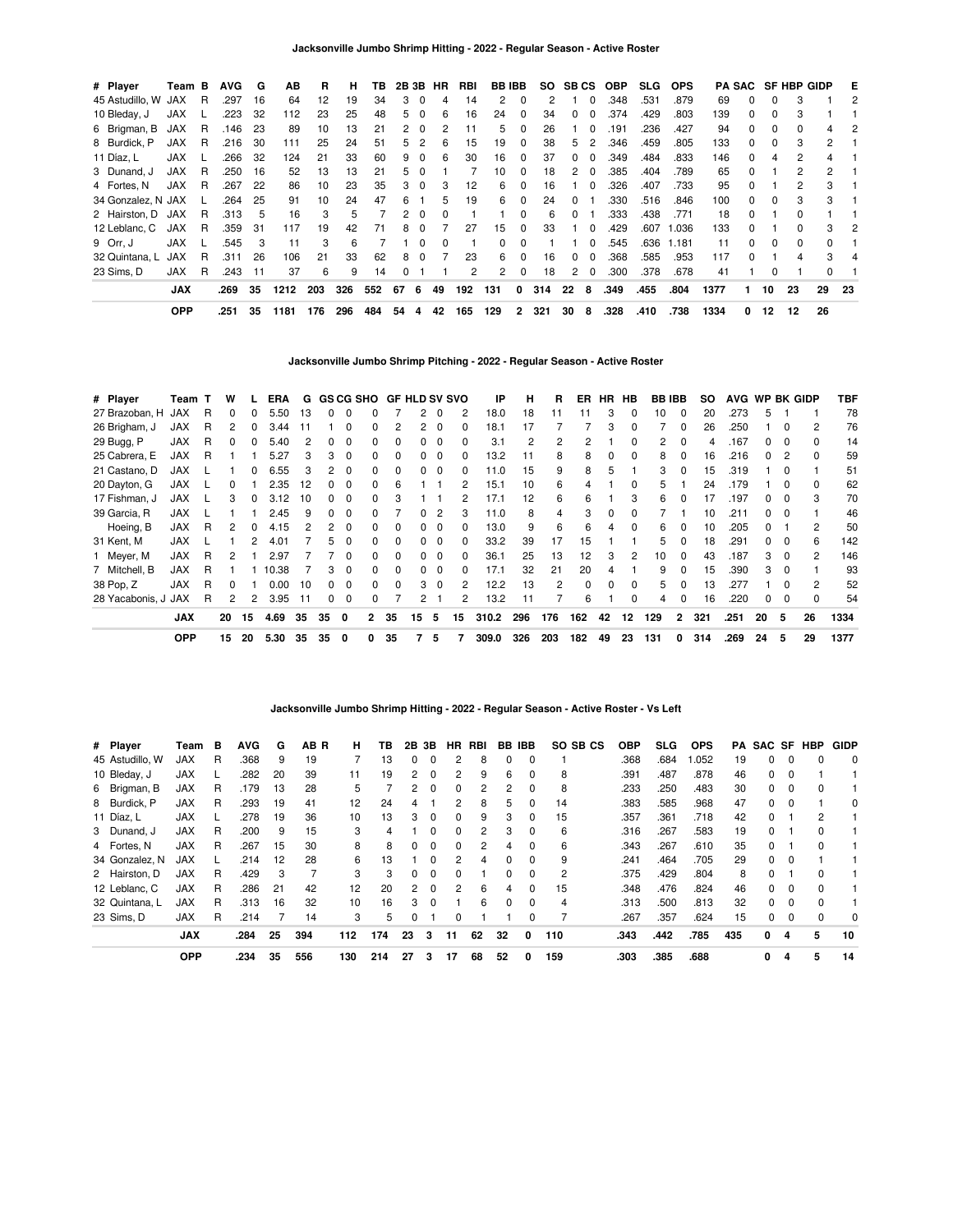**Jacksonville Jumbo Shrimp Opposing Hitting - 2022 - Regular Season - Active Roster - Vs Left**

| # Player        | Team       | т | <b>AVG</b> | AB R | н        | ΤВ  | 2В | 3В           | <b>HR</b> | RBI | BB | <b>IBB</b>   | SO SB CS | <b>OBP</b> | SLG  | <b>OPS</b> | PA  | SAC SF |   | <b>HBP</b> | <b>GIDP</b> |
|-----------------|------------|---|------------|------|----------|-----|----|--------------|-----------|-----|----|--------------|----------|------------|------|------------|-----|--------|---|------------|-------------|
| 27 Brazoban, H  | JAX        | R | .310       | 29   | 9        | 13  |    |              |           | 5   | 3  | 0            | 10       | .353       | .448 | .801       | 34  | 0      |   |            | 0           |
| 26 Brigham, J   | <b>JAX</b> | R | .296       | 27   | 8        | 17  | 3  | 0            | 2         | 8   |    |              | 10       | .310       | .630 | .940       | 29  | 0      |   | 0          | 2           |
| 29 Bugg, P      | <b>JAX</b> | R | .000       | 3    | $\Omega$ | 0   | 0  | 0            | 0         | 0   | 2  | 0            |          | .400       | .000 | .400       | 5   | 0      |   | $\Omega$   | 0           |
| 25 Cabrera, E   | <b>JAX</b> | R | .190       | 21   | 4        | 5   |    | <sup>0</sup> | 0         | 2   | 3  | <sup>0</sup> | 6        | .292       | .238 | .530       | 24  | 0      |   | $\Omega$   | 0           |
| 21 Castano, D   | <b>JAX</b> |   | .400       | 20   | 8        | 19  |    | 0            | 3         | 3   | 0  |              |          | .400       | .950 | .350       | 20  | 0      |   |            |             |
| 20 Dayton, G    | <b>JAX</b> |   | .167       | 30   | 5.       | 5   | 0  | 0            | 0         |     |    |              | 14       | .194       | .167 | .361       | 31  | 0      | 0 | $\Omega$   | $\Omega$    |
| 17 Fishman, J   | <b>JAX</b> |   | .152       | 33   | 5        | 6   |    | 0            | 0         |     |    | n            | 10       | .200       | .182 | .382       | 35  | 0      |   |            | 0           |
| 39 Garcia, R    | <b>JAX</b> |   | .143       | 21   | 3        | 3   | 0  | 0            | 0         |     | 2  |              | 6        | .208       | .143 | .351       | 24  | O.     |   |            |             |
| Hoeing, B       | <b>JAX</b> | R | .150       | 20   | 3        | 9   | 0  | 0            | 2         | 4   | 3  | 0            | 5        | .261       | .450 | .711       | 23  | 0      |   |            |             |
| 31 Kent, M      | <b>JAX</b> |   | .295       | 44   | 13       | 19  | 6  | $\Omega$     | $\Omega$  | 3   | 0  | $\Omega$     |          | .295       | .432 | .727       | 44  | 0      |   | $\Omega$   | 3           |
| 1 Meyer, M      | <b>JAX</b> | R | .108       | 74   | 8        | 9   |    | 0            | 0         | 2   | 5  | 0            | 26       | .175       | .122 | .297       | 80  | 0      |   |            |             |
| 7 Mitchell, B   | <b>JAX</b> | R | .308       | 39   | 12       | 20  | 2  | 0            |           |     | 5  |              | 10       | .386       | .513 | .899       | 44  | 0      |   |            |             |
| 38 Pop, Z       | <b>JAX</b> | R | .261       | 23   | 6        | 8   | 2  | 0            | $\Omega$  |     | 3  | <sup>0</sup> | 8        | .346       | .348 | .694       | 26  | 0      |   | $\Omega$   |             |
| 28 Yacabonis, J | <b>JAX</b> | R | .250       | 28   |          | 14  | 3  | 2            | $\Omega$  | 4   | 3  |              | 5        | .323       | .500 | .823       | 31  | 0      |   | $\Omega$   | 0           |
|                 | <b>JAX</b> |   | .234       | 556  | 130      | 214 | 27 | 3            | 17        | 68  | 52 | 0            | 159      | .303       | .385 | .688       | 617 | 0      | 4 | 5          | 14          |

**Jacksonville Jumbo Shrimp Hitting - 2022 - Regular Season - Active Roster - Vs Right**

| # Player        | Team       | в | <b>AVG</b> | G   | AB R | н   | ΤВ  |    | 2B 3B        | HR             | RBI |    | BB IBB   | SO SB CS | <b>OBP</b> | <b>SLG</b> | <b>OPS</b> | PA  | SAC SF HBP   |          |              | <b>GIDP</b>    |
|-----------------|------------|---|------------|-----|------|-----|-----|----|--------------|----------------|-----|----|----------|----------|------------|------------|------------|-----|--------------|----------|--------------|----------------|
| 45 Astudillo, W | <b>JAX</b> | R | .267       | 16  | 45   | 12  | 21  | 3  | 0            | 2              | 6   | 2  | 0        |          | .340       | .467       | .807       | 50  | 0            | 0        | 3            |                |
| 10 Bleday, J    | <b>JAX</b> |   | .192       | 31  | 73   | 14  | 29  | 3  | $\Omega$     | 4              |     | 18 | $\Omega$ | 26       | .366       | .397       | .763       | 93  | 0            | $\Omega$ | 2            | 0              |
| 6 Brigman, B    | <b>JAX</b> | R | .131       | 21  | 61   | 8   | 14  | 0  | 0            | $\overline{2}$ | 9   | 3  | 0        | 18       | .172       | .230       | .402       | 64  | 0            | $\Omega$ |              | 3              |
| 8 Burdick, P    | <b>JAX</b> | R | .171       | 29  | 70   | 12  | 27  |    |              | 4              |     | 14 | 0        | 24       | .326       | .386       | .712       | 86  | 0            | 0        |              | 2              |
| 11 Díaz, L      | <b>JAX</b> |   | .261       | -31 | 88   | 23  | 47  | 6  | 0            | 6              | 21  | 13 | 0        | 22       | .346       | .534       | .880       | 104 | 0            | 3        | 0            | 3              |
| 3 Dunand, J     | <b>JAX</b> | R | .270       | 16  | 37   | 10  | 17  | 4  | $\Omega$     |                | 5   |    | $\Omega$ | 12       | .413       | .459       | .872       | 46  | 0            | $\Omega$ | 2            |                |
| 4 Fortes, N     | <b>JAX</b> | R | .268       | 21  | 56   | 15  | 27  | 3  | $\Omega$     | 3              | 10  | 2  | $\Omega$ | 10       | .317       | .482       | .799       | 60  | O.           | $\Omega$ | 2            | 2              |
| 34 Gonzalez, N  | <b>JAX</b> |   | .286       | 23  | 63   | 18  | 34  | 5  |              | 3              | 15  | 6  | $\Omega$ | 15       | .366       | .540       | .906       | 71  | 0            | $\Omega$ | 2            | $\overline{c}$ |
| 2 Hairston, D   | <b>JAX</b> | R | .222       | 5   | 9    | 2   | 4   | 2  | $\Omega$     | 0              | 0   |    | 0        | 4        | .300       | .444       | .744       | 10  | 0            | $\Omega$ |              | 0              |
| 12 Leblanc, C   | <b>JAX</b> | R | .400       | 31  | 75   | 30  | 51  | 6  | $\Omega$     | 5              | 21  | 11 | $\Omega$ | 18       | .471       | .680       | 1.151      | 87  | 0            |          | 0            | 2              |
| 9 Orr. J        | <b>JAX</b> |   | .545       | 3   | 11   | 6   |     |    | <sup>0</sup> | 0              |     | 0  | $\Omega$ |          | .545       | .636       | 1.181      | 11  | 0            | $\Omega$ | <sup>0</sup> | 0              |
| 32 Quintana, L  | <b>JAX</b> | R | .311       | 25  | 74   | 23  | 46  | 5  | $\Omega$     | 6              | 17  | 6  | $\Omega$ | 12       | .388       | .622       | .010       | 85  | <sup>0</sup> |          |              | 2              |
| 23 Sims. D      | <b>JAX</b> | R | .261       | 9   | 23   | 6   | 9   | 0  | 0            |                |     |    | 0        | 11       | .320       | .391       | .711       | 26  |              | $\Omega$ |              | 0              |
|                 | <b>JAX</b> |   | .262       | 35  | 818  | 214 | 378 | 44 | 3            | 38             | 130 | 99 | 0        | 204      | .352       | .462       | .814       | 942 |              | 6        | 18           | 19             |
|                 | <b>OPP</b> |   | .266       | 35  | 625  | 166 | 270 | 27 |              | 25             | 97  | 77 | 2        | 162      | .349       | .432       | .781       |     | 0            | 8        | 7            | 12             |

**Jacksonville Jumbo Shrimp Opposing Hitting - 2022 - Regular Season - Active Roster - Vs Right**

| # Player        | Team       | т | <b>AVG</b> | AB R | н   | ΤВ  | 2Β | 3В       | ΗR           | RBI | BB | IBB          | SO SB CS | <b>OBP</b> | SLG  | <b>OPS</b> | PA  | SAC SF |          | HBP | <b>GIDP</b> |
|-----------------|------------|---|------------|------|-----|-----|----|----------|--------------|-----|----|--------------|----------|------------|------|------------|-----|--------|----------|-----|-------------|
| 27 Brazoban, H  | JAX        | R | .243       | 37   | 9   | 17  | 2  | 0        | 2            | 5   |    | 0            | 10       | .364       | .459 | .823       | 44  | 0      |          |     |             |
| 26 Brigham, J   | <b>JAX</b> | R | .220       | 41   | 9   | 12  | 0  | 0        |              | 4   | 6  | 0            | 16       | .319       | .293 | .612       | 47  | 0      |          |     | 0           |
| 29 Bugg, P      | <b>JAX</b> | R | 222        | 9    | 2   | 6   |    | 0        |              |     | 0  | 0            | 3        | .222       | .667 | .889       | 9   | 0      |          |     | 0           |
| 25 Cabrera, E   | <b>JAX</b> | R | .233       | 30   |     | 9   |    | 0        |              | 3   | 5  | 0            | 10       | .343       | .300 | .643       | 35  | 0      |          |     | 0           |
| 21 Castano, D   | <b>JAX</b> |   | .259       | 27   |     | 15  | 2  | 0        | 2            | 6   | 3  | 0            | 8        | .355       | .556 | .911       | 31  | 0      |          |     | 0           |
| 20 Dayton, G    | <b>JAX</b> |   | .192       | 26   | 5   | 8   | 0  | 0        |              | 5   | 4  |              | 10       | .290       | .308 | .598       | 31  | 0      |          | U   | 0           |
| 17 Fishman, J   | <b>JAX</b> |   | .250       | 28   |     | 13  | 3  | ŋ        |              | 3   | 5  | <sup>0</sup> |          | .400       | .464 | .864       | 35  | 0      |          | 2   | 3           |
| 39 Garcia, R    | <b>JAX</b> |   | .294       | 17   | 5   | 6   |    | 0        |              | 3   |    |              |          | .455       | .353 | .808       | 22  | 0      |          |     | 0           |
| Hoeing, B       | <b>JAX</b> | R | .250       | 24   | 6   | 12  | 0  | 0        |              | 2   | 3  | 0            | 5        | .333       | .500 | .833       | 27  | 0      | $\Omega$ |     |             |
| 31 Kent, M      | <b>JAX</b> |   | .289       | 90   | 26  | 31  | 2  | 0        |              | 9   | 5  | 0            | 11       | .327       | .344 | .671       | 98  | 0      | 2        |     |             |
| Meyer, M        | <b>JAX</b> | R | .283       | 60   | 17  | 30  | 4  | 0        | з            | 10  | 5. | <sup>0</sup> | 17       | .348       | .500 | .848       | 66  | 0      |          |     |             |
| 7 Mitchell, B   | <b>JAX</b> | R | .465       | 43   | 20  | 28  | 2  | 0        | 2            | 13  | 4  | 0            | 5        | .510       | .651 | 1.161      | 49  | 0      |          |     | 0           |
| 38 Pop, Z       | <b>JAX</b> | R | .292       | 24   |     | 9   | 2  | $\Omega$ | <sup>0</sup> | 3   | 2  | <sup>0</sup> | 5        | .346       | .375 | .721       | 26  | 0      |          |     |             |
| 28 Yacabonis, J | <b>JAX</b> | R | .182       | 22   | 4   | 8   |    | 0        |              |     |    |              |          | .217       | .364 | .581       | 23  | 0      |          |     | 0           |
|                 | <b>JAX</b> |   | .266       | 625  | 166 | 270 | 27 |          | 25           | 97  | 77 | 2            | 162      | .349       | .432 | .781       | 717 | 0      | 8        |     | 12          |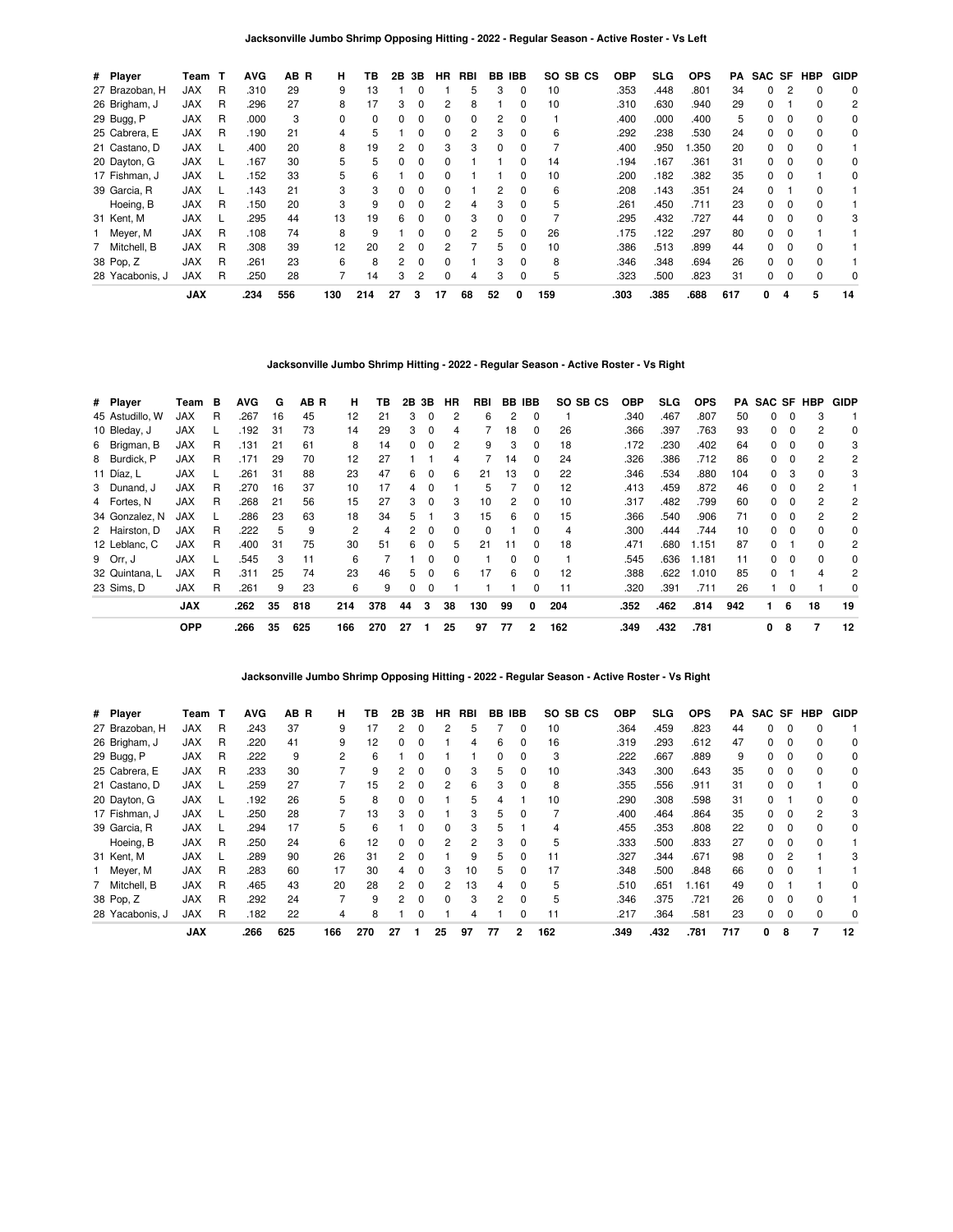| # Player        | Team       | в | AVG. | G              | AВ  | R  | н  | ΤВ | 2B           |   | 3B HR | RBI | BB IBB   |              | SO. | SB CS |              | <b>OBP</b> | SLG. | <b>OPS</b> | PA  | SAC SF |              | HBP            | <b>GIDP</b>    |
|-----------------|------------|---|------|----------------|-----|----|----|----|--------------|---|-------|-----|----------|--------------|-----|-------|--------------|------------|------|------------|-----|--------|--------------|----------------|----------------|
| 45 Astudillo, W | <b>JAX</b> | R | .167 | 3              | 12  |    | 2  | 3  |              | O | ŋ     |     |          | 0            | 0   | 0     | $\Omega$     | .167       | .250 | .417       | 12  | 0      | $\Omega$     |                | $\mathbf 0$    |
| 10 Bleday, J    | <b>JAX</b> |   | .083 | 4              | 12  |    |    |    |              |   |       | 0   | 3        | 0            | 5.  |       |              | .313       | .083 | .396       | 16  | 0      |              |                | 0              |
| 6 Brigman, B    | <b>JAX</b> | R | .077 | 3              | 13  |    |    | 4  |              | 0 |       | 3   | 0        | 0            | 3   |       | 0            | .077       | .308 | .385       | 13  | 0      |              |                | 0              |
| 8 Burdick, P    | <b>JAX</b> | R | .133 | 4              | 15  | 2  |    |    |              |   |       | 3   |          | 0            | 3   | 0     | 0            | .188       | .467 | .655       | 16  | 0      | 0            | 0              | 0              |
| 11 Díaz, L      | <b>JAX</b> |   | .250 | 5              | 20  |    | 5  | 10 | 2            | 0 |       | 4   |          | 0            | 5.  | 0     | $\Omega$     | 286        | .500 | .786       | 21  | 0      | $\Omega$     | $\Omega$       | 0              |
| 3 Dunand, J     | <b>JAX</b> | R | .200 | $\overline{2}$ | 5   | 2  |    |    | <sup>0</sup> | O | 0     | 0   | 3        | $\Omega$     | 2   | 0     | $\Omega$     | 500        | .200 | .700       | 8   | 0      | $\Omega$     | $\Omega$       | 0              |
| 4 Fortes, N     | <b>JAX</b> | R | .286 | 4              | 14  | 2  |    |    |              |   |       | 2   |          | 0            |     |       |              | .375       | .500 | .875       | 16  | O.     | $\Omega$     | $\Omega$       |                |
| 34 Gonzalez, N  | <b>JAX</b> |   | .091 | 4              |     |    |    | 4  |              |   |       |     | 2        | O.           | 4   |       | <sup>0</sup> | .231       | .364 | .595       | 13  | 0      | 0            | $\Omega$       | 0              |
| 2 Hairston, D   | <b>JAX</b> | R | .111 | 3              | 9   |    |    |    |              |   | 0     | 0   |          | 0            | 5   | 0     |              | .200       | .222 | .422       | 10  | 0      | 0            |                |                |
| 12 Leblanc, C   | JAX        | R | .278 | 5              | 18  | 4  | 5  | 9  |              | ŋ |       | 4   | 3        | $\Omega$     |     | 0     | $\Omega$     | .381       | .500 | .881       | 21  | 0      | $\Omega$     | 0              | 0              |
| 9 Orr, J        | <b>JAX</b> |   | .545 | 3              | 11  | 3  | 6  |    |              | O | ŋ     |     | $\Omega$ | 0            |     |       | $\Omega$     | .545       | .636 | 1.181      | 11  | 0      | <sup>0</sup> | $\Omega$       | 0              |
| 32 Quintana, L  | <b>JAX</b> | R | .267 | 5              | 15  | 3  | 4  | 5  |              | n | ŋ     |     | 2        | <sup>0</sup> | 4   | ŋ     | $\Omega$     | .389       | .333 | .722       | 18  | 0      | $\Omega$     |                | 0              |
| 23 Sims, D      | <b>JAX</b> | R | .333 | $\overline{2}$ | 6   |    | 2  | 2  | <sup>0</sup> | 0 | 0     | 0   | 0        | 0            | 2   |       | 0            | .333       | .333 | .666       |     |        |              | $\Omega$       | 0              |
|                 | <b>JAX</b> |   | .217 | 5              | 161 | 22 | 35 | 62 |              |   | 6     | 20  | 18       | 0            | 43  | 3     |              | .304       | .385 | .689       | 182 |        | 0            | $\mathbf{2}$   | $\overline{2}$ |
|                 | <b>OPP</b> |   | .277 | 5              | 173 | 29 | 48 | 80 | 11           | 0 |       | 26  | 20       | 0            | 47  | 5     | 3            | .354       | .462 | .816       | 198 | 0      | 3            | $\overline{2}$ | 4              |

**Jacksonville Jumbo Shrimp Pitching - 2022 - Regular Season - Active Roster - Vs. Nashville**

| # Player        | Team       |   | w              |                | ERA   |   |   |              | G GS CG SHO GF HLD SV SVO |          |    |                         |              | IP   | н  | R. | ER | HR HB |              | BB IBB       |              | so | <b>AVG</b> |              | WP BK    | GIDP           | TBF |
|-----------------|------------|---|----------------|----------------|-------|---|---|--------------|---------------------------|----------|----|-------------------------|--------------|------|----|----|----|-------|--------------|--------------|--------------|----|------------|--------------|----------|----------------|-----|
| 27 Brazoban, H  | <b>JAX</b> | R | <sup>0</sup>   | 0              | 10.80 | 2 |   | <sup>0</sup> |                           |          |    | 0                       | 0            | 1.2  |    | 2  | 2  |       |              | 2            | $\Omega$     |    | .200       | 2            | $\Omega$ |                | 8   |
| 26 Brigham, J   | <b>JAX</b> | R |                | 0              | 0.00  | 2 | O | 0            |                           | $\Omega$ |    | 0                       | 0            | 3.1  |    | 0  |    |       | 0            | 4            |              |    | .091       |              | $\Omega$ | 0              | 15  |
| 29 Bugg, P      | <b>JAX</b> | R |                |                | 0.00  |   |   | <sup>0</sup> |                           | $\Omega$ |    | $\Omega$                | 0            | 2.0  | 0  | n  |    |       |              | 0            | 0            |    | .000       |              | $\Omega$ | <sup>0</sup>   | 6   |
| 25 Cabrera, E   | <b>JAX</b> | R |                |                | .57   |   |   | ŋ            |                           |          |    | $\Omega$                | 0            | 4.2  | 6  | 6  |    |       |              | 3            |              |    | .316       |              |          |                | 22  |
| 21 Castano, D   | <b>JAX</b> |   |                |                | 4.76  |   |   |              |                           |          |    | $\Omega$                | 0            | 5.2  |    |    |    |       |              | 0            | <sup>0</sup> |    | .292       |              |          |                | 25  |
| 20 Dayton, G    | <b>JAX</b> |   |                |                | 3.00  |   |   |              |                           |          |    | $\Omega$                | <sup>0</sup> | 3.0  |    |    |    |       |              |              |              |    | .182       |              |          |                | 12  |
| 17 Fishman, J   | <b>JAX</b> |   |                |                | 6.75  |   |   |              |                           |          |    | 0                       | 0            | 1.1  |    |    |    |       |              | 0            | 0            |    | .333       |              |          |                | 6   |
| 39 Garcia, R    | <b>JAX</b> |   |                |                | 0.00  | 2 |   | 0            |                           | 2        |    |                         |              | 1.1  |    |    |    |       |              | 2            | 0            |    | .250       |              |          |                | 6   |
| Hoeing, B       | <b>JAX</b> | R |                | 0              | 3.00  |   |   | ŋ            |                           | $\Omega$ | O. | $\overline{\mathbf{0}}$ | $\Omega$     | 6.0  | 5  | 2  |    |       |              | 3            | 0            | З  | .250       | <sup>0</sup> | 0        | 2              | 23  |
| 31 Kent, M      | <b>JAX</b> |   |                | 0              | .29   |   |   | ŋ            | 0                         | 0        | 0  | $\overline{\mathbf{0}}$ | $\Omega$     | 7.0  |    |    |    |       | <sup>0</sup> | <sup>0</sup> | $\Omega$     | 6  | .259       | <sup>0</sup> | $\Omega$ | $\Omega$       | 28  |
| Meyer, M        | <b>JAX</b> | R | n              |                | 10.80 |   |   | ŋ            | 0                         | $\Omega$ | 0  | $\Omega$                | $\Omega$     | 5.0  |    | 6  | 6  | 3     | <sup>0</sup> |              | <sup>0</sup> |    | .333       | <sup>0</sup> | $\Omega$ |                | 22  |
| 7 Mitchell, B   | <b>JAX</b> | R | <sup>n</sup>   |                | 20.25 |   | n | <sup>0</sup> | n.                        | $\Omega$ | 0  | $\mathbf{0}$            | 0            | 1.1  | 4  | Δ  |    |       |              | 2            | <sup>0</sup> |    | .571       | <sup>n</sup> | $\Omega$ | <sup>0</sup>   | 11  |
| 38 Pop, Z       | <b>JAX</b> | R |                |                | 0.00  | 2 |   | <sup>0</sup> |                           | $\Omega$ |    | - 0                     | $\Omega$     | 1.2  | 2  | n  |    |       |              | 2            |              |    | .333       |              | $\Omega$ | <sup>0</sup>   | 8   |
| 28 Yacabonis, J | <b>JAX</b> | R |                |                | 18.00 |   |   | 0            | 0                         |          | 0  | $\mathbf{0}$            |              | 1.0  | 3  | 2  | 2  | 0     | 0            | 0            | 0            |    | .500       |              | $\Omega$ | 0              | 6   |
|                 | <b>JAX</b> |   | $\overline{2}$ | 3              | 5.40  | 5 | 5 | 0            | 0                         | 5        | 2  |                         | 2            | 45.0 | 48 | 29 | 27 | 7     | 2            | 20           | 0            | 47 | .277       | 3            |          | 4              | 198 |
|                 | <b>OPP</b> |   | 3              | $\overline{2}$ | 4.19  | 5 | 5 | $\Omega$     | 0                         | 5        | 2  | $\overline{2}$          | 2            | 43.0 | 35 | 22 | 20 | 6     | 2            | 18           | 0            | 43 | .217       | 5            |          | $\overline{2}$ | 182 |

**Jacksonville Jumbo Shrimp Hitting - 2022 - Regular Season - Active Roster - Home Games**

| # Player        | Team       | в | AVG  | G  | AВ  | R  | н   | гв  | 2Β           | 3В           | HR | RBI |    | BB IBB       | <b>SO</b> | SB | СS       | <b>OBP</b> | <b>SLG</b> | <b>OPS</b> | PA. | SAC SF HBP |              |    | <b>GIDP</b> |
|-----------------|------------|---|------|----|-----|----|-----|-----|--------------|--------------|----|-----|----|--------------|-----------|----|----------|------------|------------|------------|-----|------------|--------------|----|-------------|
| 45 Astudillo, W | JAX        | R | .200 | 5  | 20  |    | 4   |     |              |              | 0  |     |    | 0            |           | 0  | $\Omega$ | .238       | .250       | .488       | 21  | 0          | 0            |    | 0           |
| 10 Bleday, J    | JAX        |   | .125 | 15 | 48  | 6  | 6   | 8   | 2            | 0            | 0  | 2   | 10 | 0            | 14        | 0  | $\Omega$ | .311       | .167       | .478       | 61  | 0          | 0            | 3  | 0           |
| 6 Brigman, B    | <b>JAX</b> | R | .160 | 13 | 50  | 5  | 8   | 15  |              | O            | 2  | 9   | 2  | 0            | 17        |    | $\Omega$ | .192       | .300       | .492       | 52  | 0          | $\Omega$     |    |             |
| 8 Burdick, P    | <b>JAX</b> | R | .191 | 14 | 47  | 9  | 9   | 19  |              |              | 2  | 6   |    | 0            | 16        |    |          | .321       | .404       | .725       | 56  |            | 0            | 2  |             |
| 11 Díaz, L      | <b>JAX</b> |   | .254 | 17 | 63  | 8  | 16  | 29  |              |              | 3  | 15  | 8  | 0            | 17        | ŋ  |          | .338       | .460       | .798       | 74  |            | 2            |    | 2           |
| 3 Dunand, J     | <b>JAX</b> | R | .250 | 9  | 28  | 8  |     | 13  | з            | 0            |    | 5   | 6  | 0            | 9         |    | 0        | .382       | .464       | .846       | 34  | 0          | $\Omega$     |    |             |
| 4 Fortes, N     | <b>JAX</b> | R | .182 | 12 | 44  | 4  | 8   | 11  | <sup>0</sup> | <sup>0</sup> |    | 4   | 5  | 0            | 9         |    | $\Omega$ | .265       | .250       | .515       | 49  | 0          | $\Omega$     |    | 2           |
| 34 Gonzalez, N  | <b>JAX</b> |   | .205 | 13 | 44  | 5  | 9   | 19  | 2            |              | 2  | 10  | 4  | 0            | 15        | ŋ  | $\Omega$ | .286       | .432       | .718       | 49  |            |              |    |             |
| 2 Hairston, D   | <b>JAX</b> | R | .111 | 3  | 9   |    |     |     |              |              | 0  | ŋ   |    | <sup>0</sup> | 5         |    |          | .200       | .222       | .422       | 10  |            |              |    |             |
| 12 Leblanc, C   | <b>JAX</b> | R | .412 | 14 | 51  | 13 | 21  | 39  | З            | $\Omega$     | 5. | 15  |    | 0            | 17        |    | 0        | .483       | .765       | 1.248      | 58  | 0          | $\Omega$     |    | 0           |
| 9 Orr, J        | <b>JAX</b> |   | .545 | 3  | 11  | 3  | 6   |     |              | O            | 0  |     | O. | 0            |           |    | $\Omega$ | 545.       | .636       | 1.181      | 11  | 0          | $\Omega$     |    | 0           |
| 32 Quintana, L  | <b>JAX</b> | R | .292 | 13 | 48  | 10 | 14  | 22  | 2            | 0            | 2  |     | з  | 0            | 8         | 0  | $\Omega$ | .382       | .458       | .840       | 55  | 0          | $\Omega$     | Δ  |             |
| 23 Sims, D      | <b>JAX</b> | R | .267 | 5  | 15  | 2  | 4   | 4   | 0            | 0            | 0  | 0   |    | 0            |           | 2  | 0        | .353       | .267       | .620       | 18  |            |              |    | 0           |
|                 | <b>JAX</b> |   | .234 | 17 | 559 | 85 | 131 | 215 | 22           | 4            | 18 | 81  | 66 | 0            | 158       | 12 | 4        | .327       | .385       | .712       | 640 |            | $\mathbf{c}$ | 12 | 10          |
|                 | <b>OPP</b> |   | .241 | 17 | 582 | 87 | 140 | 232 | 26           | 0            | 22 | 80  | 66 |              | 156       | 16 | 4        | .323       | .399       | .722       |     | 0          | 9            | 9  | 11          |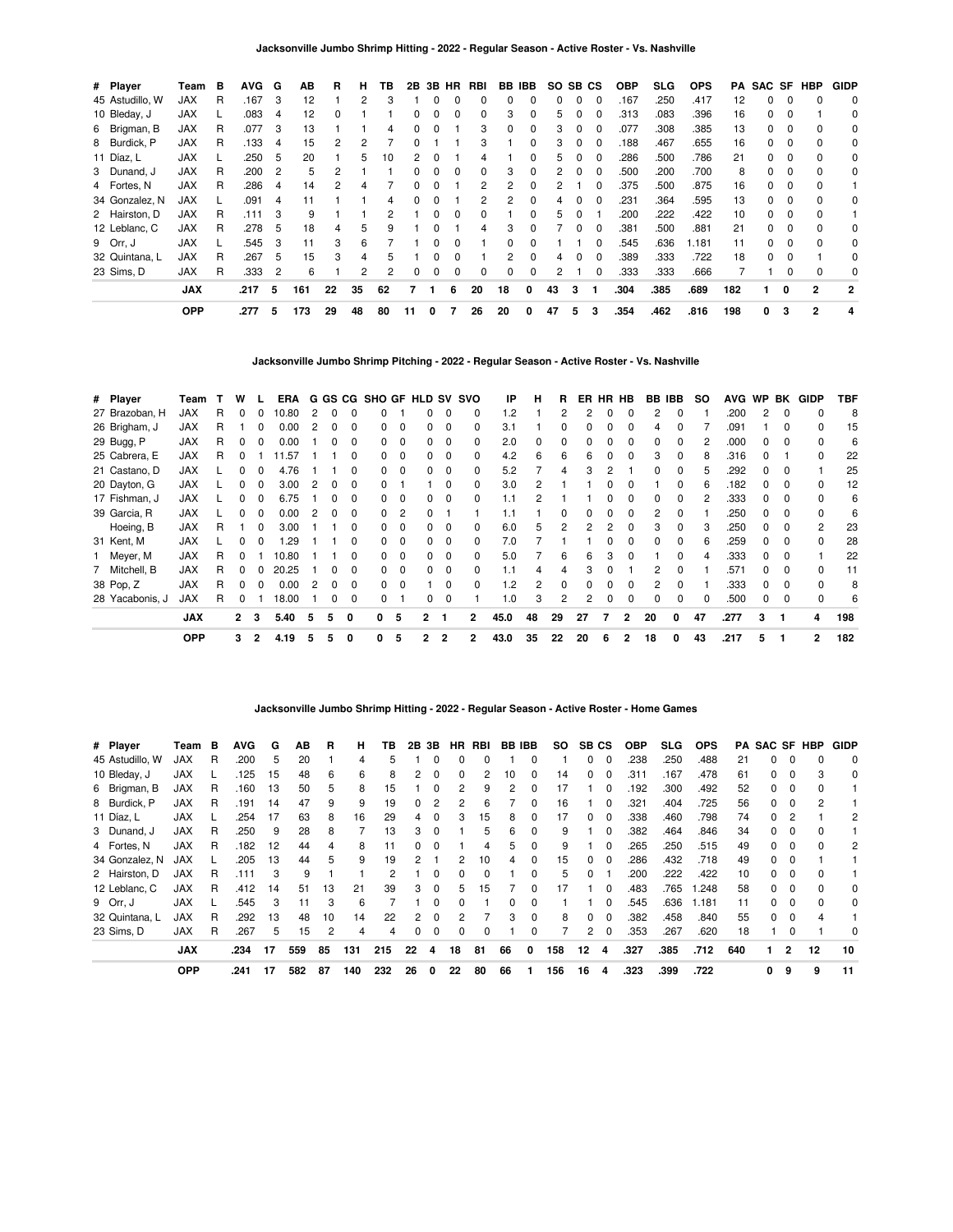| # Player        | Team T     |   | W |   | <b>ERA</b> | G  |    |          | GS CG SHO | <b>GF HLD SV SVO</b> |              |          |   | ΙP    | н   | R. | ER           | HR HB |              | <b>BB IBB</b> |              | SO  | <b>AVG</b> | <b>WP</b>    |              | <b>BK GIDP</b> | TBF |
|-----------------|------------|---|---|---|------------|----|----|----------|-----------|----------------------|--------------|----------|---|-------|-----|----|--------------|-------|--------------|---------------|--------------|-----|------------|--------------|--------------|----------------|-----|
| 27 Brazoban, H  | JAX        | R | 0 |   | 7.88       |    |    |          |           | 4                    |              | 0        |   | 8.0   | 9   |    |              | 2     |              | 5             |              |     | .290       | 3            | $\Omega$     | 0              | 38  |
| 26 Brigham, J   | <b>JAX</b> | R | 2 |   | 2.16       | 6  |    |          |           |                      |              |          |   | 8.1   | 5.  |    |              | 2     |              | 4             |              | 15  | 172        |              | O            | <sup>0</sup>   | 34  |
| 29 Bugg, P      | JAX        | R |   |   | 5.40       | 2  |    | C        |           | 0                    |              | 0        | 0 | 3.1   | 2   |    |              |       |              | 2             | 0            | 4   | .167       | 0            | 0            | 0              | 14  |
| 25 Cabrera, E   | JAX        | R |   |   | .57<br>1   |    |    |          |           | $\Omega$             | O.           | $\Omega$ | 0 | 4.2   | 6   | 6  | 6            | 0     | 0            | 3             | 0            | 8   | .316       | 0            |              | $\Omega$       | 22  |
| 21 Castano, D   | <b>JAX</b> |   |   |   | 4.76       |    |    |          |           | <sup>0</sup>         |              | 0        |   | 5.2   |     | 4  |              |       |              |               |              | 5   | .292       | 0            |              |                | 25  |
| 20 Dayton, G    | <b>JAX</b> |   |   |   | 1.13       | 6  |    | 0        |           | 3                    |              | 0        | 0 | 8.0   | 3   | 3  |              |       | 0            | 3             |              | 15  | .111       |              | 0            | 0              | 31  |
| 17 Fishman, J   | JAX        |   | 2 |   | 4.15       | 5  |    | 0        |           | 2                    | <sup>0</sup> | $\Omega$ |   | 8.2   | 8   | Δ  |              | 0     |              |               | <sup>0</sup> | 9   | .250       | 0            | 0            | $\mathcal{P}$  | 35  |
| 39 Garcia, R    | JAX        |   |   |   | 0.00       | 3  |    | O        |           | 2                    |              |          |   | 4.1   |     | 0  |              |       |              | 3             |              | 3   | .083       | <sup>o</sup> |              |                | 15  |
| Hoeing, B       | <b>JAX</b> | R |   |   | 3.00       |    |    |          |           | 0                    | 0            | 0        | o | 6.0   | 5.  | 2  |              | 2     | 0            | 3             | 0            | 3   | .250       | 0            | 0            | 2              | 23  |
| 31 Kent, M      | JAX        |   |   |   | 5.06       | 3  | з  | $\Omega$ |           | $\Omega$             | <sup>0</sup> | $\Omega$ | 0 | 16.0  | 20  | 10 | 9            |       |              | 4             | $\Omega$     | 9   | .299       | 0            | $\Omega$     | <sup>0</sup>   | 74  |
| Meyer, M        | <b>JAX</b> | R |   |   | 4.58       | 4  |    | O        |           | $\Omega$             |              | $\Omega$ | U | 19.2  | 16  | 10 | 10           | 3     |              | 6             |              | 23  | .213       | 2            | O            | 2              | 82  |
| 7 Mitchell, B   | JAX        | R |   |   | 8.00       |    |    |          |           | 0                    | 0            | 0        | o | 9.0   | 15  | 9  | 8            |       |              | 4             |              | 8   | .366       | 2            | $\Omega$     | <sup>0</sup>   | 47  |
| 38 Pop, Z       | <b>JAX</b> | R |   |   | 0.00       | 6  |    | $\Omega$ |           | $\Omega$             |              | $\Omega$ | 2 | 6.2   | 9   | 2  | <sup>0</sup> | 0     | <sup>0</sup> | 4             | $\Omega$     |     | .333       |              | <sup>0</sup> | $\Omega$       | 31  |
| 28 Yacabonis, J | <b>JAX</b> | R |   |   | 2.57       | 5. |    | 0        |           | 4                    |              |          | 2 | 7.0   | 5   | 2  | 2            | 0     | 0            | 2             | 0            | 6   | .200       | 0            | 0            | $\Omega$       | 27  |
|                 | <b>JAX</b> |   | 8 | 9 | 4.53       | 17 | 17 | 0        |           | 17                   | 5            | 2        |   | 155.0 | 140 | 87 | 78           | 22    | 9            | 66            |              | 156 | .241       | 10           | 2            | 11             | 666 |

**Jacksonville Jumbo Shrimp Hitting - 2022 - Regular Season - Active Roster - Away Games**

| # Player        | Team       | в | <b>AVG</b> | G  | AВ  | R   | н   | тв  |    | 2B 3B          | HR | RBI | <b>BB IBB</b> |   | SO. | SB CS        |          | <b>OBP</b> | SLG. | <b>OPS</b> |     |              |          | <b>PA SAC SF HBP</b> | GIDP |
|-----------------|------------|---|------------|----|-----|-----|-----|-----|----|----------------|----|-----|---------------|---|-----|--------------|----------|------------|------|------------|-----|--------------|----------|----------------------|------|
| 45 Astudillo, W | <b>JAX</b> | R | .341       | 11 | 44  | 11  | 15  | 29  | 2  | 0              | 4  | 14  |               | 0 |     |              | $\Omega$ | .396       | .659 | 1.055      | 48  | 0            | $\Omega$ | 3                    |      |
| 10 Bleday, J    | <b>JAX</b> |   | .297       | 17 | 64  | 17  | 19  | 40  | 3  | 0              | 6  | 14  | 14            | 0 | 20  | 0            | $\Omega$ | .423       | .625 | 1.048      | 78  | 0            | $\Omega$ |                      |      |
| 6 Brigman, B    | <b>JAX</b> | R | .128       | 10 | 39  | 5   | 5   | 6   |    | $\Omega$       | 0  | 2   | 3             | 0 | 9   | 0            | $\Omega$ | .190       | .154 | .344       | 42  | 0            | $\Omega$ | 0                    | 3    |
| 8 Burdick, P    | <b>JAX</b> | R | .234       | 16 | 64  | 16  | 15  | 32  | 5  | 0              | 4  | 9   | 12            | 0 | 22  | 4            | 2        | .364       | .500 | .864       | 77  | 0            |          |                      |      |
| 11 Díaz, L      | <b>JAX</b> |   | .279       | 15 | 61  | 13  | 17  | 31  | 5. | $\Omega$       | 3  | 15  | 8             | 0 | 20  | $\Omega$     | $\Omega$ | .361       | .508 | .869       | 72  | 0            | 2        |                      | 2    |
| 3 Dunand, J     | <b>JAX</b> | R | .250       |    | 24  | 5   | 6   | 8   | 2  | $\Omega$       | 0  | 2   | 4             | 0 | 9   |              | $\Omega$ | .387       | .333 | .720       | 31  | 0            |          | 2                    |      |
| 4 Fortes, N     | <b>JAX</b> | R | .357       | 10 | 42  | 6   | 15  | 24  | 3  | 0              | 2  | 8   |               | 0 |     | 0            | $\Omega$ | .391       | .571 | .962       | 46  | 0            |          |                      |      |
| 34 Gonzalez, N  | <b>JAX</b> |   | .319       | 12 | 47  | 5   | 15  | 28  | 4  | $\Omega$       | 3  | 9   | 2             | 0 | 9   | <sup>0</sup> |          | .373       | .596 | .969       | 51  | 0            | $\Omega$ | 2                    | 2    |
| 2 Hairston, D   | <b>JAX</b> | R | .571       | 2  |     | 2   | 4   | 5   |    |                | 0  |     |               | 0 |     | <sup>0</sup> | $\Omega$ | .500       | .714 | 1.214      | 8   | 0            |          |                      | 0    |
| 12 Leblanc, C   | <b>JAX</b> | R | .318       | 17 | 66  | 6   | 21  | 32  | 5. | $\Omega$       | 2  | 12  | 8             | 0 | 16  | $\Omega$     | $\Omega$ | .387       | .485 | .872       | 75  | 0            |          | <sup>0</sup>         | 3    |
| 32 Quintana, L  | <b>JAX</b> | R | .328       | 13 | 58  | 11  | 19  | 40  | 6  | $\Omega$       | 5  | 16  | 3             | 0 | 8   | <sup>0</sup> | $\Omega$ | .355       | .690 | 1.045      | 62  | 0            |          |                      | 2    |
| 23 Sims. D      | <b>JAX</b> | R | .227       | 6  | 22  | 4   | 5   | 10  | 0  |                |    | 2   |               | 0 | 11  | 0            | 0        | .261       | .455 | .716       | 23  | 0            | $\Omega$ | 0                    | 0    |
|                 | <b>JAX</b> |   | .299       | 18 | 653 | 118 | 195 | 337 | 45 | $\overline{2}$ | 31 | 111 | 65            | 0 | 156 | 10           | 4        | .368       | .516 | .884       | 737 | $\mathbf{0}$ | 8        | 11                   | 19   |
|                 | <b>OPP</b> |   | .260       | 18 | 599 | 89  | 156 | 252 | 28 | 4              | 20 | 85  | 63            |   | 165 | 14           | 4        | .332       | .421 | .753       |     | 0            | 3        | 3                    | 15   |

**Jacksonville Jumbo Shrimp Pitching - 2022 - Regular Season - Active Roster - Away Games**

| # Player        | Team T     |   | w  |              | ERA   | G  |              |              | <b>GS CG SHO</b> |          | <b>GF HLD SV SVO</b> |             |              | ΙP    | н   | R  | ER. | HR HB          |              | <b>BB IBB</b> |          | so  | <b>AVG</b> | <b>WP</b> | BK       | GIDP           | TBF |
|-----------------|------------|---|----|--------------|-------|----|--------------|--------------|------------------|----------|----------------------|-------------|--------------|-------|-----|----|-----|----------------|--------------|---------------|----------|-----|------------|-----------|----------|----------------|-----|
| 27 Brazoban, H  | <b>JAX</b> | R | 0  | 0            | 3.60  | 6  | 0            | 0            | 0                | 3        |                      |             |              | 10.0  | 9   |    |     |                | 0            | h             |          | 13  | .257       |           |          |                | 40  |
| 26 Brigham, J   | JAX        | R | 0  | 0            | 4.50  | 5  |              | 0            | 0                | 2        |                      | $\Omega$    | 0            | 10.0  | 12  | 5  |     |                | 0            | 3             | 0        | 11  | .308       | 0         | 0        | 2              | 42  |
| 25 Cabrera, E   | <b>JAX</b> | R |    | 0            | 2.00  |    | 2            | 0            | 0                | 0        |                      | $\Omega$    |              | 9.0   | 5   |    |     | 0              | 0            | 'n.           | 0        | 8   | 156        | 0         |          | 0              | 37  |
| 21 Castano, D   | JAX        |   |    | <sup>0</sup> | 8.44  | 2  |              | 0            | $\Omega$         | 0        | 0                    | $\Omega$    | 0            | 5.1   | 8   | 5  | 5   | 3              | $\Omega$     | 3             | $\Omega$ | 10  | .348       |           | 0        | <sup>0</sup>   | 26  |
| 20 Dayton, G    | JAX        |   | 0  | $\Omega$     | 3.68  | 6  | 0            | 0            | 0                | 3        | <sup>0</sup>         |             | 2            | 7.1   |     | 3  | 3   |                | ŋ            | 2             | $\Omega$ | 9   | .241       | 0         | 0        | $\Omega$       | 31  |
| 17 Fishman, J   | JAX        |   |    | $\Omega$     | 2.08  | 5. | $\Omega$     | 0            | $\Omega$         |          |                      |             |              | 8.2   | 4   | 2  |     |                |              | 5             | $\Omega$ | 8   | .138       | 0         | $\Omega$ |                | 35  |
| 39 Garcia, R    | <b>JAX</b> |   |    |              | 4.05  | 6  | <sup>0</sup> | <sup>0</sup> | 0                | 5        |                      |             | 2            | 6.2   |     | 4  |     | 0              | <sup>0</sup> | 4             |          |     | .269       | 0         | $\Omega$ | <sup>0</sup>   | 31  |
| Hoeing, B       | <b>JAX</b> | R |    | <sup>0</sup> | 5.14  |    |              | <sup>0</sup> | $\Omega$         | 0        | 0                    | $\Omega$    | <sup>0</sup> | 7.0   | 4   | 4  | 4   | 2              | $\Omega$     | з             | $\Omega$ |     | 167        | 0         |          | <sup>0</sup>   | 27  |
| 31 Kent, M      | <b>JAX</b> |   |    |              | 3.06  | 4  | 2            | 0            | $\Omega$         | 0        | 0                    | $\Omega$    | <sup>0</sup> | 17.2  | 19  |    | 6   | 0              | 0            |               | $\Omega$ | 9   | .284       | 0         | $\Omega$ | 6              | 68  |
| Meyer, M        | JAX        | R | 2  | $\Omega$     | 0.1   | 3  | 3            | 0            | 0                | 0        | 0                    | $\Omega$    | 0            | 16.2  | 9   | 3  |     | 0              |              | 4             | $\Omega$ | 20  | .153       |           | 0        | 0              | 64  |
| 7 Mitchell, B   | JAX        | R |    |              | 12.96 | 3  | 2            | 0            | $\Omega$         | $\Omega$ | 0                    | $\Omega$    | 0            | 8.1   | 17  | 12 | 12  | $\mathfrak{p}$ | 0            | 5             | $\Omega$ |     | .415       |           | 0        |                | 46  |
| 38 Pop, Z       | <b>JAX</b> | R | 0  | 0            | 0.00  | 4  | 0            | 0            | 0                | 0        |                      | $2 \quad 0$ | 0            | 6.0   | 4   | 0  |     | 0              | 0            |               | 0        | 6   | .200       | 0         | 0        | $\overline{2}$ | 21  |
| 28 Yacabonis, J | <b>JAX</b> | R |    |              | 5.40  | 6  | 0            | $\Omega$     | 0                | 3        | $\overline{2}$       | $\Omega$    | $\Omega$     | 6.2   | 6   | 5  |     |                | 0            | 2             | $\Omega$ | 10  | .240       | 0         | $\Omega$ | 0              | 27  |
|                 | <b>JAX</b> |   | 12 | 6            | 4.86  | 18 | 18           | 0            |                  | 18       | 10                   | 3           | 8            | 155.2 | 156 | 89 | 84  | 20             | 3            | 63            |          | 165 | .260       | 10        | 3        | 15             | 668 |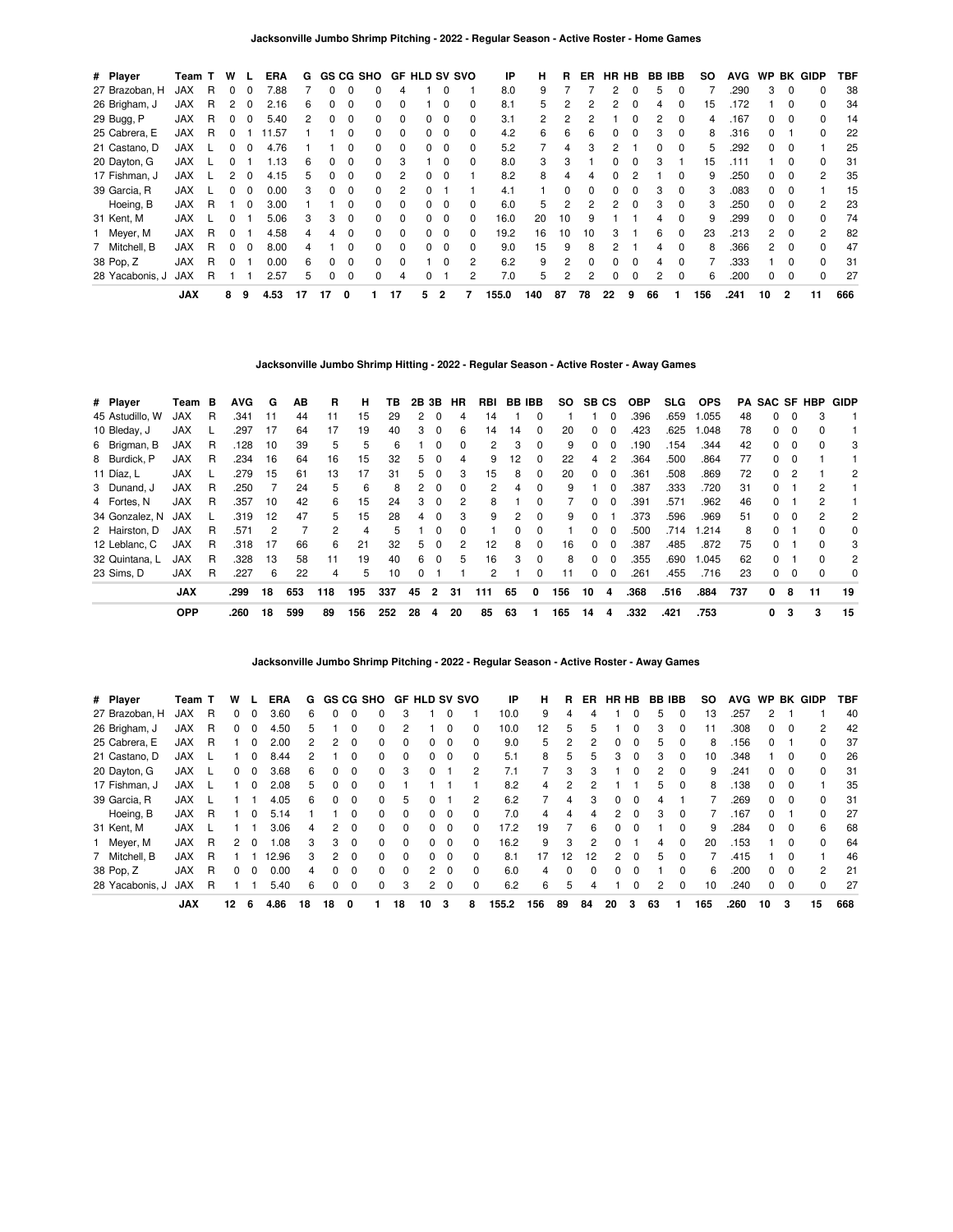| # Player        | Team       | в  |        |    |                 |          | AVG G AB R H TB | 2B            | 3B       | HR       | RBI | BB            | IBB          | SO. | SB. | СS           | <b>OBP</b> | <b>SLG</b> | <b>OPS</b> | PA   | SAC SF       |          | <b>HBP</b> | GIDP E         |            |
|-----------------|------------|----|--------|----|-----------------|----------|-----------------|---------------|----------|----------|-----|---------------|--------------|-----|-----|--------------|------------|------------|------------|------|--------------|----------|------------|----------------|------------|
| 45 Astudillo, W | <b>JAX</b> | R  | .250   | -5 | 20 <sub>3</sub> |          | -5<br>9         |               | 0        |          |     | 0             | 0            | 0   | 0   | 0            | .286       | .450       | .736       | 21   | 0            | $\Omega$ |            | $0\quad 0$     |            |
| 10 Bleday, J    | <b>JAX</b> |    | .063 5 |    | 16              | $\Omega$ |                 | 0             | $\Omega$ | $\Omega$ | 0   | 3             | 0            | 6   |     | 0            | .250       | .063       | .313       | -20  | 0            | $\Omega$ |            | $0\quad 0$     |            |
| 6 Brigman, B    | <b>JAX</b> | R. | .095   | -5 | 21              | 4 2      | 6               |               | $\Omega$ |          | 4   | 2             | 0            | 5   | 0   | 0            | 174        | .286       | .460       | -23  | 0            | $\Omega$ | $\Omega$   | $0\quad 0$     |            |
| 8 Burdick, P    | <b>JAX</b> | R. | .150   | -5 | $20\ 2\ 3$      |          | 9               |               |          |          | 4   |               | $\Omega$     | 5   | 0   | 0            | .190       | .450       | .640       | - 21 | 0            | $\Omega$ | $\Omega$   | 0 <sub>0</sub> |            |
| 11 Díaz, L      | <b>JAX</b> |    | .250   | -5 | 20              |          | 10<br>-5        | 2             | 0        |          | 4   |               | 0            | 5   |     | 0            | .286       | .500       | .786       | - 21 | 0            | $\Omega$ | $\Omega$   | $0\quad 0$     |            |
| 3 Dunand, J     | <b>JAX</b> | R. | .143   | -5 | 14              | 3        | 2<br>2          | $\Omega$      | $\Omega$ | $\Omega$ | 2   | 4             | 0            | 6   | 0   | 0            | .350       | .143       | .493       | -20  | 0            |          |            | $0\quad 0$     |            |
| 4 Fortes, N     | <b>JAX</b> | R. | .294   | -5 | 1735            |          | 8               | $\Omega$      | $\Omega$ |          | 2   | 3             | $\Omega$     | 3   |     | 0            | .429       | .471       | .900       | 21   | 0            | $\Omega$ |            |                | $1\quad$ 0 |
| 34 Gonzalez, N  | <b>JAX</b> |    | .067 5 |    | 15              |          | 4               | $\Omega$      | $\Omega$ |          | 2   | $\mathcal{P}$ | <sup>0</sup> | 4   | 0   | <sup>0</sup> | .176       | .267       | .443       | -17  | $\Omega$     | $\Omega$ | $\Omega$   | $0\quad 0$     |            |
| 2 Hairston, D   | <b>JAX</b> | R. | .313   | 5  | 16              | 3        | 5               | $\mathcal{P}$ | $\Omega$ | $\Omega$ |     |               | <sup>0</sup> | 6   |     |              | .333       | .438       | .771       | -18  | <sup>0</sup> |          | $\Omega$   |                | $1\quad$ 0 |
| 12 Leblanc, C   | <b>JAX</b> | R. | .278   | -5 | 18              | 4        | 5<br>9          |               | $\Omega$ |          | 4   | 3             | 0            |     | 0   | 0            | .381       | .500       | .881       | -21  | 0            | $\Omega$ | $\Omega$   | $0\quad 0$     |            |
| 9 Orr, J        | <b>JAX</b> |    | .545   | 3  | 11              | 3        | 6               |               | $\Omega$ | $\Omega$ |     | $\Omega$      | <sup>0</sup> |     |     | O            | .545       | .636       | 1.181      | 11   | 0            | $\Omega$ | $\Omega$   | $0\quad 0$     |            |
| 32 Quintana, L  | <b>JAX</b> | R  | .267   | 5  | 15              | -3       | 5<br>4          |               | $\Omega$ | $\Omega$ |     | $\mathcal{P}$ | $\Omega$     | 4   | 0   | $\Omega$     | .389       | .333       | .722       | 18   | 0            | $\Omega$ |            | $0\quad 0$     |            |
| 23 Sims, D      | <b>JAX</b> | R  | .235   | 5  |                 | 3        | 6<br>4          |               |          |          | 0   |               | 0            |     |     | 0            | .278       | .353       | .631       | 19   |              |          | $\Omega$   | $0\quad 0$     |            |

## **Jacksonville Jumbo Shrimp Pitching - Last 5 Games - Regular Season - Active Roster**

| # Player        | Team       |    | WL             | ERA G GS |                |              | CG.      | SHO GF   |                | <b>HLD</b>     | sv       | svo          | IP     | н   | R   | ER           | <b>HR</b>    | <b>HB</b>    | BB            | IBB.     | so | <b>AVG</b> | WP.           | BK           | <b>GIDP</b> | TBF |
|-----------------|------------|----|----------------|----------|----------------|--------------|----------|----------|----------------|----------------|----------|--------------|--------|-----|-----|--------------|--------------|--------------|---------------|----------|----|------------|---------------|--------------|-------------|-----|
| 27 Brazoban, H  | <b>JAX</b> | R. | 0 <sub>0</sub> | 6.23     | -5             | $\Omega$     | $\Omega$ | $\Omega$ | 2              |                | 0        |              | 8.2    | 8   | 6   | 6            |              | 0            | 5             | 0        | 10 | .258       | 4             |              | 0           | 37  |
| 26 Brigham, J   | <b>JAX</b> | R  | - 0            | 64. ا    | 5              |              | 0        | $\Omega$ |                |                | $\Omega$ | 0            | 11.0   | 9   |     | 2            |              | 0            | 6             | $\Omega$ | 16 | .231       |               | <sup>0</sup> | 2           | 45  |
| 29 Bugg, P      | <b>JAX</b> | R  | 0 <sub>0</sub> | 5.40     | $\overline{2}$ | $\Omega$     | 0        | 0        | $\Omega$       | 0              | 0        | 0            | 3.1    | 2   | 2   | 2            |              | 0            | $\mathcal{P}$ | $\Omega$ | 4  | .167       | 0             |              | 0           | 14  |
| 25 Cabrera, E   | <b>JAX</b> | R. |                | 5.27     | -3             | 3            | $\Omega$ | $\Omega$ | 0              | 0              | $\Omega$ | 0            | 13.2   | -11 | 8   | 8            | $\Omega$     | 0            | 8             | 0        | 16 | .216       | 0             | 2            | 0           | 59  |
| 21 Castano, D   | <b>JAX</b> |    | - 0            | 6.55 3   |                | 2            | $\Omega$ | 0        | $\Omega$       | 0              | $\Omega$ | 0            | 11.0   | 15  | 9   | 8            | 5            |              | 3             | 0        | 15 | .319       |               |              |             | 51  |
| 20 Dayton, G    | <b>JAX</b> |    | 0 <sub>0</sub> | 6.00     | -5             | $\Omega$     | $\Omega$ | $\Omega$ | 3              |                |          | 2            | 6.0    | 5   | 4   | 4            |              | $\Omega$     | 2             | $\Omega$ | 10 | .217       | 0             | $\Omega$     | 0           | 25  |
| 17 Fishman, J   | <b>JAX</b> |    | - 0            | 5.40     | - 5            | $\Omega$     | $\Omega$ | 0        | $\overline{2}$ |                |          |              | 8.1    | 9   | 5   | 5            |              | 2            |               | $\Omega$ | 4  | .281       | 0             |              | 2           | 38  |
| 39 Garcia, R    | <b>JAX</b> |    | 0              | 6.75 5   |                | $\Omega$     | $\Omega$ | $\Omega$ | 5              | 0              |          | 2            | 4.0    |     | 4   | 3            | $\Omega$     | 0            | 4             |          | 3  | .412       | 0             | $\Omega$     | 0           | 22  |
| Hoeing, B       | <b>JAX</b> | R. | 20             | 4.15     | -2             |              | 0        | 0        | $\Omega$       | 0              | 0        | 0            | 13.0   | 9   | 6   | 6            | Δ            | 0            | 6             | $\Omega$ | 10 | .205       | <sup>0</sup>  |              | 2           | 50  |
| 31 Kent, M      | <b>JAX</b> |    |                | 3.04     | 5              | 4            | $\Omega$ | $\Omega$ | $\Omega$       | 0              | $\Omega$ | 0            | 26.2   | 29  | -11 | 9            | $\Omega$     |              | 3             | $\Omega$ | 13 | .282       | <sup>0</sup>  | 0            | 5           | 109 |
| Meyer, M        | <b>JAX</b> | R. |                | 3.29     | - 5            | 5.           | $\Omega$ | $\Omega$ | $\Omega$       | 0              | $\Omega$ | 0            | - 27.1 | 23  | 11  | 10           | 3            |              | 9             | $\Omega$ | 30 | .219       | $\mathcal{P}$ | $\Omega$     | 2           | 115 |
| 7 Mitchell, B   | <b>JAX</b> | R. |                | 1.20     | -5             | 3            | $\Omega$ | $\Omega$ | $\Omega$       | 0              | $\Omega$ | <sup>0</sup> | 13.2   | 30  | 18  | 17           | 2            |              |               | $\Omega$ | 10 | .441       |               | $\Omega$     |             | 77  |
| 38 Pop, Z       | <b>JAX</b> | R  | 0 <sub>0</sub> | 0.00     | -5             | <sup>0</sup> | $\Omega$ | $\Omega$ | $\Omega$       | $\overline{2}$ | $\Omega$ |              | 4.2    | Δ   |     | <sup>0</sup> | <sup>0</sup> | <sup>0</sup> | 2             | $\Omega$ | 6  | .235       | 0             |              | 0           | 19  |
| 28 Yacabonis, J | <b>JAX</b> | R  |                | 7.94     | 5              | 0            | $\Omega$ | $\Omega$ | 2              | 2              | 0        |              | 5.2    |     | 6   | 5            |              | 0            |               | 0        |    | .304       | 0             |              | 0           | 24  |

**Jacksonville Jumbo Shrimp Hitting - Last 10 Games - Regular Season - Active Roster**

| # Player        | Team       | в  | AVG     |               | G ABR           |     | н                 | TB. | 2B       | 3В       | HR            | RBI | BB | IBB          | SO SB CS        |              |              | <b>OBP</b> | <b>SLG</b> | <b>OPS</b> | PA   | SAC          | SF       | HBP          | GIDP E |                |
|-----------------|------------|----|---------|---------------|-----------------|-----|-------------------|-----|----------|----------|---------------|-----|----|--------------|-----------------|--------------|--------------|------------|------------|------------|------|--------------|----------|--------------|--------|----------------|
| 45 Astudillo, W | <b>JAX</b> | R. | .243    | 10            | 376             |     | 9                 | 17  |          | 0        | 2             |     |    | <sup>0</sup> |                 | <sup>0</sup> | $\Omega$     | .282       | .459       | .741       | -39  | 0            | $\Omega$ |              |        | 0 <sub>0</sub> |
| 10 Bleday, J    | <b>JAX</b> |    | .303    | 10            | 33              |     | 10                | 21  |          | 0        | 3             | 5.  | 9  | $\Omega$     | 9               | <sup>0</sup> | 0            | .465       | .636       | .101       | 43   | 0            | $\Omega$ |              |        | $1\quad$ 0     |
| 6 Brigman, B    | <b>JAX</b> | R  | .103    | 10            | 39 5            |     | 4                 | 8   |          |          |               | 4   | 3  | $\Omega$     | 9               | <sup>0</sup> | $\Omega$     | 167        | .205       | .372       | - 42 | 0            | 0        | 0            |        | 2 <sub>0</sub> |
| 8 Burdick, P    | <b>JAX</b> | R. | .200    | 10            | 40 6            |     | 8                 | 19  |          |          | 2             |     | 4  | $^{(1)}$     |                 |              |              | .289       | .475       | .764 45    |      | 0            | $\Omega$ |              |        | 0 <sub>0</sub> |
| 11 Díaz, L      | <b>JAX</b> |    | .293    | 10            | 41              | - 5 | $12 \overline{ }$ | 23  | 5        | 0        | 2             | 10  | 2  | $\Omega$     | 12              | <sup>0</sup> | $\Omega$     | .326       | .561       | .887       | 46   | 0            | 2        |              |        | 0 <sub>0</sub> |
| 3 Dunand, J     | <b>JAX</b> | R. | .276    | 10            | 29 9            |     | 8                 | 14  |          |          |               | 4   | 8  | $\Omega$     | 10              |              | <sup>0</sup> | .436       | .483       | .919       | -39  | 0            |          |              |        | $1\quad$ 0     |
| 4 Fortes, N     | <b>JAX</b> | R. | .324 10 |               | 37 7            |     | 12                | 18  | $\Omega$ | $\Omega$ | 2             | 3   | 3  | 0            | 6               |              | 0            | .405       | .486       | .891       | 42   | 0            | 0        | 2            |        | $1\quad 0$     |
| 34 Gonzalez, N  | <b>JAX</b> |    | .176    | 10            | 34              |     | 6                 | 11  | 2        |          |               | 4   | 4  | $\Omega$     | 8               | $\Omega$     | $\Omega$     | .282       | .324       | .606       | -39  | 0            | $\Omega$ |              |        | 0 <sub>0</sub> |
| 2 Hairston, D   | <b>JAX</b> | R. | .313    | -5            | 16 <sub>3</sub> |     | 5                 |     |          | $\Omega$ | $\Omega$      |     |    | $\Omega$     | 6               | $\Omega$     |              | .333       | .438       | .771       | - 18 | <sup>0</sup> |          | <sup>0</sup> |        | $1\quad$ 0     |
| 12 Leblanc, C   | <b>JAX</b> | R. | .282    | 10            | 396             |     | 11                | 18  | 4        | $\Omega$ |               | 9   | 4  | $\Omega$     | 12 <sup>2</sup> | <sup>0</sup> | $\Omega$     | .349       | .462       | .811       | -43  | 0            | $\Omega$ | <sup>0</sup> |        | 2 <sub>0</sub> |
| 9 Orr, J        | <b>JAX</b> |    | .545    | $\mathcal{B}$ |                 | 3   | 6                 |     |          |          | $\Omega$      |     | 0  |              |                 |              | O            | .545       | .636       | .181       | 11   | 0            | $\Omega$ | <sup>0</sup> |        | 0 <sub>0</sub> |
| 32 Quintana, L  | <b>JAX</b> | R. | .270    | 10            | -37             |     | 7 10              | 18  | 2        | $\Omega$ | $\mathcal{P}$ | 6   | 4  | $\Omega$     | 6               | $\Omega$     | $\Omega$     | .357       | .486       | .843       | 42   | 0            | - 0      |              |        | $1\quad$ 0     |
| 23 Sims, D      | <b>JAX</b> |    | .265    | 10            | 34 6            |     | 9                 | 14  |          |          |               | 2.  | 2  | <sup>0</sup> | 16              | 2            | <sup>0</sup> | .324       | .412       | .736       | -38  |              | $\Omega$ |              |        | 0 <sub>0</sub> |

**Jacksonville Jumbo Shrimp Pitching - Last 10 Games - Regular Season - Active Roster**

| # Player        | Team       |   | WL             | ERA   | G              | GS.      | CG.      | <b>SHO</b>   | GF             | HLD      | sv       | svo          | IP       | н   | R   | ER. | HR | HB.          | BB. | IBB.         | so | <b>AVG</b> | <b>WP</b>    | BK           | <b>GIDP</b>    | TBF |
|-----------------|------------|---|----------------|-------|----------------|----------|----------|--------------|----------------|----------|----------|--------------|----------|-----|-----|-----|----|--------------|-----|--------------|----|------------|--------------|--------------|----------------|-----|
| 27 Brazoban, H  | <b>JAX</b> | R | 0 <sub>0</sub> | 6.59  | 10             | 0        | 0        |              | 4              | 2        | 0        |              | 2 13.2   | 17  | 10  | 10  | 2  | $\Omega$     | 8   | 0            | 14 | .327       | 4            |              |                | 62  |
| 26 Brigham, J   | <b>JAX</b> | R | 0              | 3.71  | 10             |          | 0        | 0            | $\overline{2}$ | 2        | 0        |              | 17.0     | 16  |     |     | 3  | $\Omega$     |     | 0            | 23 | .254       |              | $\Omega$     | 2              | 71  |
| 29 Bugg, P      | <b>JAX</b> | R | 0 <sub>0</sub> | 5.40  | $\overline{2}$ | $\Omega$ | $\Omega$ | $\Omega$     | 0              | 0        | 0        | <sup>o</sup> | 3.1      | 2   | 2   | 2   |    | $\Omega$     | 2   | <sup>0</sup> | 4  | .167       | 0            | $\Omega$     | 0              | 14  |
| 25 Cabrera, E   | <b>JAX</b> | R |                | 5.27  | 3              | 3        | 0        | 0            | $\Omega$       | 0        | 0        |              | $0$ 13.2 | 11  | 8   | 8   | 0  | 0            | 8   | 0            | 16 | .216       | 0            | 2            | 0              | 59  |
| 21 Castano, D   | <b>JAX</b> |   | $\Omega$       | 6.55  | 3              | 2        | $\Omega$ | $\Omega$     | 0              | $\Omega$ | $\Omega$ |              | 0, 11.0  | 15  | 9   | 8   | 5  |              | 3   | 0            | 15 | .319       |              | $\Omega$     |                | 51  |
| 20 Dayton, G    | <b>JAX</b> |   | 0 1            | 2.92  | 10             | 0        | $\Omega$ | <sup>n</sup> | 5              |          |          |              | 2, 12.1  | 9   | 6   | 4   |    | 0            | 4   |              | 17 | .196       |              | <sup>0</sup> | 0              | 51  |
| 17 Fishman, J   | <b>JAX</b> |   | 30             | 3.12  | 10             | $\Omega$ | $\Omega$ | $\Omega$     | 3              |          |          | 2            | 17.1     | 12  | 6   | 6   |    | 3            | 6   | <sup>0</sup> | 17 | .197       | <sup>0</sup> | $\Omega$     | 3              | 70  |
| 39 Garcia, R    | <b>JAX</b> |   |                | 2.45  | 9              | 0        | $\Omega$ | $\Omega$     |                | 0        | 2        |              | 3, 11.0  | 8   | 4   | 3   | 0  | 0            |     |              | 10 | .211       | 0            | $\Omega$     |                | 46  |
| Hoeing, B       | <b>JAX</b> | R | 2 <sub>0</sub> | 4.15  | 2              | 2        | $\Omega$ | $\Omega$     | $\Omega$       | $\Omega$ | $\Omega$ |              | 0, 13.0  | 9   | 6   | 6   | 4  | <sup>0</sup> | 6   | <sup>0</sup> | 10 | .205       | <sup>0</sup> |              | 2              | 50  |
| 31 Kent, M      | <b>JAX</b> |   | $\overline{2}$ | 4.01  |                | 5.       | $\Omega$ | $\Omega$     | $\Omega$       | 0        | $\Omega$ |              | 0, 33.2  | -39 | 17  | 15  |    |              | 5   | 0            | 18 | .291       | 0            | $\Omega$     | 6              | 142 |
| 1 Meyer, M      | <b>JAX</b> | R | 2 <sub>1</sub> | 2.97  |                |          | $\Omega$ | $\Omega$     | $\Omega$       | $\Omega$ | $\Omega$ |              | 0, 36.1  | 25  | -13 | 12  | 3  | 2            | 10  | 0            | 43 | .187       | 3            | $\Omega$     | 2              | 146 |
| 7 Mitchell, B   | <b>JAX</b> | R |                | 10.38 |                | 3        | $\Omega$ | $\Omega$     | $\Omega$       | 0        | $\Omega$ |              | 0, 17.1  | 32  | 21  | 20  | 4  |              | 9   | $\Omega$     | 15 | .390       | 3            | $\Omega$     |                | 93  |
| 38 Pop, Z       | <b>JAX</b> | R | 01             | 0.00  | 10             | 0        | $\Omega$ | $\Omega$     | $\Omega$       | 3        | $\Omega$ |              | 2, 12.2  | 13  | 2   | 0   | 0  | $\Omega$     | 5   | <sup>0</sup> | 13 | 277        |              | $\Omega$     | $\mathfrak{p}$ | 52  |
| 28 Yacabonis, J | <b>JAX</b> | R | 2 <sub>2</sub> | 4.26  | 10             | 0        | $\Omega$ | 0            | 6              | 2        |          |              | 12.2     | 11  |     | 6   |    | $\Omega$     |     | $\Omega$     | 14 | .234       | 0            | $\Omega$     | 0              | 49  |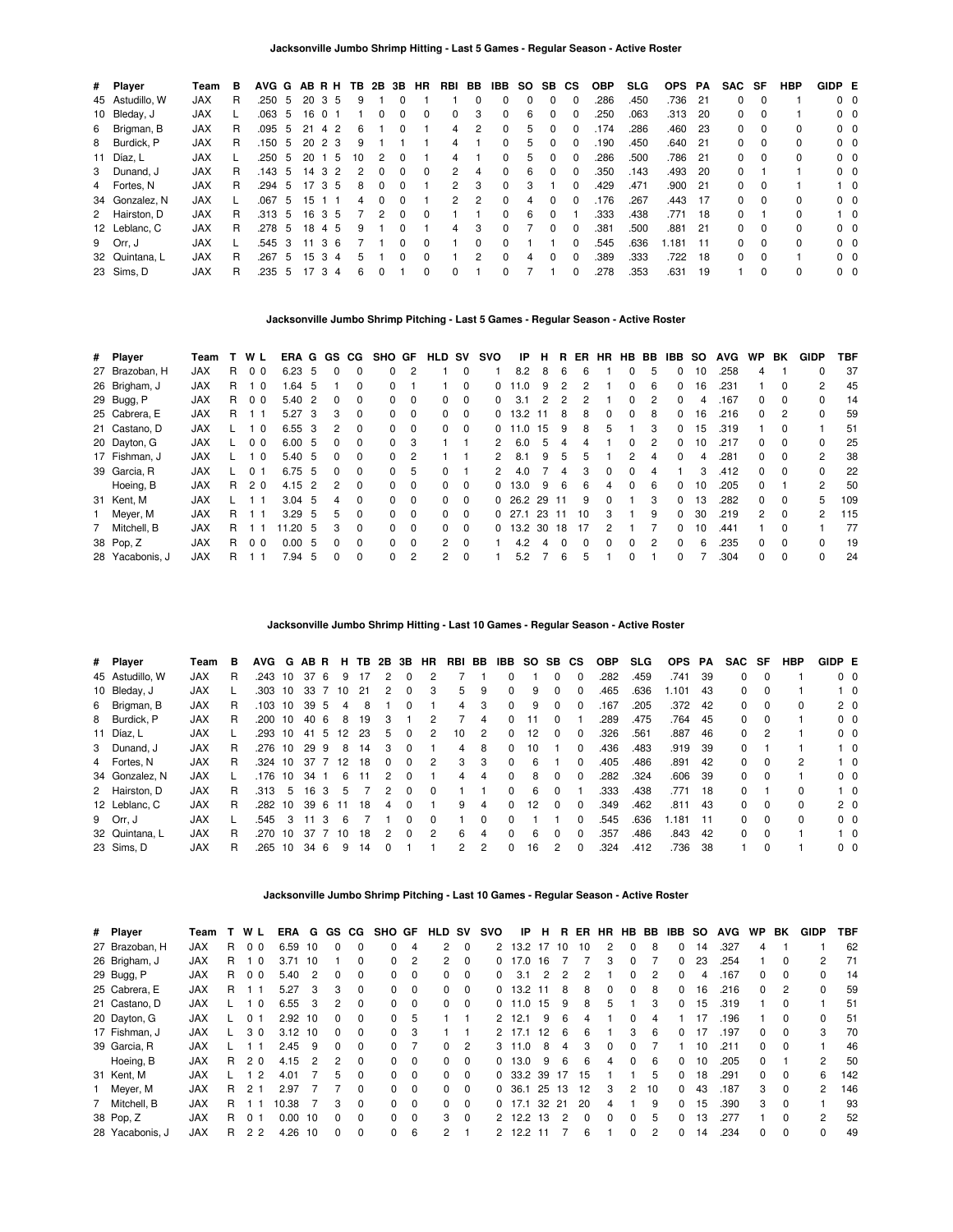| Date    | <b>GM#Team Opp</b>   |            |            | W L            |          | ERA G GS CG SHO SV SVO |          |                |          |            |            | IP.        | Н.   |    |            |          |          |          |          |          | R ER HR HB BB IBB SO WHIP     | AVG  |     |          |                | AB WP BK GIDP | <b>TBF</b> | NP-S        |
|---------|----------------------|------------|------------|----------------|----------|------------------------|----------|----------------|----------|------------|------------|------------|------|----|------------|----------|----------|----------|----------|----------|-------------------------------|------|-----|----------|----------------|---------------|------------|-------------|
| 4/9/22  |                      | <b>JAX</b> | <b>WOR</b> | 0 <sub>1</sub> |          | 11.25                  |          | $\Omega$       | $\Omega$ | $\Omega$   | $\Omega$   | 4.0        | 8    | 5  | 5          |          | $\Omega$ |          | $\Omega$ | 3        | 2.25                          | .381 | 21  | $\Omega$ | - 0            | $\Omega$      | 22         | 73 - 51     |
| 4/14/22 |                      | JAX.       | @DUR       | $\Omega$       | $\Omega$ | 7.71                   | $\Omega$ | $\Omega$       |          | $0\quad 0$ | $\Omega$   | 3.0        | 2    |    |            | $\Omega$ | $\Omega$ |          | $\Omega$ | 2        | 1.71                          | .323 | 10  | $\Omega$ | - 0            |               | 11         | $40 - 26$   |
| 4/17/22 |                      | JAX        | @DUR       | $0\quad 0$     |          | 5.40                   |          | $\cdot$ 0      |          | $0\quad 0$ | $^{\circ}$ | 3.0        | 4    |    | $^{\circ}$ | $\Omega$ | $\Omega$ | $\Omega$ | $\Omega$ | 2        | 60. ا                         | .333 | 11  | $\Omega$ | - 0            | 3             | 11         | $38 - 28$   |
| 4/23/22 |                      | JAX.       | GWN        | $0\quad 0$     |          | 5.40                   |          | $\overline{0}$ |          | $0\quad 0$ | $^{\circ}$ | 5.0        | 5    | 4  | 3          | $\Omega$ |          | - 3      | $\Omega$ | $\Omega$ | 1.60                          | .311 | 19  | $\Omega$ | $\Omega$       | $\Omega$      | 24         | $82 - 53$   |
| 4/29/22 |                      | JAX        | @CLT       |                | 1 0      | 4.35 1                 | $\Omega$ | $\Omega$       |          | $0\quad 0$ | $^{\circ}$ | 5.2        | 5    |    |            | $\Omega$ | $\Omega$ | $\Omega$ | $\Omega$ | 3        | 1.40                          | .293 | 21  | $\Omega$ | $\overline{0}$ |               | 21         | 77 - 54     |
| April   |                      | <b>JAX</b> |            |                |          | 4.35 5                 | 3        | 0              |          | $0\quad 0$ | 0          | 20.2 24 12 |      |    | 10         |          | 1 1      | 5.       | 0        | 10       | 1.40                          | .293 | 82  | 0        | 0              | 5             | 89         | $310 - 212$ |
| Date    | <b>GM # Team Opp</b> |            |            | W L            |          | ERA G GS CG SHO SV SVO |          |                |          |            |            |            | IP H |    |            |          |          |          |          |          | R ER HR HB BB IBB SO WHIP AVG |      |     |          |                | AB WP BK GIDP | <b>TBF</b> | NP-S        |
| 5/4/22  |                      | JAX        | @MEM       | <sup>0</sup>   |          | 4.73                   |          | $\Omega$       |          | $0\quad 0$ | $\Omega$   | 6.0        | 8    | 4  | 4          | $\Omega$ | 0        | <u>n</u> | $\Omega$ | 2        | 1.39                          | .299 | 25  | റ        |                |               | 25         | 76 - 54     |
| 5/10/22 |                      | JAX.       | NAS        | 0              | - 0      | 4.01                   |          | $\Omega$       |          | 0 O        | $\Omega$   | 7.0        |      |    |            | $\Omega$ | $\Omega$ | റ        | $\Omega$ | 6        | 1.31                          | .291 | 27  | $\Omega$ | - 0            | $^{\circ}$    | 28         | $89 - 63$   |
| May     |                      | <b>JAX</b> |            | 0              |          | $3.46$ 2 2 0           |          |                |          | $0\quad 0$ | 0          | 13.0 15    |      | 5  | 5          | 0        | 0        | - 0      | 0        | 8        | 1.15                          | .288 | 52  |          | $0\quad 0$     |               | 53         | 165 - 117   |
| Total   |                      | JAX        | AAA        |                | 2        | 4.01                   | 5.       | 0              | 0        | 0          | 0          | 33.2       | 39   | 17 | 15         |          |          | -5       | 0        | 18       | 1.31                          | .291 | 134 | 0        | 0              | 6             | 142        | 475 - 329   |

# **Matthew Kent - Pitching - Stat Splits - 2022 - Regular Season**

| <b>Split</b>              | Геаm       | W L            | ERA G GS CG       |    |              |          | SHO          | S٧ | ΙP         | н          | R.  |     | ER HR HB BB  |              |   | IBB | <b>SO</b> | <b>WHIP</b> | <b>AVG</b> | AB  | <b>WP</b> | BK       | <b>GIDP</b> | <b>TBF</b> | NP-S        |
|---------------------------|------------|----------------|-------------------|----|--------------|----------|--------------|----|------------|------------|-----|-----|--------------|--------------|---|-----|-----------|-------------|------------|-----|-----------|----------|-------------|------------|-------------|
|                           |            |                |                   |    |              |          |              |    |            |            |     |     |              |              |   |     |           |             |            |     |           |          |             |            |             |
| Home Games                | <b>JAX</b> | 0 <sub>1</sub> | 5.06              | 3  | 3            | $\Omega$ | 0            |    |            | 16.0 20    | 10  | 9   |              |              | 4 | 0   | 9         | .50         | .299       | 67  | 0         | $\Omega$ | 0           | 74         | 244 - 167   |
| <b>Away Games</b>         | <b>JAX</b> | 11             | 3.06              | -4 |              | $\Omega$ | 0            |    |            | 17.2 19    |     | 6   | $\Omega$     | 0            |   | 0   | 9         | 1.13        | .284       | 67  | 0         | $\Omega$ | 6           | 68         | $231 - 162$ |
| Day Games                 | <b>JAX</b> | 0 <sub>1</sub> | 6.00              |    |              | $\Omega$ | 0            |    | 6.0        | 8          | 4   |     | $\Omega$     | 0            | 0 | 0   | 2         | .33         | .320       | 25  | 0         | $\Omega$ |             | 25         | $76 - 54$   |
| <b>Night Games</b>        | <b>JAX</b> | 11             | 3.586             |    |              | $\Omega$ | $\Omega$     |    | 27.2 31 13 |            |     | -11 |              |              | 5 | 0   | 16        | .30         | .284       | 109 | 0         | $\Omega$ | 5           | 117        | 399 - 275   |
| On Grass                  | <b>JAX</b> | $\sqrt{2}$     | 4.01              | -7 | 5            | $\Omega$ | 0            |    |            | 33.2 39 17 |     | 15  |              |              | 5 | 0   | 18        | l 31        | .291       | 134 | 0         | $\Omega$ | 6           | 142        | 475 - 329   |
| April                     | <b>JAX</b> | 11             | 4.35 5            |    | 3            | $\Omega$ | $\Omega$     |    |            | 20.2 24 12 |     | 10  |              |              | 5 | 0   | 10        | .40         | .293       | 82  | 0         | $\Omega$ | 5           | 89         | $310 - 212$ |
| May                       | <b>JAX</b> | 0 <sub>1</sub> | 3.46              | -2 |              | $\Omega$ | 0            |    |            | 13.0 15    | 5   | 5   | $\Omega$     | $\Omega$     | 0 | 0   | 8         | 1.15        | .288       | 52  | 0         | $\Omega$ |             | 53         | 165 - 117   |
| On Tuesdays               | <b>JAX</b> | 0 <sub>0</sub> | 1.29              | -1 |              | $\Omega$ | 0            |    | 7.0        |            |     |     | 0            | 0            | 0 | 0   | 6         | .00         | .259       | 27  | $\Omega$  | $\Omega$ | 0           | 28         | $89 - 63$   |
| On Wednesdays             | <b>JAX</b> | 0 <sub>1</sub> | 6.00              | -1 |              | $\Omega$ | 0            | 0  | 6.0        | 8          | 4   | 4   | 0            | 0            | 0 | 0   | 2         | .33         | .320       | 25  | $\Omega$  | $\Omega$ |             | 25         | 76 - 54     |
| On Thursdays              | <b>JAX</b> | 0 <sub>0</sub> | 3.00              |    | <sup>0</sup> | $\Omega$ | 0            | 0  | 3.0        | 2          |     |     | <sup>0</sup> | <sup>0</sup> |   | ŋ   | 2         | .00         | .200       | 10  | $\Omega$  | $\Omega$ |             | 11         | $40 - 26$   |
| On Fridays                | <b>JAX</b> | 0              | .59               |    | <sup>n</sup> | $\Omega$ | 0            |    | 5.2        | 5          |     |     | <sup>0</sup> | <sup>0</sup> | 0 | 0   | 3         | 0.88        | .238       | 21  | $\Omega$  | $\Omega$ |             | 21         | $77 - 54$   |
| On Saturdays              | <b>JAX</b> | 0 <sub>1</sub> | 8.00              | -2 |              | $\Omega$ | 0            |    | 9.0        | 13         | 9   | 8   |              |              | 4 | ŋ   | 3         | .89         | .325       | 40  | $\Omega$  | $\Omega$ | 0           | 46         | 155 - 104   |
| On Sundays                | <b>JAX</b> | 0 <sub>0</sub> | 0.00              |    |              | $\Omega$ | 0            |    | 3.0        | Δ          |     |     |              |              | 0 | O   | 2         | .33         | .364       | 11  | O.        | $\Omega$ | 3           | 11         | $38 - 28$   |
| In games following a win  | <b>JAX</b> | 0 <sub>1</sub> | 3.43              | -4 |              | $\Omega$ | 0            |    | 21         | .024       | -10 | 8   |              |              | 3 | 0   | 10        | .29         | .293       | 82  | 0         | $\Omega$ | 4           | 88         | $285 - 198$ |
| In games following a loss | <b>JAX</b> | 11             | 4.97              | 3  |              | $\Omega$ | 0            |    |            | 12.2 15    |     |     |              | 0            | 2 | n   | 8         | .34         | .288       | 52  | 0         | $\Omega$ | 2           | 54         | 190 - 131   |
| Starter                   | <b>JAX</b> | 0 <sub>2</sub> | 4.68              | -5 | 5            | $\Omega$ | 0            |    |            | 25.0 32    | 15  | 13  |              |              |   | 0   | 13        | .44         | .311       | 103 | 0         | $\Omega$ | 4           | 110        | 358 - 249   |
| Reliever                  | <b>JAX</b> | 10             | 2.08 <sub>2</sub> |    |              | $\Omega$ | <sup>0</sup> | 0  | 8.2        |            | 2   | 2   | 0            | $\Omega$     |   | 0   | 5         | 0.92        | .226       | 31  | 0         | $\Omega$ | 2           | 32         | $117 - 80$  |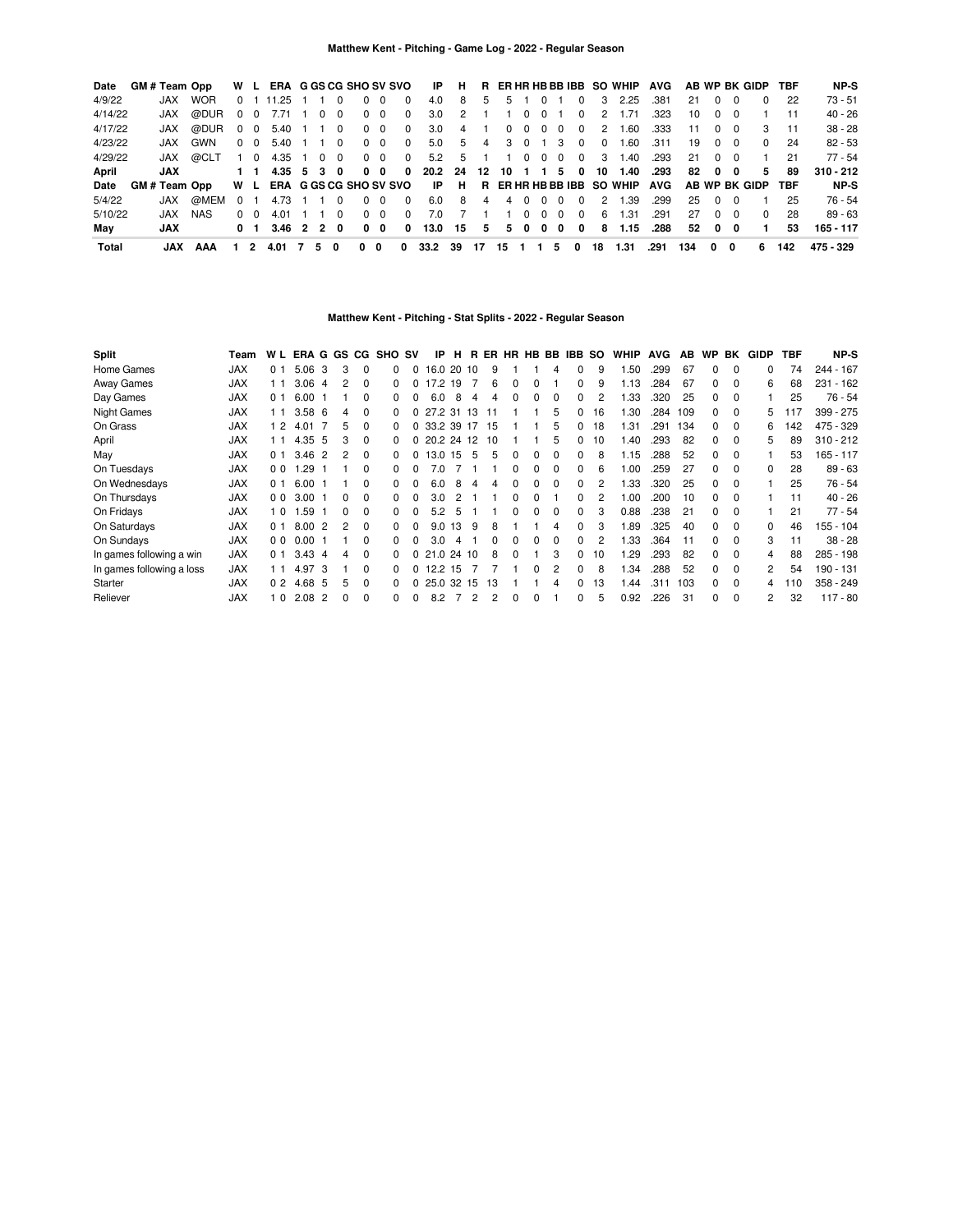# **Matthew Kent - Opposing Hitting - Stat Splits - 2022 - Regular Season**

| <b>Split</b>                   | Team       | <b>AVG</b> | G              | AB R           |                | н                  | 2Β             | 3В          | ΗR           | RBI            | ВB             | IBB         | so                      | SB           | <b>CS</b>    | <b>OBP</b>   | <b>SLG</b> | <b>OPS</b>   | <b>HBP</b>       | <b>SAC</b>  | SF             | <b>GIDP</b>             |
|--------------------------------|------------|------------|----------------|----------------|----------------|--------------------|----------------|-------------|--------------|----------------|----------------|-------------|-------------------------|--------------|--------------|--------------|------------|--------------|------------------|-------------|----------------|-------------------------|
| vs Left                        | <b>JAX</b> | .295       | 6              | 44             |                | 13                 | 6              | $\mathbf 0$ | 0            | 3              | $\mathbf 0$    | $\mathbf 0$ | $\overline{7}$          |              |              | .295         | .432       | .727         | $\mathbf 0$      | $\mathbf 0$ | $\mathbf 0$    | 3                       |
| vs Right                       | <b>JAX</b> | .289       | 7              | 90             |                | 26                 | 2              | 0           | 1            | 9              | 5              | 0           | 11                      |              |              | .327         | .344       | .671         | 1                | $\mathbf 0$ | $\overline{c}$ | 3                       |
| Team is ahead                  | <b>JAX</b> | .310       | 5              | 71             |                | 22                 | 4              | $\mathbf 0$ | 0            | $\overline{4}$ | $\overline{c}$ | $\Omega$    | 8                       |              |              | .333         | .366       | .699         | 1                | $\mathbf 0$ | $\mathbf{1}$   | 5                       |
| Team is behind                 | <b>JAX</b> | .190       | 5              | 42             |                | 8                  | $\mathbf{1}$   | 0           | 1            | 4              | $\overline{c}$ | 0           | 8                       |              |              | .227         | .286       | .513         | $\mathbf 0$      | $\mathbf 0$ | $\mathbf 0$    | $\mathbf{1}$            |
| Score is tied                  | <b>JAX</b> | .429       | 5              | 21             |                | 9                  | 3              | $\mathbf 0$ | 0            | 4              | $\mathbf{1}$   | 0           | $\overline{2}$          |              |              | .435         | .571       | 1.006        | $\mathbf 0$      | $\mathbf 0$ | 1              | $\mathbf 0$             |
| <b>Batting First</b>           | <b>JAX</b> | .176       | 7              | 17             |                | 3                  | 1              | 0           | 0            | $\mathbf{1}$   | 1              | 0           | 4                       |              |              | .222         | .235       | .457         | 0                | 0           | $\mathbf 0$    | $\mathbf{1}$            |
| <b>Batting Second</b>          | <b>JAX</b> | .313       | 7              | 16             |                | 5                  | 1              | 0           | 0            | 1              | 1              | 0           | 4                       |              |              | .353         | .375       | .728         | $\mathbf 0$      | $\mathbf 0$ | $\mathbf 0$    | 0                       |
| <b>Batting Third</b>           | <b>JAX</b> | .294       | $\overline{7}$ | 17             |                | 5                  | $\overline{c}$ | 0           | 0            | 0              | 0              | 0           | $\overline{2}$          |              |              | .294         | .412       | .706         | $\mathbf 0$      | $\mathbf 0$ | $\mathbf 0$    | $\mathbf{1}$            |
| <b>Batting Fourth</b>          | <b>JAX</b> | .412       | 7              | 17             |                | 7                  | 0              | 0           | 0            | 3              | 1              | 0           | 1                       |              |              | .444         | .412       | .856         | 0                | 0           | $\Omega$       | $\mathbf{1}$            |
| <b>Batting Fifth</b>           | <b>JAX</b> | .188       | 7              | 16             |                | 3                  | $\mathbf{1}$   | 0           | 0            | $\mathbf{1}$   | 1              | 0           | 3                       |              |              | .235         | .250       | .485         | $\mathbf 0$      | $\mathbf 0$ | $\Omega$       | $\overline{\mathbf{c}}$ |
| <b>Batting Sixth</b>           | <b>JAX</b> | .333       | 7              | 15             |                | 5                  | $\overline{c}$ | 0           | 0            | $\mathbf 0$    | 0              | 0           | 3                       |              |              | .333         | .467       | .800         | $\mathbf 0$      | $\mathbf 0$ | $\mathbf 0$    | 0                       |
| <b>Batting Seventh</b>         | <b>JAX</b> | .462       | $\overline{7}$ | 13             |                | 6                  | 0              | $\mathbf 0$ | $\mathbf{1}$ | $\overline{4}$ | $\mathbf 0$    | 0           | 1                       |              |              | .500         | .692       | 1.192        | $\mathbf{1}$     | $\mathbf 0$ | $\mathbf 0$    | $\mathbf 0$             |
| <b>Batting Eighth</b>          | <b>JAX</b> | .273       | 7              | 11             |                | 3                  | 1              | 0           | 0            | $\mathbf{1}$   | 1              | 0           | 0                       |              |              | .308         | .364       | .672         | 0                | 0           | 1              | 1                       |
| <b>Batting Ninth</b>           | <b>JAX</b> | .167       | $\overline{7}$ | 12             |                | 2                  | 0              | 0           | 0            | $\mathbf{1}$   | 0              | 0           | 0                       |              |              | .154         | .167       | .321         | $\mathbf 0$      | $\mathbf 0$ | $\mathbf{1}$   | 0                       |
| Leading Off                    | <b>JAX</b> | .375       | 7              | 32             |                | 12                 | 4              | 0           | 0            | $\mathbf 0$    | 3              | 0           | 4                       |              |              | .429         | .500       | .929         | $\mathbf 0$      | $\mathbf 0$ | $\mathbf 0$    | 0                       |
| First Inning                   | <b>JAX</b> | .333       | 5              | 21             | 3              | $\overline{7}$     | 1              | $\mathbf 0$ | 0            | 3              | $\mathbf{1}$   | 0           | 3                       | $\mathbf 0$  | $\mathbf 0$  | .364         | .381       | .745         | $\mathbf 0$      | $\mathbf 0$ | $\mathbf 0$    | $\mathbf{1}$            |
| Second Inning                  | <b>JAX</b> | .375       | 5              | 24             | 3              | 9                  | 1              | 0           | 0            | $\overline{c}$ | 0              | 0           | 3                       | 0            | $\mathbf 0$  | .346         | .417       | .763         | $\mathbf 0$      | 0           | $\overline{c}$ | $\overline{c}$          |
| Third Inning                   | <b>JAX</b> | .304       | 6              | 23             | $\overline{4}$ | 7                  | 1              | 0           | 1            | $\overline{4}$ | $\mathbf{1}$   | 0           | 3                       | $\mathbf{1}$ | 0            | .333         | .478       | .811         | $\mathbf 0$      | $\mathbf 0$ | $\Omega$       | $\mathbf{1}$            |
| Fourth Inning                  | <b>JAX</b> | .188       | 5              | 16             | $\mathbf 0$    | 3                  | 1              | $\Omega$    | 0            | $\mathbf 0$    | 0              | 0           | $\mathbf{1}$            | $\mathbf 0$  | $\mathbf{1}$ | .235         | .250       | .485         | 1                | $\mathbf 0$ | $\mathbf 0$    | $\mathbf 0$             |
| Fifth Inning                   | <b>JAX</b> | .176       | 5              | 17             | -1             | 3                  | 1              | $\mathbf 0$ | 0            | 1              | $\overline{c}$ | 0           | 3                       | $\mathbf 0$  | $\mathbf 0$  | .263         | .235       | .498         | $\mathbf 0$      | $\mathbf 0$ | $\mathbf 0$    | $\mathbf{1}$            |
|                                | <b>JAX</b> | .200       | 5              | 15             | $\overline{c}$ | 3                  | 1              | 0           | 0            | 0              | 1              | 0           | 2                       | $\mathbf 0$  | 0            | .250         | .267       | .517         | 0                | 0           | 0              | 0                       |
| Sixth Inning<br>Seventh Inning | <b>JAX</b> | .400       | $\overline{4}$ | 15             | $\overline{4}$ | 6                  | $\overline{c}$ | $\mathbf 0$ | 0            | $\overline{2}$ | $\mathbf 0$    | 0           | $\overline{2}$          | $\mathbf 0$  | $\mathbf 0$  | .400         | .533       | .933         | $\mathbf 0$      | $\mathbf 0$ | $\Omega$       | $\mathbf 0$             |
|                                |            |            | $\mathbf{1}$   | 3              |                |                    | 0              | $\mathbf 0$ | 0            | $\mathbf 0$    | $\mathbf 0$    | 0           | $\mathbf{1}$            | $\mathbf 0$  | $\mathbf 0$  |              | .333       |              | $\mathbf 0$      | $\mathbf 0$ | $\mathbf 0$    | $\mathbf{1}$            |
| Eighth Inning                  | <b>JAX</b> | .333       | $\overline{7}$ | 67             | $\mathbf 0$    | $\mathbf{1}$<br>22 | 6              | 0           | $\Omega$     | 0              | 5              | 0           | 8                       |              |              | .333<br>.384 | .418       | .666<br>.802 |                  | $\mathbf 0$ | $\Omega$       | 0                       |
| <b>Bases Empty</b>             | <b>JAX</b> | .328       | $\overline{7}$ | 33             |                |                    |                | $\mathbf 0$ | 0            | $\mathbf 0$    | 0              | 0           |                         |              |              |              |            |              | 1<br>$\mathbf 0$ | $\mathbf 0$ | $\mathbf 0$    | 5                       |
| Runner at 1st                  | <b>JAX</b> | .273       |                |                |                | 9                  | 1              |             |              |                |                |             | 3                       |              |              | .273         | .303       | .576         |                  |             |                |                         |
| Runner at 2nd                  | <b>JAX</b> | .313       | 6              | 16             |                | 5                  | 1              | $\Omega$    | 0            | 3              | $\Omega$       | $\Omega$    | 1                       |              |              | .313         | .375       | .688         | $\Omega$         | $\Omega$    | $\Omega$       | 0                       |
| Runner at 3rd                  | <b>JAX</b> | .500       | $\overline{2}$ | $\overline{c}$ |                | 1                  | 0              | $\mathbf 0$ | 0            | $\overline{c}$ | $\mathbf 0$    | 0           | $\mathbf 0$             |              |              | .500         | .500       | 1.000        | $\mathbf 0$      | $\mathbf 0$ | $\mathbf 0$    | $\mathbf 0$             |
| Runners at 1st & 2nd           | <b>JAX</b> | .100       | $\overline{4}$ | 10             |                | 1                  | 0              | 0           | 1            | 3              | 0              | 0           | 3                       |              |              | .100         | .400       | .500         | 0                | 0           | 0              | 0                       |
| Runners at 1st & 3rd           | <b>JAX</b> | .200       | 6              | 5              |                | 1                  | 0              | 0           | 0            | 3              | $\mathbf 0$    | 0           | 3                       |              |              | .143         | .200       | .343         | $\mathbf 0$      | $\mathbf 0$ | $\overline{c}$ | $\mathbf{1}$            |
| Runners at 2nd & 3rd           | <b>JAX</b> | .000       | $\mathbf{1}$   | $\mathbf{1}$   |                | 0                  | 0              | 0           | 0            | $\mathbf{1}$   | $\mathbf 0$    | 0           | 0                       |              |              | .000         | .000       | .000         | 0                | $\mathbf 0$ | $\mathbf 0$    | 0                       |
| Runners On                     | <b>JAX</b> | .254       | 7              | 67             |                | 17                 | $\overline{c}$ | $\mathbf 0$ | $\mathbf{1}$ | 12             | $\mathbf 0$    | 0           | 10                      |              |              | .246         | .328       | .574         | $\mathbf 0$      | $\mathbf 0$ | $\overline{2}$ | 6                       |
| <b>Scoring Position</b>        | <b>JAX</b> | .235       | 7              | 34             |                | 8                  | 1              | 0           | 1            | 12             | 0              | 0           | 7                       |              |              | .222         | .353       | .575         | 0                | 0           | $\overline{c}$ | $\mathbf{1}$            |
| No Outs                        | <b>JAX</b> | .358       | 7              | 53             |                | 19                 | $\overline{4}$ | 0           | 0            | $\overline{c}$ | 3              | 0           | $\overline{7}$          |              |              | .386         | .434       | .820         | $\mathbf 0$      | $\mathbf 0$ | $\mathbf{1}$   | 4                       |
| One Out                        | <b>JAX</b> | .237       | 7              | 38             |                | 9                  | $\overline{c}$ | 0           | 0            | 3              | $\mathbf{1}$   | 0           | $\overline{\mathbf{c}}$ |              |              | .268         | .289       | .557         | 1                | $\mathbf 0$ | $\mathbf{1}$   | $\overline{\mathbf{c}}$ |
| Two Outs                       | <b>JAX</b> | .256       | $\overline{7}$ | 43             |                | 11                 | $\overline{c}$ | $\mathbf 0$ | $\mathbf{1}$ | $\overline{7}$ | $\mathbf{1}$   | 0           | 9                       |              |              | .273         | .372       | .645         | $\mathbf 0$      | $\mathbf 0$ | $\mathbf 0$    | $\mathbf 0$             |
| Late / Close                   | <b>JAX</b> | .333       | $\overline{c}$ | 9              |                | 3                  | 1              | 0           | 0            | $\mathbf{1}$   | 0              | 0           | $\overline{c}$          |              |              | .333         | .444       | .777         | 0                | 0           | $\mathbf 0$    | 0                       |
| Ahead in Count                 | <b>JAX</b> | .268       | $\overline{7}$ | 56             |                | 15                 | $\mathbf{1}$   | 0           | 0            | 4              | $\mathbf 0$    | 0           | 13                      |              |              | .276         | .286       | .562         | $\mathbf{1}$     | $\mathbf 0$ | $\mathbf{1}$   | 3                       |
| Behind in Count                | <b>JAX</b> | .355       | 7              | 31             |                | 11                 | $\overline{c}$ | 0           | 0            | 0              | 5              | 0           | 3                       |              |              | .444         | .419       | .863         | $\mathbf 0$      | $\mathbf 0$ | $\mathbf 0$    | $\mathbf{1}$            |
| 0-0 Count                      | <b>JAX</b> | .368       | $\overline{7}$ | 19             |                | $\overline{7}$     | 3              | $\mathbf 0$ | $\mathbf{1}$ | 6              | $\mathbf 0$    | 0           | $\mathbf 0$             |              |              | .350         | .684       | 1.034        | $\mathbf 0$      | $\mathbf 0$ | 1              | 1                       |
| 0-1 Count                      | <b>JAX</b> | .286       | 6              | 14             |                | 4                  | 1              | 0           | 0            | $\overline{c}$ | 0              | 0           | 0                       |              |              | .267         | .357       | .624         | $\mathbf 0$      | $\mathbf 0$ | 1              | $\overline{\mathbf{c}}$ |
| 0-2 Count                      | <b>JAX</b> | .333       | 6              | 15             |                | 5                  | $\mathbf 0$    | 0           | 0            | $\Omega$       | $\Omega$       | $\Omega$    | 5                       |              |              | .375         | .333       | .708         | 1                | $\mathbf 0$ | $\Omega$       | 0                       |
| 1-0 Count                      | <b>JAX</b> | .417       | 6              | 12             |                | 5                  | 0              | $\mathbf 0$ | 0            | 0              | 0              | 0           | 0                       |              |              | .417         | .417       | .834         | $\mathbf 0$      | $\mathbf 0$ | $\mathbf 0$    | 1                       |
| 1-1 Count                      | <b>JAX</b> | .333       | 7              | 18             |                | 6                  | 2              | 0           | 0            | $\overline{c}$ | 0              | 0           | 0                       |              |              | .333         | .444       | .777         | 0                | 0           | 0              | 1                       |
| 1-2 Count                      | <b>JAX</b> | .222       | $\overline{7}$ | 27             |                | 6                  | 0              | 0           | 0            | $\overline{c}$ | $\mathbf 0$    | 0           | 8                       |              |              | .222         | .222       | .444         | 0                | $\mathbf 0$ | $\mathbf 0$    | $\mathbf{1}$            |
| 2-0 Count                      | <b>JAX</b> | .250       | 3              | 4              |                | 1                  | 1              | 0           | 0            | 0              | 0              | 0           | 0                       |              |              | .250         | .500       | .750         | $\mathbf 0$      | 0           | $\mathbf 0$    | 0                       |
| 2-1 Count                      | <b>JAX</b> | .400       | $\overline{4}$ | 5              |                | $\overline{c}$     | 1              | $\mathbf 0$ | 0            | 0              | $\mathbf 0$    | 0           | $\mathbf 0$             |              |              | .400         | .600       | 1.000        | $\mathbf 0$      | $\mathbf 0$ | $\mathbf 0$    | $\mathbf 0$             |
| 2-2 Count                      | <b>JAX</b> | .000       | 7              | 10             |                | 0                  | $\mathbf 0$    | 0           | 0            | $\mathbf 0$    | 0              | 0           | 2                       |              |              | .000         | .000       | .000         | 0                | 0           | $\mathbf 0$    | 0                       |
| 3-0 Count                      | <b>JAX</b> | .000       | $\mathbf{1}$   | 1              |                | 0                  | 0              | $\mathbf 0$ | 0            | $\Omega$       | 0              | 0           | 0                       |              |              | .000         | .000       | .000         | $\mathbf 0$      | $\mathbf 0$ | $\Omega$       | 0                       |
| 3-1 Count                      | <b>JAX</b> | .500       | $\overline{4}$ | $\overline{c}$ |                | 1                  | 0              | $\mathbf 0$ | 0            | 0              | $\overline{2}$ | 0           | 0                       |              |              | .750         | .500       | 1.250        | $\mathbf 0$      | $\mathbf 0$ | $\mathbf 0$    | 0                       |
| 3-2 Count                      | <b>JAX</b> | .286       | 5              | 7              |                | $\overline{c}$     | 0              | $\mathbf 0$ | 0            | $\mathbf 0$    | 3              | 0           | 3                       |              |              | .500         | .286       | .786         | $\mathbf 0$      | $\mathbf 0$ | $\mathbf 0$    | $\mathbf 0$             |
| Pitcher                        | <b>JAX</b> | .291       | 7              | 134            |                | 39                 | 8              | 0           | 1            | 12             | 5              | 0           | 18                      |              |              | .317         | .373       | .690         | $\mathbf{1}$     | $\mathbf 0$ | $\overline{c}$ | 6                       |
|                                |            |            |                |                |                |                    |                |             |              |                |                |             |                         |              |              |              |            |              |                  |             |                |                         |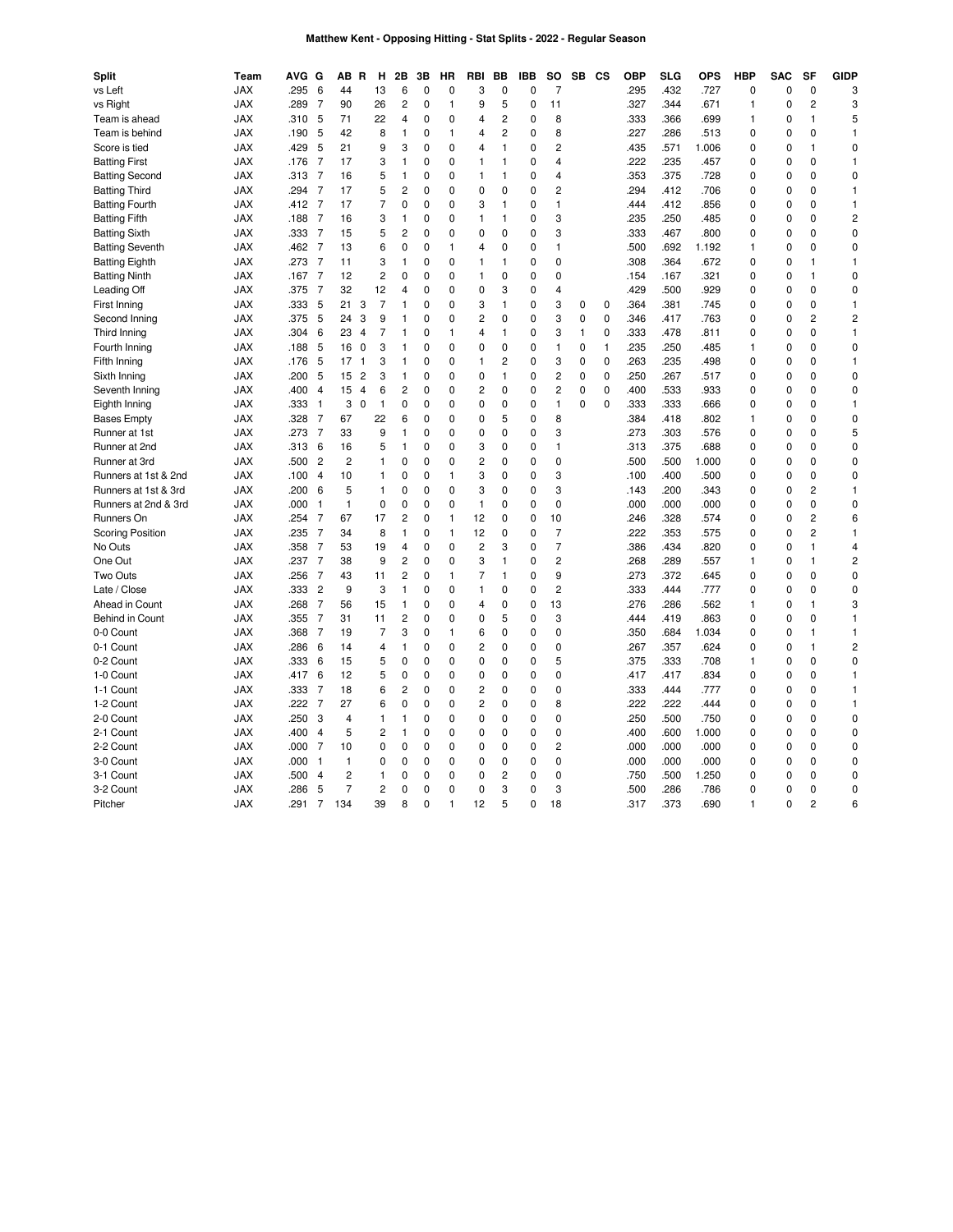| # Player            | Team       | в | <b>AVG</b> | G  | АB   | R   | н   | TВ  |    | 2B 3B    | HR | RBI | <b>BBIBB</b> |          | SO. | SB. | <b>CS</b>    | <b>OBP</b> | <b>SLG</b> | <b>OPS</b> |      | <b>PA SAC</b> |    | <b>SF HBP GIDP</b> |    | Е  |
|---------------------|------------|---|------------|----|------|-----|-----|-----|----|----------|----|-----|--------------|----------|-----|-----|--------------|------------|------------|------------|------|---------------|----|--------------------|----|----|
| 7 Almonte, A        | NAS        | S | .244       | 11 | 45   |     | 11  | 17  | 3  |          |    | 9   | 2            | 0        | 11  | 0   | 0            | .265       | .378       | .643       | 49   |               |    | O                  |    |    |
| 3 Dahl, D           | <b>NAS</b> |   | .300       | 24 | 90   | 18  | 27  | 41  | 5  | 0        |    | 11  |              | 0        | 19  | 0   | 0            | .376       | .456       | .832       | 101  |               | O  | ŋ                  | 2  |    |
| 12 Davis, J         | NAS        | R | .294       | 14 | 51   | 8   | 15  |     | 2  | $\Omega$ |    | 5   | 13           | 0        | 12  | 6   | 0            | .439       | .333       | .772       | 66   |               |    |                    | 2  |    |
| 9 Feliciano, M      | <b>NAS</b> | R | .274       | 21 | 73   |     | 20  | 25  | 5  | 0        | 0  | 4   | 4            | O        | 21  | 0   |              | .338       | .342       | .680       | 81   |               | Ω  | 3                  | 3  |    |
| 34 Hiura, K         | <b>NAS</b> | R | .421       | 5  | 19   | 3   | 8   | 17  |    |          | 3  | 10  | 2            |          |     | 0   |              | .522       | .895       | 1.417      | 23   |               | 0  | 2                  | 0  |    |
| 19 Jackson, A       | <b>JAX</b> | R | .000       |    | 4    | 0   |     |     | 0  |          |    | 0   |              | 0        |     |     |              | .000       | .000       | .000       | 4    |               | 0  | 0                  | 0  |    |
| 19 Jackson, A       | <b>NAS</b> | R | .210       | 18 | 62   | 4   | 13  | 23  | 4  | 0        | 2  | 16  | 6            | $\Omega$ | 22  | 0   | <sup>0</sup> | .292       | .371       | .663       | 72   |               | 2  |                    |    |    |
| 19 Jackson, A       | 2 Teams R  |   | .197       | 19 | 66   | 4   | 13  | 23  | 4  | $\Omega$ | 2  | 16  | 6            | 0        | 23  | 0   | 0            | .276       | .348       | .624       | 76   | 0             |    |                    |    |    |
| 13 Mathias, M       | <b>NAS</b> | R | .338       | 22 | 77   | 10  | 26  | 42  | 5  |          | 3  | 13  | 8            | 0        | 20  | 2   | 0            | .407       | .545       | .952       | 86   |               | O  |                    | 2  |    |
| 6 Monasterio, A NAS |            | R | .217       | 22 | 69   | 8   | 15  | 21  | 6  |          |    | 6   |              | 0        | 22  | 6   | 0            | .317       | .304       | .621       | 82   |               |    |                    | 3  |    |
| 11 Navarreto, B     | <b>NAS</b> | R | .286       |    | 21   | 4   | 6   |     |    |          |    | 3   |              |          |     |     | 0            | .318       | .333       | .651       | 22   |               | 0  |                    |    |    |
| 26 Reyes, P         | <b>NAS</b> | R | .173       | 20 | 75   | 14  | 13  | 21  | З  |          |    | З   | 10           | 0        | 17  |     | 2            | .287       | .280       | .567       | 87   |               | 0  | 2                  | 0  |    |
| 21 Singleton, J     | <b>NAS</b> |   | .207       | 28 | 92   | 16  | 19  | 46  |    |          |    | 21  | 23           | 0        | 29  | 2   | 0            | .359       | .500       | .859       | 117  |               | 2  | 0                  | 2  |    |
| 5 Turang, B         | <b>NAS</b> |   | .286       | 30 | 126  | 18  | 36  | 54  |    |          |    | 19  | 14           | 0        | 29  | 3   |              | .355       | .429       | .784       | 141  |               |    | ŋ                  | 2  |    |
| 14 White, T         | <b>NAS</b> | R | .205       | 24 | 88   | 13  | 18  | 37  | 2  |          | 5  | 12  | 15           | $\Omega$ | 24  | 3   | 0            | .324       | .420       | .744       | 105  | <sup>0</sup>  |    |                    |    |    |
| 2 Wilson, W         | <b>NAS</b> | R | .237       | 28 | 93   | 22  | 22  | 35  | 4  | 0        | 3  | 15  | 13           | 0        | 31  | 3   | $\Omega$     | .336       | .376       | .712       | 107  | 0             | 0  |                    | 2  |    |
|                     | <b>NAS</b> |   | .249       | 34 | 1111 | 169 | 277 | 442 | 57 | 6        | 32 | 157 | 149          | 0        | 310 | 35  | 6            | .342       | .398       | .740       | 1287 | 0             | 11 | 14                 | 22 | 14 |
|                     | <b>OPP</b> |   | .209       | 34 | 1089 | 105 | 228 | 343 | 42 | 5        | 21 | 98  | 131          | 0        | 304 | 28  | 12           | .302       | .315       | .617       | 1245 | 2             | 7  | 16                 | 16 |    |

# **Nashville Sounds Pitching - 2022 - Regular Season - Active Roster**

| # Player             | Team T     |   | w  |    | <b>ERA</b> |    |    | G GS CG SHO |              |    | GF HLD | <b>SV SVO</b> |                | ΙP    | н   | R              | ER       | <b>HR</b>    | HB       | <b>BB IBB</b> |              | SO. | AVG WP BK GIDP |    |          |                | TBF  |
|----------------------|------------|---|----|----|------------|----|----|-------------|--------------|----|--------|---------------|----------------|-------|-----|----------------|----------|--------------|----------|---------------|--------------|-----|----------------|----|----------|----------------|------|
| 51 Alexander, J NAS  |            | R | 5  | 2  | 3.03       |    | 5. | $\Omega$    | 0            |    |        | 0             | 0              | 35.2  | 33  | 14             | 12       | 3            |          | 10            | $\Omega$     | 23  | .243           |    |          | 3              | 147  |
| 57 Barker, L         | <b>NAS</b> | R | 2  | 0  | 3.46       | 12 | 0  | 0           | 0            | h  |        |               | 3              | 13.0  | 10  | 5              | 5        | $\Omega$     | 0        |               | <sup>0</sup> | 15  | .213           |    | $\Omega$ | $\Omega$       | 56   |
| 58 Bettinger, A NAS  |            | R |    |    | 0.00       |    |    | 0           | <sup>0</sup> |    |        | 0             | 0              | 3.0   | 2   | $\Omega$       | $\Omega$ | $\Omega$     | $\Omega$ | 3             | $\Omega$     | 3   | .182           |    | $\Omega$ | $\Omega$       | 14   |
| 15 Boushley, C NAS   |            | R | 3  |    | 4.28       |    |    | $\Omega$    | 0            |    |        | 0             | <sup>0</sup>   | 33.2  | 32  | 16             | 16       | 6            |          | 9             |              | 31  | 244.           |    |          | 2              | 141  |
| 53 Brown, Z          | <b>NAS</b> | R | 0  |    | 2.00       |    | 0  | $\Omega$    | <sup>0</sup> |    |        |               |                | 9.0   | 2   | $\mathfrak{p}$ | 2        |              |          | 5.            |              | 6   | .069           | n. |          | $\Omega$       | 36   |
| 27 File, D           | <b>NAS</b> | R | 2  |    | 4.45       |    | 6  | $\Omega$    | 0            |    |        |               | 0              | 32.1  | 30  | 16             | 16       |              |          | 15.           |              | 26  | .240           |    |          | $\mathcal{P}$  | 141  |
| 22 Harris, H         | <b>NAS</b> | R |    | 0  | 0.00       | 12 | n. | $\Omega$    | $\Omega$     | h  |        | 2             | $\overline{c}$ | 11.2  | 6   | 0              | $\Omega$ | $\Omega$     | $\Omega$ | 10            | 0            | 12  | .167           |    |          |                | 47   |
| 32 Jankins, T        | <b>NAS</b> | R | 0  | 0  | 4.22       | 10 | 0  | - 0         | 0            |    |        | $\Omega$      | 0              | 10.2  | 13  | 6              | 5        |              | 0        | 2             | $\Omega$     | 11  | .310           |    | $\Omega$ | $\Omega$       | 45   |
| 43 Kelley, T         | <b>NAS</b> | R |    |    | 0.75       | 12 | 0  | $\Omega$    | 0            | h  |        | 2             | 2              | 12.0  | 9   | 2              |          |              | 0        | 3             | $\Omega$     | 14  | .205           | 0  | - 0      |                | 47   |
| 31 Lindblom, J       | NAS        | R |    |    | 2.43       | 6  | 6  | $\Omega$    | $\Omega$     | n  | 0      | 0             | 0              | 33.1  | 24  | 9              | 9        | 2            | 2        | 8             | $\Omega$     | 29  | .194           |    | $\Omega$ |                | 134  |
| 20 Sadzeck, C        | NAS        | R | 0  |    | 0.73       | 11 | O. | $\Omega$    | $\Omega$     | 5  |        |               |                | 12.1  |     | 3              |          | $\Omega$     |          | 6             | $\Omega$     | 12  | .167           |    | $\Omega$ | $\Omega$       | 50   |
| 35 Sánchez, M        | <b>NAS</b> | R | 3  |    | 2.40       | 13 | 0  | $\Omega$    | U            |    |        |               | 2              | 15.0  | 11  | 4              | 4        | <sup>0</sup> | 2        | 5             |              | 15  | .212           |    | $\Omega$ |                | 59   |
| 44 Small, E          | <b>NAS</b> |   | 3  |    | .95        |    |    | 0           | 0            |    |        | 0             | O              | 32.1  | 17  | 9              |          |              | 3        | 21            | $\Omega$     | 46  | .149           | 3  |          | $\overline{2}$ | 138  |
| 38 Strzelecki, P NAS |            | R | 2  | 0  | 4.05       | 12 | 0  | 0           | 0            | 3  |        |               |                | 13.1  | 9   | 6              | 6        | 2            | 2        | 5.            | 0            | 20  | .191           |    | $\Omega$ |                | 54   |
|                      | <b>NAS</b> |   | 23 | 11 | 2.90       | 34 | 34 | 0           | 5.           | 34 | 21     | 11            | 14             | 298.0 | 228 | 105            | 96       | 21           | 16       | 131           | 0            | 304 | .209           | 16 | 3        | 16             | 1245 |
|                      | <b>OPP</b> |   | 11 | 23 | 4.88       | 34 | 34 | 0           |              | 34 | 13     | 6             | 12             | 291.1 | 277 | 169            | 158      | 32           | 14       | 149           | 0            | 310 | .249           | 24 | 2        | 22             | 1287 |

## **Nashville Sounds Hitting - 2022 - Regular Season - Active Roster - Vs Left**

| # Player        | Team       | в | <b>AVG</b> | G  | AB R | н        | ΤВ  | 2В |   |   | 3B HR RBI |    | <b>BB IBB</b> | SO SB CS | OBP  | <b>SLG</b> | <b>OPS</b> | PA  |   |   | SAC SF HBP | <b>GIDP</b> |
|-----------------|------------|---|------------|----|------|----------|-----|----|---|---|-----------|----|---------------|----------|------|------------|------------|-----|---|---|------------|-------------|
| 7 Almonte, A    | <b>NAS</b> | S | .267       | 8  | 15   | 4        | 8   |    |   |   | 5         | 0  | 0             | 3        | .250 | .533       | .783       | 16  |   |   |            |             |
| 3 Dahl, D       | <b>NAS</b> |   | .280       | 16 | 25   |          | 9   |    |   |   |           |    |               | 6        | .333 | .360       | .693       | 27  |   |   |            | 0           |
| 12 Davis, J     | <b>NAS</b> | R | .091       |    | 11   |          |     |    |   |   |           | 3  |               | 3        | .286 | .091       | .377       | 14  |   |   |            | 0           |
| 9 Feliciano, M  | <b>NAS</b> | R | .364       | 11 | 22   | 8        | 10  |    |   |   |           | O. |               | 3        | .364 | .455       | .819       | 22  |   |   |            |             |
| 34 Hiura, K     | <b>NAS</b> | R | .250       | 3  | 8    | 2        | 2   |    |   |   |           | 0  | O             | 4        | .250 | .250       | .500       | 8   |   | 0 |            | 0           |
| 19 Jackson, A   | <b>JAX</b> | R | .000       |    | 3    | $\Omega$ |     |    |   |   | Ω         | 0  |               | $\Omega$ | .000 | .000       | .000       | 3   |   |   |            |             |
| 19 Jackson, A   | <b>NAS</b> | R | .286       | 12 | 21   | 6        | 8   |    |   |   | 5         | 2  | 0             | 5        | .360 | .381       | .741       | 25  |   |   |            |             |
| 19 Jackson, A   | 2 Teams    | R | .250       | 13 | 24   | 6        | 8   |    |   | 0 | 5         | 2  | <sup>0</sup>  | 5        | .321 | .333       | .654       | 28  |   |   |            |             |
| 13 Mathias, M   | <b>NAS</b> | R | .421       | 12 | 19   | 8        | 10  |    |   | 0 | 2         | 2  | 0             | 5        | .476 | 526        | 1.002      | 21  |   |   |            |             |
| 6 Monasterio, A | <b>NAS</b> | R | .125       | 10 | 16   | 2        | 3   |    |   | 0 | ŋ         |    | 0             | 5        | .176 | .188       | .364       | 17  |   | 0 |            | 0           |
| 11 Navarreto, B | <b>NAS</b> | R | .250       | 3  | 4    |          |     |    |   |   |           |    |               |          | .250 | .250       | .500       | 4   |   |   |            |             |
| 26 Reyes, P     | <b>NAS</b> | R | .182       | 12 | 22   |          | 9   |    |   |   |           | 3  |               |          | .308 | .409       | .717       | 26  |   |   |            |             |
| 21 Singleton, J | <b>NAS</b> |   | .130       | 16 | 23   | 3        |     |    |   |   |           | 4  |               | 10       | .259 | .304       | .563       | 27  |   |   |            |             |
| 5 Turang, B     | <b>NAS</b> |   | 235        | 18 | 34   | 8        |     |    |   |   | 4         | 2  | <sup>0</sup>  | 12       | .278 | .324       | .602       | 36  |   |   |            | 0           |
| 14 White, T     | <b>NAS</b> | R | .238       | 13 | 21   | 5.       |     |    |   |   | 5         | 3  | O             |          | .346 | .524       | .870       | 26  |   |   |            | 0           |
| 2 Wilson, W     | <b>NAS</b> | R | .182       | 14 | 22   | 4        |     |    |   |   | 3         | 3  | 0             | 8        | .280 | .318       | .598       | 25  |   |   |            |             |
|                 | <b>NAS</b> |   | .239       | 26 | 293  | 70       | 109 | 14 | 2 |   | 34        | 29 | 0             | 83       | .311 | .372       | .683       | 328 | 0 | 3 | 3          | 3           |
|                 | <b>OPP</b> |   | .199       | 34 | 472  | 94       | 135 | 18 |   |   | 37        | 55 |               | 129      | .287 | .286       | .573       |     |   | 4 | 5          |             |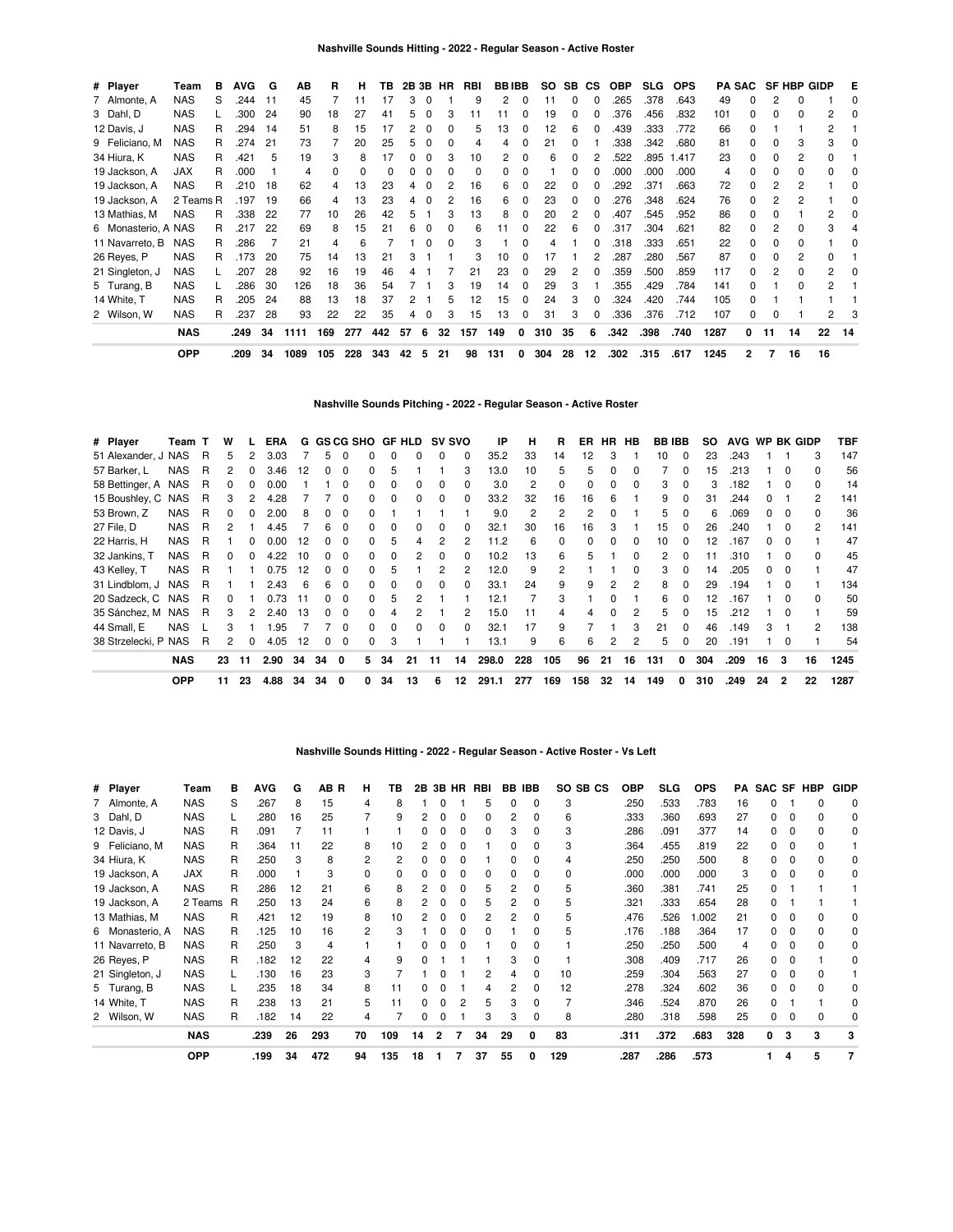| # Player         | Team       | т | <b>AVG</b> | AB<br>R | н  | ΤВ  | 2B           | 3B | <b>HR</b>    | RBI | BB | <b>IBB</b>   | SO.<br>SB CS | <b>OBP</b> | <b>SLG</b> | <b>OPS</b> | РA  | SAC SF |          | <b>HBP</b> | <b>GIDP</b> |
|------------------|------------|---|------------|---------|----|-----|--------------|----|--------------|-----|----|--------------|--------------|------------|------------|------------|-----|--------|----------|------------|-------------|
| 51 Alexander, J  | NAS        | R | .185       | 54      | 10 | 14  |              |    |              |     | 6  | 0            | 11           | .267       | .259       | .526       | 60  | 0      |          |            |             |
| 57 Barker, L     | NAS        | R | .286       | 21      | 6  | 6   | 0            | 0  | 0            | 4   | 2  | 0            | 6            | .320       | .286       | .606       | 25  | 0      |          |            | 0           |
| 58 Bettinger, A  | NAS        | R | .333       | 3       |    |     | 0            | 0  | 0            | 0   | 2  | 0            | 0            | .600       | .333       | .933       | 5   | 0      | 0        | $\Omega$   | 0           |
| 15 Boushley, C   | NAS        | R | .193       | 57      | 11 | 22  | 2            | ŋ  | з            | 6   | з  | 0            | 11           | .233       | .386       | .619       | 60  | O.     | $\Omega$ | $\Omega$   | 2           |
| 53 Brown, Z      | <b>NAS</b> | R | .000       | 9       | 0  | 0   |              | 0  |              | 0   |    | 0            | 2            | .182       | .000       | .182       | 11  | 0      |          |            | 0           |
| 27 File, D       | <b>NAS</b> | R | .242       | 62      | 15 | 22  |              | 0  | 0            | 3   |    | 0            | 14           | .319       | .355       | .674       | 69  | 0      | $\Omega$ | $\Omega$   |             |
| 22 Harris, H     | <b>NAS</b> | R | .118       | 17      | 2  | 2   | <sup>0</sup> | O  | 0            | 0   |    | 0            | 6            | .286       | .118       | .404       | 21  | 0      | $\Omega$ |            |             |
| 32 Jankins, T    | <b>NAS</b> | R | .286       | 21      | 6  | 12  |              |    |              | 5   |    | <sup>0</sup> | 5            | .286       | .571       | .857       | 21  | O.     | $\Omega$ | $\Omega$   | 0           |
| 43 Kelley, T     | <b>NAS</b> | R | .048       | 21      |    |     |              |    | 0            | 0   |    | 0            | 6            | .130       | .048       | .178       | 23  | 0      |          |            | 0           |
| 31 Lindblom, J   | NAS        | R | .167       | 54      | 9  | 13  |              | ŋ  |              | 2   | 5  | 0            | 12           | .250       | .241       | .491       | 60  | 0      | 0        |            | 0           |
| 20 Sadzeck, C    | NAS        | R | .294       | 17      | 5  |     | 2            | O  | <sup>0</sup> | 0   | 3  | <sup>0</sup> | 6            | .429       | .412       | .841       | 21  | 0      |          |            | $\Omega$    |
| 35 Sánchez, M    | <b>NAS</b> | R | .182       | 22      | 4  |     |              |    |              |     |    |              | 5            | .217       | .182       | .399       | 23  | O.     | $\Omega$ |            | 0           |
| 44 Small, E      | <b>NAS</b> |   | .143       | 35      | 5  | 6   |              | 0  | 0            | 2   | 5  | 0            | 17           | .268       | .171       | .439       | 41  | 0      | 0        |            | 0           |
| 38 Strzelecki, P | NAS        | R | .300       | 20      | 6  | 8   | 2            | 0  | 0            | 2   | 2  | 0            |              | .391       | .400       | .791       | 23  | 0      | $\Omega$ |            | $\Omega$    |
|                  | <b>NAS</b> |   | .199       | 472     | 94 | 135 | 18           |    |              | 37  | 55 | 0            | 129          | .287       | .286       | .573       | 537 |        | 4        | 5          | 7           |

# **Nashville Sounds Hitting - 2022 - Regular Season - Active Roster - Vs Right**

| # Player        | Team       | в | <b>AVG</b> | G  | AB R | н        | тв  | 2B | 3В       | ΗR | RBI | BB  | <b>IBB</b> | SO SB CS | OBP  | SLG. | <b>OPS</b> | PA  |    |   | <b>SAC SF HBP</b> | GIDP |
|-----------------|------------|---|------------|----|------|----------|-----|----|----------|----|-----|-----|------------|----------|------|------|------------|-----|----|---|-------------------|------|
| 7 Almonte, A    | <b>NAS</b> | S | .233       | 10 | 30   |          | 9   | 2  | 0        | 0  | 4   | 2   | 0          | 8        | .273 | .300 | .573       | 33  | n  |   | 0                 |      |
| 3 Dahl, D       | <b>NAS</b> |   | .308       | 23 | 65   | 20       | 32  | 3  | 0        | 3  | 11  | 9   | 0          | 13       | .392 | .492 | .884       | 74  | 0  |   | 0                 | 2    |
| 12 Davis, J     | <b>NAS</b> | R | .350       | 14 | 40   | 14       | 16  | 2  | 0        | 0  | 5   | 10  |            | 9        | .481 | .400 | .881       | 52  | 0  |   |                   | 2    |
| 9 Feliciano, M  | <b>NAS</b> | R | .235       | 20 | 51   | 12       | 15  | 3  | $\Omega$ | 0  | 3   | 4   | 0          | 18       | .328 | .294 | .622       | 59  | 0  |   | 3                 | 2    |
| 34 Hiura, K     | <b>NAS</b> | R | .545       | 5  | 11   | 6        | 15  | 0  |          | 3  | 9   | 2   | $\Omega$   | 2        | .667 | .364 | 2.031      | 15  | 0  | 0 | 2                 | 0    |
| 19 Jackson, A   | JAX        | R | .000       |    |      | $\Omega$ | 0   | 0  | $\Omega$ | 0  | 0   | 0   | 0          |          | .000 | .000 | .000       |     | 0  | 0 | 0                 | 0    |
| 19 Jackson, A   | <b>NAS</b> | R | .171       | 16 | 41   |          | 15  | 2  | $\Omega$ | 2  | 11  | 4   |            | 17       | .255 | .366 | .621       | 47  | 0  |   |                   | 0    |
| 19 Jackson, A   | 2 Teams    | R | .167       | 17 | 42   | 7        | 15  | 2  | $\Omega$ | 2  | 11  | 4   | 0          | 18       | .250 | .357 | .607       | 48  | 0  |   |                   | 0    |
| 13 Mathias, M   | <b>NAS</b> | R | .310       | 21 | 58   | 18       | 32  | 3  |          | 3  | 11  | 6   | 0          | 15       | .385 | .552 | .937       | 65  | 0  |   |                   | 2    |
| 6 Monasterio, A | <b>NAS</b> | R | .245       | 22 | 53   | 13       | 18  | 5  | $\Omega$ | 0  | 6   | 10  | 0          | 17       | .354 | .340 | .694       | 65  | 0  |   | 0                 | 3    |
| 11 Navarreto, B | <b>NAS</b> | R | .294       | 6  | 17   | 5        | 6   |    | 0        | 0  | 2   |     | 0          | 3        | .333 | .353 | .686       | 18  | 0  |   | ŋ                 |      |
| 26 Reyes, P     | <b>NAS</b> | R | .170       | 19 | 53   | 9        | 12  | 3  | 0        | 0  | 2   |     | 0          | 16       | .279 | .226 | .505       | 61  | 0  |   |                   | C    |
| 21 Singleton, J | <b>NAS</b> |   | .232       | 27 | 69   | 16       | 39  | 3  |          | 6  | 19  | 19  | 0          | 19       | .389 | .565 | .954       | 90  | 0  |   | n                 |      |
| 5 Turang, B     | <b>NAS</b> |   | .304       | 29 | 92   | 28       | 43  |    |          | 2  | 15  | 12  | 0          | 17       | .381 | .467 | .848       | 105 | ŋ  |   | n                 | 2    |
| 14 White, T     | <b>NAS</b> | R | .194       | 22 | 67   | 13       | 26  | 2  |          | 3  |     | 12  | 0          | 17       | .316 | .388 | .704       | 79  | 0  | 0 | o                 |      |
| 2 Wilson, W     | <b>NAS</b> | R | .254       | 27 | 71   | 18       | 28  | 4  | 0        | 2  | 12  | 10  |            | 23       | .354 | .394 | .748       | 82  | 0  |   |                   | 2    |
|                 | <b>NAS</b> |   | .253       | 34 | 818  | 207      | 333 | 43 | 4        | 25 | 123 | 120 | 0          | 227      | .353 | .407 | .760       | 959 | 0  | 8 | 11                | 19   |
|                 | <b>OPP</b> |   | .217       | 34 | 617  | 134      | 208 | 24 | 4        | 14 | 61  | 76  | 0          | 175      | .313 | .337 | .650       |     | 1. | 3 | 11                | 9    |

## **Nashville Sounds Opposing Hitting - 2022 - Regular Season - Active Roster - Vs Right**

| # Player         | Team       |   | <b>AVG</b> | AB R | н   | ΤВ  | 2B | 3В | HR           | RBI           | BB | IBB          | SO SB CS | <b>OBP</b> | SLG  | <b>OPS</b> | PA  |              |          | SAC SF HBP | <b>GIDP</b> |
|------------------|------------|---|------------|------|-----|-----|----|----|--------------|---------------|----|--------------|----------|------------|------|------------|-----|--------------|----------|------------|-------------|
| 51 Alexander, J  | NAS        | R | .280       | 82   | 23  | 32  | 3  | 0  |              |               | 4  | 0            | 12       | .322       | .390 | .712       | 87  | 0            |          |            | 2           |
| 57 Barker, L     | <b>NAS</b> | R | .154       | 26   | 4   | 5   |    | 0  | 0            | 3             | 5. | 0            | 9        | .290       | .192 | .482       | 31  | 0            |          |            | 0           |
| 58 Bettinger, A  | NAS        | R | .125       | 8    |     |     | 0  | 0  | <sup>0</sup> | 0             |    | 0            | 3        | .222       | .125 | .347       | 9   | 0            |          |            | 0           |
| 15 Boushley, C   | NAS        | R | .284       | 74   | 21  | 35  |    |    | з            |               | 6  | <sup>0</sup> | 20       | .346       | .473 | .819       | 81  | <sup>o</sup> |          |            | 0           |
| 53 Brown, Z      | <b>NAS</b> | R | .100       | 20   | 2   | 3   |    | 0  |              |               | 3  | 0            |          | .240       | .150 | .390       | 25  | 0            |          |            | 0           |
| 27 File, D       | NAS        | R | .238       | 63   | 15  | 27  | 3  | 0  | з            | 11            | 8  | $\Omega$     | 12       | .333       | .429 | .762       | 72  | 0            |          |            |             |
| 22 Harris, H     | <b>NAS</b> | R | .211       | 19   | 4   | 5   |    | 0  | <sup>0</sup> |               | 6  | 0            | 6        | .385       | .263 | .648       | 26  | 0            |          |            | 0           |
| 32 Jankins, T    | <b>NAS</b> | R | .333       | 21   |     | 8   |    | ŋ  | <sup>0</sup> | 3             | 2  | <sup>0</sup> | 6        | .391       | .381 | .772       | 24  |              |          |            | 0           |
| 43 Kelley, T     | <b>NAS</b> | R | .348       | 23   | 8   | 11  | 0  | 0  |              | 3             |    | 0            | 8        | .375       | .478 | .853       | 24  | 0            |          |            |             |
| 31 Lindblom, J   | <b>NAS</b> | R | .214       | 70   | 15  | 26  | 6  |    |              | 5             | 3  | 0            | 17       | 257        | .371 | .628       | 74  | 0            | $\Omega$ |            |             |
| 20 Sadzeck, C    | NAS        | R | .080       | 25   | 2   | 3   |    | 0  | <sup>n</sup> | $\mathcal{P}$ | з  | $\Omega$     | 6        | .172       | .120 | .292       | 29  | 0            |          |            | 0           |
| 35 Sánchez, M    | <b>NAS</b> | R | .233       | 30   |     | 9   | 2  | 0  | ŋ            | 2             |    | <sup>0</sup> | 10       | .361       | .300 | .661       | 36  | 0            |          |            |             |
| 44 Small, E      | <b>NAS</b> |   | .152       | 79   | 12  | 20  |    |    |              | 6             | 16 | $\Omega$     | 29       | .309       | .253 | .562       | 97  | 0            | $\Omega$ |            | 2           |
| 38 Strzelecki, P | NAS        | R | .111       | 27   | 3   | 9   | 0  | 0  | 2            | 5             | 3  | 0            | 13       | .226       | .333 | .559       | 31  | 0            | 0        |            |             |
|                  | <b>NAS</b> |   | .217       | 617  | 134 | 208 | 24 | 4  | 14           | 61            | 76 | 0            | 175      | .313       | .337 | .650       | 708 |              | 3        | 11         | 9           |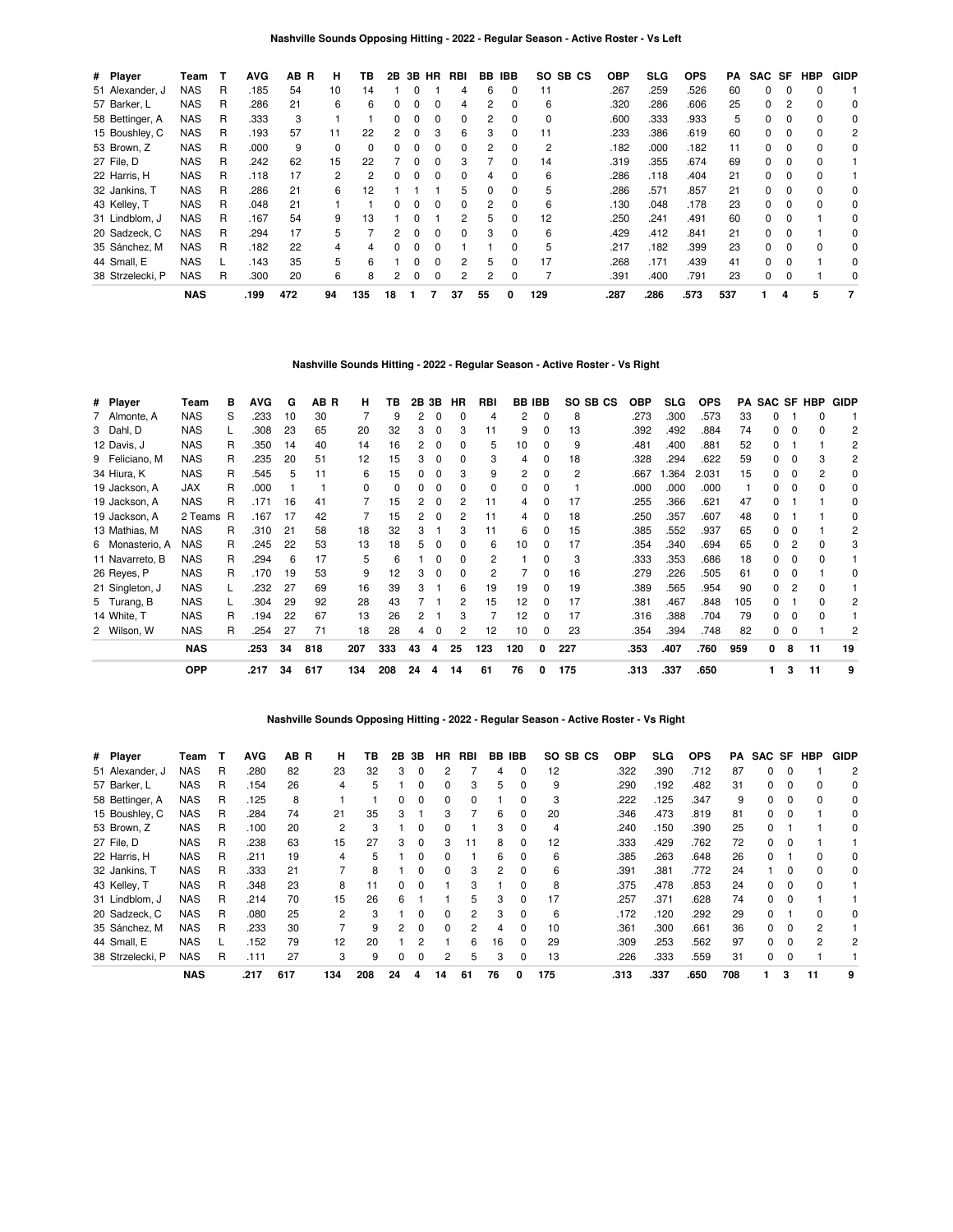| # Player        | Team       | в | <b>AVG</b> | G  | AВ  | B  | н  | ΤВ       | 2B |   | 3B HR        | RBI |    | BB IBB   | SO. | SB CS |              | <b>OBP</b> | SLG. | <b>OPS</b> | PA  |    |          | SAC SF HBP | <b>GIDP</b> |
|-----------------|------------|---|------------|----|-----|----|----|----------|----|---|--------------|-----|----|----------|-----|-------|--------------|------------|------|------------|-----|----|----------|------------|-------------|
| 7 Almonte, A    | <b>NAS</b> | S | .000       |    | 3   | 0  | 0  |          |    |   | O            |     |    |          |     |       | 0            | 250        | .000 | .250       | 4   | 0  | 0        | 0          |             |
| 3 Dahl, D       | <b>NAS</b> |   | .353       | 4  | 17  | 5  | 6  | 11       |    |   |              |     |    |          | 3   |       |              | 353        | .647 | 000.       | 17  | 0  |          |            |             |
| 12 Davis, J     | <b>NAS</b> | R | .118       | 4  | 17  |    |    |          |    |   |              |     | 3  |          | 6   |       |              | 250        | .176 | .426       | 20  | 0  | $\Omega$ |            |             |
| 9 Feliciano, M  | <b>NAS</b> | R | .636       | 3  |     |    |    |          |    |   |              | 0   |    |          |     |       |              | .667       | .727 | 1.394      | 12  | 0  |          | $\Omega$   | 0           |
| 34 Hiura, K     | <b>NAS</b> | R | .467       | 4  | 15  |    |    | 16       |    |   |              | 9   |    |          |     |       |              | 556        | .067 | 1.623      | 18  | 0  |          |            | 0           |
| 19 Jackson, A   | <b>NAS</b> | R | .167       | 4  | 12  |    |    |          |    |   |              | 4   | 2  |          |     |       |              | .313       | .333 | .646       | 16  | O. |          |            | 0           |
| 13 Mathias, M   | <b>NAS</b> | R | .438       | 4  | 16  | 3  |    | 10       |    |   |              | 3   |    |          | 3   |       |              | .471       | .625 | 1.096      | 17  | 0  |          |            | 0           |
| 6 Monasterio, A | <b>NAS</b> | R | .400       | 3  | 10  |    |    | Բ        |    |   |              |     |    |          |     |       |              | .417       | .600 | 1.017      | 12  | O. |          |            | 0           |
| 11 Navarreto, B | <b>NAS</b> | R | .000       |    | 0   |    |    |          |    |   |              | 0   | 0  |          | 0   |       | $\Omega$     | .000       | .000 | .000       | 0   | 0  |          |            | 0           |
| 26 Reves, P     | <b>NAS</b> | R | .182       | -3 |     |    |    |          |    |   |              |     |    |          |     |       | 0            | 250        | .273 | .523       | 12  | 0  |          |            | 0           |
| 21 Singleton, J | <b>NAS</b> |   | .200       | -3 | 10  |    | 2  | ĸ        |    |   |              | 2   | З  | 0        | 2   | 0     | n            | .357       | .600 | .957       | 14  | 0  |          | $\Omega$   |             |
| 5 Turang, B     | <b>NAS</b> |   | .273       | 5  | 22  |    | 6  | g        |    |   |              | 2   | 3  | $\Omega$ | 4   |       | 0            | .360       | .409 | .769       | 25  | 0  | 0        | $\Omega$   | 0           |
| 14 White, T     | <b>NAS</b> | R | .000       | -3 | 12  |    | 0  | $\Omega$ | 0  |   |              | 0   |    |          |     |       | <sup>0</sup> | .077       | .000 | .077       | 13  | 0  | $\Omega$ | $\Omega$   | $\Omega$    |
| 2 Wilson, W     | <b>NAS</b> | R | .176       | 4  | 17  | 3  | 3  | 4        |    |   | <sup>0</sup> |     |    | n        | 5   |       | 0            | 222        | .235 | .457       | 18  | 0  | 0        | $\Omega$   | 0           |
|                 | <b>NAS</b> |   | .277       | 5  | 173 | 29 | 48 | 80       | 11 | 0 |              | 26  | 20 | 0        | 47  | 5     | 3            | .354       | .462 | .816       | 198 | 0  | з        | 2          |             |
|                 | <b>OPP</b> |   | .217       | 5  | 161 | 22 | 35 | 62       |    |   | 6            | 20  | 18 | 0        | 43  | 3     |              | .304       | .385 | .689       | 182 |    | 0        | 2          | 2           |

**Nashville Sounds Pitching - 2022 - Regular Season - Active Roster - Vs. Jacksonville**

| # Player         | Team       |   | w            |                | ERA   |   |          |              |              |             | G GS CG SHO GF HLD SV SVO |                |              | IP   | н        |    | ER | <b>HR</b>    | HB           | BB IBB |              | <b>SO</b> | <b>AVG</b> | <b>WP</b>    | BK       | <b>GIDP</b>  | TBF            |
|------------------|------------|---|--------------|----------------|-------|---|----------|--------------|--------------|-------------|---------------------------|----------------|--------------|------|----------|----|----|--------------|--------------|--------|--------------|-----------|------------|--------------|----------|--------------|----------------|
| 51 Alexander, J  | <b>NAS</b> | R |              |                | 4.50  |   |          |              |              | 0           |                           | $\Omega$       | 0            | 6.0  | 5        | 5  |    |              | 0            |        |              |           | .208       |              |          | <sup>0</sup> | 25             |
| 57 Barker, L     | <b>NAS</b> | R |              | 0              | 0.00  |   |          | 0            |              |             | 0                         | $\mathbf 0$    | 0            | 2.0  | 0        | 0  |    |              | 0            |        | 0            |           | .000       |              | 0        |              |                |
| 15 Boushley, C   | <b>NAS</b> | R |              | 0              | 20'   |   |          | O            | 0            | 0           | 0                         | $\Omega$       | $\Omega$     | 5.0  | 5        | 4  |    |              | 0            |        | <sup>0</sup> | h.        | .250       | 0            | $\Omega$ | 0            | 21             |
| 53 Brown, Z      | <b>NAS</b> | R | <sup>n</sup> | <sup>0</sup>   | 0.00  | 2 | $\Omega$ | $\Omega$     | <sup>0</sup> |             | 0                         |                |              | 3.0  | 0        | 0  | 0  | <sup>0</sup> | $\Omega$     |        | <sup>0</sup> |           | .000       | <sup>0</sup> | - 0      | $\Omega$     | 11             |
| 27 File, D       | <b>NAS</b> | R |              |                | 20    |   |          | 0            |              | $\Omega$    | n.                        | $\Omega$       | 0            | 5.0  |          | 4  |    |              | 0            | 3      |              |           | .318       |              |          | <sup>0</sup> | 25             |
| 22 Harris, H     | <b>NAS</b> | R |              |                | 0.00  |   |          |              |              |             |                           |                |              | 2.0  |          | 0  |    |              | 0            |        | 0            |           | .143       |              |          |              |                |
| 32 Jankins, T    | <b>NAS</b> | R |              | 0              | 9.00  | 2 | 0        | 0            | <sup>0</sup> | 0           |                           | 0              | 0            | 2.0  | 4        | 2  |    |              | $\Omega$     |        | 0            |           | .500       |              |          | <sup>0</sup> | 10             |
| 43 Kelley, T     | <b>NAS</b> | R | 0            | 0              | 0.00  |   | 0        | <sup>0</sup> | <sup>0</sup> | $\Omega$    | 0                         | $\Omega$       | $\Omega$     | 0.2  | $\Omega$ | 0  | n  | o            | $\Omega$     | 0      | <sup>0</sup> |           | .000       | $\Omega$     | $\Omega$ | <sup>0</sup> | $\overline{2}$ |
| 31 Lindblom, J   | <b>NAS</b> | R | <sup>n</sup> | ŋ              | 2.84  |   |          | 0            | <sup>n</sup> | $\Omega$    | 0                         | $\Omega$       | 0            | 6.1  | 4        | 2  | 2  | O            |              | 2      | $\Omega$     |           | .174       |              | $\Omega$ | <sup>0</sup> | 26             |
| 20 Sadzeck, C    | <b>NAS</b> | R |              |                | 0.00  |   |          |              |              | 2           | O.                        | $\Omega$       | <sup>0</sup> | 3.0  | 2        | 0  |    |              | ŋ            |        |              |           | .182       |              |          |              | 12             |
| 35 Sánchez, M    | <b>NAS</b> | R | ŋ            |                | 9.00  |   | O        | 0            | 0            | 0           | 0                         | $\mathbf 0$    | 0            | 1.0  | 0        |    |    |              |              |        | 0            |           | .000       |              |          |              | 4              |
| 44 Small, E      | <b>NAS</b> |   |              |                | .80   |   |          | 0            | 0            | $\mathbf 0$ | $^{\circ}$                | $\Omega$       | $\Omega$     | 5.0  | 4        |    |    |              | $\Omega$     | 3      | $\Omega$     | 9         | .222       |              |          |              | 21             |
| 38 Strzelecki, P | <b>NAS</b> | R |              |                | 13.50 | 2 | 0        | 0            | 0            | $\Omega$    | 0                         | $\Omega$       | $\Omega$     | 2.0  | 3        | 3  | 3  |              | $\Omega$     | 2      | $\Omega$     |           | .333       |              | $\Omega$ | <sup>0</sup> | 11             |
|                  | <b>NAS</b> |   | 3            | $\overline{2}$ | 4.19  | 5 | 5        | 0            | 0            | 5           | 2                         | $\overline{2}$ | 2            | 43.0 | 35       | 22 | 20 | 6            | $\mathbf{2}$ | 18     | 0            | 43        | .217       | 5            | -1       | $\mathbf{2}$ | 182            |
|                  | <b>OPP</b> |   | $\mathbf{2}$ | 3              | 5.40  | 5 | 5        | 0            | 0            | -5          | $\overline{2}$            |                | 2            | 45.0 | 48       | 29 | 27 |              | 2            | 20     | 0            | 47        | .277       | 3            |          | 4            | 198            |

**Nashville Sounds Hitting - 2022 - Regular Season - Active Roster - Home Games**

|                 | <b>OPP</b> |     | .205 | 18 | 596 | 53 | 122 | 169 | 17 | 3  | 8         | 50  | 75 | 0          | 177            | 16 | 8            | .302 | .284 | .586       |     |              | 5 | 10         |             |
|-----------------|------------|-----|------|----|-----|----|-----|-----|----|----|-----------|-----|----|------------|----------------|----|--------------|------|------|------------|-----|--------------|---|------------|-------------|
|                 | <b>NAS</b> |     | .247 | 18 | 572 | 83 | 141 | 208 | 27 | 5  | 10        | 78  | 84 | 0          | 157            | 16 | $\mathbf{2}$ | .349 | .364 | .713       | 672 | 0            | 6 | 9          | 12          |
| 2 Wilson, W     | <b>NAS</b> | R   | .163 | 14 | 49  |    | 8   | 9   |    | O  |           | 5   | 5  |            | 19             |    |              | .255 | .184 | .439       | 55  | 0            |   |            |             |
| 14 White, T     | <b>NAS</b> | R   | 244  | 12 | 45  | 6  | 11  | 20  |    |    |           | 8   |    |            |                |    |              | .340 | .444 | .784       | 53  | 0            |   |            |             |
| 5 Turang, B     | <b>NAS</b> |     | .311 | 15 | 61  | 5  | 19  | 26  |    |    |           | 12  |    |            | 14             | n  |              | .377 | .426 | .803       | 69  | <sup>0</sup> |   |            | 2           |
| 21 Singleton, J | <b>NAS</b> |     | .178 | 15 | 45  |    | 8   | 21  |    | 0  |           | 12  | 14 | $\Omega$   | 18             |    |              | .367 | .467 | .834       | 60  | 0            |   | o          | 0           |
| 26 Reyes, P     | <b>NAS</b> | R   | .167 | 9  | 30  | 8  | 5   |     |    |    |           |     |    |            | 6              | 0  |              | .342 | .233 | .575       | 38  | 0            |   |            |             |
| 11 Navarreto, B | <b>NAS</b> | R   | .231 | 4  | 13  | 4  | 3   | 3   |    | 0  |           |     |    |            | 4              |    | 0            | .286 | .231 | .517       | 14  | 0            | O | o          |             |
| 6 Monasterio, A | <b>NAS</b> | R   | .176 | 11 | 34  | 3  | 6   | 8   |    | 0  |           | 2   | Δ  |            | 11             | 0  |              | .256 | .235 | .491       | 39  | <sup>0</sup> |   | n          | 2           |
| 13 Mathias, M   | <b>NAS</b> | R   | .390 |    | 41  | 5  | 16  | 25  |    |    |           | 6   | 2  |            | 8              |    |              | .419 | .610 | .029       | 43  | 0            |   |            |             |
| 19 Jackson, A   | 2 Teams    | - R | .237 |    | 38  | 3  | 9   | 17  |    | O  |           | 9   | 3  |            | 13             | 0  |              | .310 | .447 | .757       | 42  | n            |   |            |             |
| 19 Jackson, A   | <b>NAS</b> | R   | 265  | 10 | 34  | З  | 9   | 17  |    |    |           | 9   | 3  |            | 12             | 0  |              | .342 | .500 | .842       | 38  | n            | c |            |             |
| 19 Jackson, A   | JAX        | R   | .000 |    | 4   |    | 0   | 0   |    | 0  |           |     |    |            |                | 0  |              | .000 | .000 | .000       | 4   |              |   |            | 0           |
| 34 Hiura, K     | <b>NAS</b> | R   | .250 |    | 4   |    |     |     |    |    |           |     |    |            | 2              | 0  |              | .400 | .250 | .650       | 5   |              |   |            |             |
| 9 Feliciano, M  | <b>NAS</b> | R   | .216 | 11 | 37  |    | 8   | 10  |    | 0  |           | 3   |    | 0          | 12             | 0  | 0            | .310 | .270 | .580       | 42  | 0            |   | 3          | 2           |
| 12 Davis, J     | <b>NAS</b> | R   | .423 | 8  | 26  | 6  | 11  | 12  |    | 0  |           | 3   | 10 | 0          | $\overline{2}$ | 4  | 0            | .579 | .462 | .041       | 38  | 0            |   |            |             |
| 3 Dahl, D       | <b>NAS</b> |     | .238 | 12 | 42  |    | 10  | 12  |    | 0  |           | 3   | 8  |            | 11             | 0  |              | 360  | .286 | .646       | 50  | 0            |   | ŋ          |             |
| 7 Almonte, A    | <b>NAS</b> | S   | .240 | 6  | 25  | 6  | 6   | 11  |    | 0  |           |     |    | 0          | 5              | 0  | $\Omega$     | .259 | .440 | .699       | 27  | ი            |   | 0          | 0           |
| # Player        | Team       | в   | AVG  | G  | ΑВ  | R  | н   | ΤВ  | 2Β | 3В | <b>HR</b> | RBI | BB | <b>IBB</b> | so             | SB | СS           | OBP  | SLG. | <b>OPS</b> | РA  | SAC SF       |   | <b>HBP</b> | <b>GIDP</b> |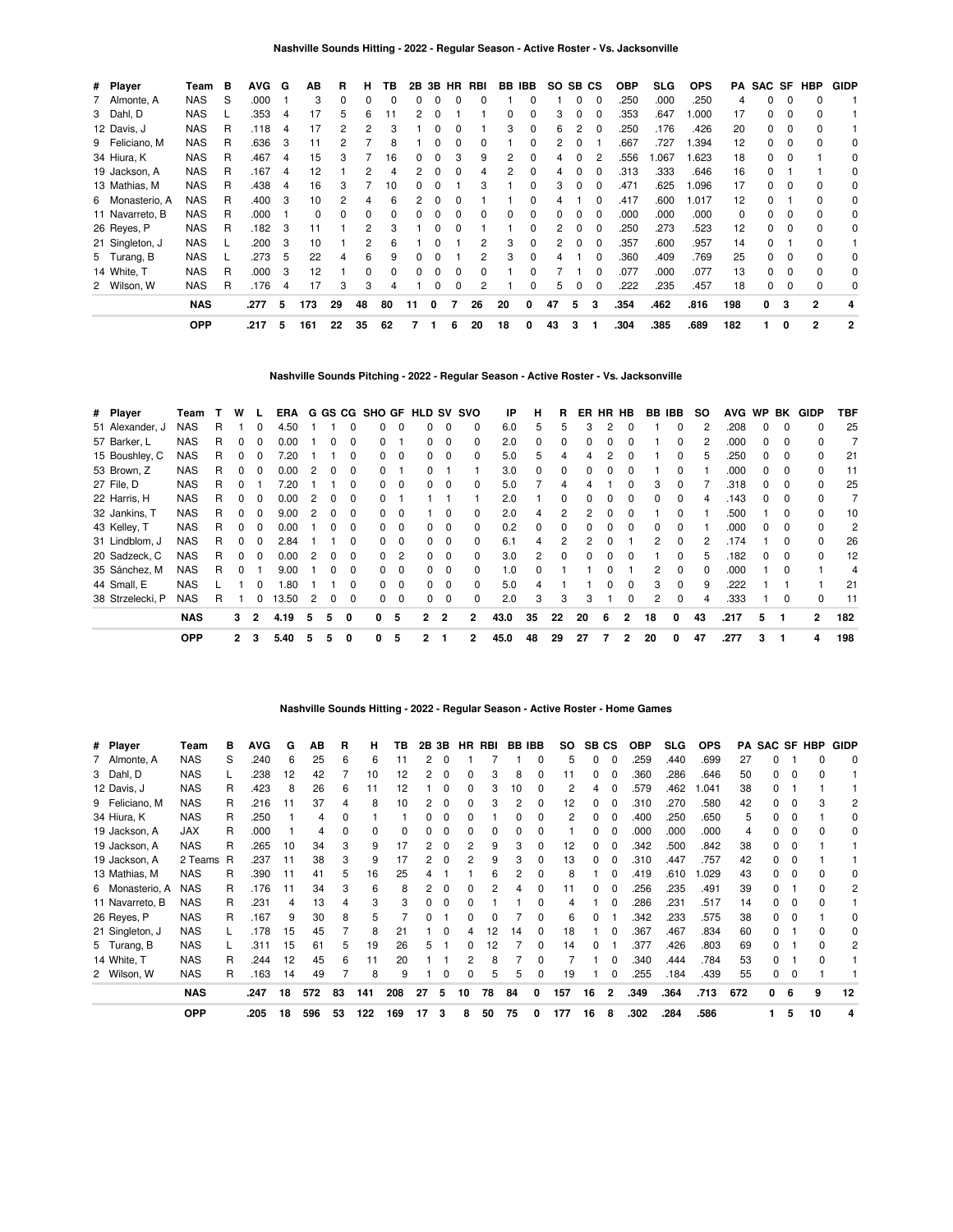| # Player         | Team       | т | w        |              | <b>ERA</b> | G  |              | <b>GS CG SHO</b> |              |                | <b>GF HLD SV SVO</b> |          |          | ΙP    | н   | R        | ER HR |          | <b>HB</b>    | <b>BB IBB</b> |          | SO. |      |              |              | AVG WP BK GIDP | TBF |
|------------------|------------|---|----------|--------------|------------|----|--------------|------------------|--------------|----------------|----------------------|----------|----------|-------|-----|----------|-------|----------|--------------|---------------|----------|-----|------|--------------|--------------|----------------|-----|
| 51 Alexander, J  | <b>NAS</b> | R | 3        |              | .83        | 4  |              |                  |              | 0              | 0                    | $\Omega$ | 0        | 19.2  | 13  |          | 4     |          |              | 5             | 0        | 16  | .186 | 0            | 0            | 2              | 76  |
| 57 Barker, L     | <b>NAS</b> | R | 2        | 0            | 3.52       |    |              |                  |              |                |                      |          | 2        | 7.2   |     | 3        | 3     | 0        |              | 4             | 0        | 8   | .241 |              | 0            | 0              | 34  |
| 58 Bettinger, A  | NAS        | R | $\Omega$ | 0            | 0.00       |    |              |                  | 0            | $\Omega$       | $\Omega$             | $\Omega$ | 0        | 3.0   | 2   | 0        | 0     | $\Omega$ | 0            | 3             | 0        | 3   | .182 |              | 0            | $\Omega$       | 14  |
| 15 Boushley, C   | <b>NAS</b> | R |          |              | 5.14       | 3  | з            | $\Omega$         | <sup>0</sup> | $\Omega$       | 0                    | $\Omega$ | 0        | 14.0  | 14  | 8        | 8     | 2        |              | 5             | 0        | 13  | .255 | <sup>0</sup> | $\Omega$     |                | 61  |
| 53 Brown, Z      | <b>NAS</b> | R | 0        |              | 4.50       | 4  |              |                  |              | $\Omega$       | 0                    | $\Omega$ | 0        | 4.0   | 2   | 2        | 2     |          |              | 4             |          | 3   | .154 |              | O            | <sup>0</sup>   | 19  |
| 27 File, D       | <b>NAS</b> | R |          | 0            | .89        | 4  | 3            | $\Omega$         | 0            | $\Omega$       | $\Omega$             | $\Omega$ | 0        | 19.0  | 15  |          |       |          | 0            |               | 0        | 14  | .211 |              | 0            |                | 78  |
| 22 Harris, H     | <b>NAS</b> | R |          | <sup>0</sup> | 0.00       | 6  | <sup>n</sup> | $\Omega$         | <sup>0</sup> | 3              | 2                    |          |          | 6.1   | 5   | $\Omega$ | 0     | $\Omega$ | <sup>0</sup> | 4             | 0        | 6   | .238 | 0            | $\Omega$     | <sup>0</sup>   | 25  |
| 32 Jankins, T    | NAS        | R | 0        |              | 2.70       | 6  |              | $\Omega$         | <sup>0</sup> | <sup>0</sup>   | <sup>o</sup>         | $\Omega$ | 0        | 6.2   | 6   | з        | 2     |          |              |               |          | 9   | .231 |              | O            |                | 27  |
| 43 Kelley, T     | <b>NAS</b> | R |          |              | 80.1       |    |              | $\Omega$         | 0            | 3              |                      | 2        | 2        | 8.1   | 4   |          |       |          | <sup>0</sup> | 3             |          | 11  | .138 | 0            | 0            |                | 32  |
| 31 Lindblom, J   | <b>NAS</b> | R |          |              | 2.87       | 3  | 3            | $\Omega$         | $\Omega$     | $\Omega$       | $\Omega$             | $\Omega$ | 0        | 15.2  | 13  | 5        | 5     |          |              | 2             | $\Omega$ | 15  | .217 | <sup>0</sup> | $\Omega$     | $\Omega$       | 63  |
| 20 Sadzeck, C    | <b>NAS</b> | R | 0        |              | .80        | 5  | <sup>n</sup> | $\Omega$         | <sup>0</sup> | $\mathcal{P}$  | <sup>o</sup>         |          |          | 5.0   | 4   | з        |       |          | <sup>0</sup> | 4             | $\Omega$ | 2   | .235 |              | <sup>0</sup> | U              | 22  |
| 35 Sánchez, M    | <b>NAS</b> | R |          |              | 1.13       |    |              | $\Omega$         | <sup>0</sup> | 2              | 2                    | $\Omega$ | $\Omega$ | 8.0   | 6   |          |       |          |              | 2             | $\Omega$ | 9   | .214 |              | <sup>0</sup> |                | 31  |
| 44 Small, E      | <b>NAS</b> |   |          |              | 2.76       | 4  | 4            | $\Omega$         | $\Omega$     | $\Omega$       | $\Omega$             | 0        | $\Omega$ | 16.1  | 9   |          | 5.    |          | 2            |               | $\Omega$ | 23  | .148 |              | 0            | 0              | 74  |
| 38 Strzelecki, P | <b>NAS</b> | R |          |              | 2.25       |    | <sup>0</sup> | $\Omega$         | $\Omega$     | $\overline{2}$ |                      | $\Omega$ | $\Omega$ | 8.0   | 4   | 2        | 2     | $\Omega$ | 2            | 2             | 0        | 13  | .148 | 0            | 0            | $\Omega$       | 31  |
|                  | <b>NAS</b> |   | 13       | 5            | 2.60       | 18 | 18           | 0                | 3            | 18             | 10                   | 6        |          | 163.0 | 122 | 53       | 47    | 8        | 10           | 75            | 0        | 177 | .205 |              | 0            | 4              | 687 |

## **Nashville Sounds Hitting - 2022 - Regular Season - Active Roster - Away Games**

| # Player        | Team       | В | <b>AVG</b> | G  | AB  | R  | н   | ΤВ  |    | 2B 3B | HR | RBI | <b>BB IBB</b> |              | SO. | SB CS |              | <b>OBP</b> | <b>SLG</b> | <b>OPS</b> |     | <b>PA SAC SF</b> |              | <b>HBP</b> | <b>GIDP</b> |
|-----------------|------------|---|------------|----|-----|----|-----|-----|----|-------|----|-----|---------------|--------------|-----|-------|--------------|------------|------------|------------|-----|------------------|--------------|------------|-------------|
| 7 Almonte, A    | <b>NAS</b> | S | .250       | 5  | 20  |    | 5   | 6   |    | 0     |    |     |               | 0            | 6   | 0     |              | .273       | .300       | .573       | 22  |                  |              | 0          |             |
| 3 Dahl, D       | <b>NAS</b> |   | .354       | 12 | 48  | 11 | 17  | 29  | 3  | 0     | 3  | 8   | 3             | $\Omega$     | 8   | 0     | 0            | .392       | .604       | .996       | 51  | 0                | $\Omega$     |            |             |
| 12 Davis, J     | <b>NAS</b> | R | .160       | 6  | 25  | 2  | 4   | ь   |    | ŋ     |    | 2   | 3             | $\Omega$     | 10  |       | <sup>0</sup> | .250       | .200       | .450       | 28  | 0                | $\Omega$     |            |             |
| 9 Feliciano, M  | <b>NAS</b> | R | .333       | 10 | 36  | 3  | 12  | 15  | 3  | 0     |    |     |               | $\Omega$     | 9   | ŋ     |              | .368       | .417       | .785       | 39  | O.               | <sup>0</sup> |            |             |
| 34 Hiura, K     | <b>NAS</b> | R | .467       | 4  | 15  | з  |     | 16  |    | 0     | З  | 9   |               | 0            | 4   |       |              | .556       | 1.067      | .623       | 18  |                  |              |            |             |
| 19 Jackson, A   | <b>NAS</b> | R | .143       | 8  | 28  |    |     | 6   |    | 0     |    |     | 3             | <sup>0</sup> | 10  |       |              | .235       | .214       | .449       | 34  |                  |              |            | 0           |
| 13 Mathias, M   | <b>NAS</b> | R | .278       | 11 | 36  | 5. | 10  | 17  |    |       |    |     | 6             | <sup>0</sup> | 12  |       |              | .395       | .472       | .867       | 43  |                  |              |            | 2           |
| 6 Monasterio, A | <b>NAS</b> | R | .257       | 11 | 35  | 5. | 9   | 13  |    | 0     |    |     |               | <sup>0</sup> | 11  | հ     |              | .372       | .371       | .743       | 43  |                  |              |            |             |
| 11 Navarreto, B | <b>NAS</b> | R | .375       | 3  | 8   |    | 3   |     |    | 0     |    |     |               | 0            | 0   | 0     | 0            | .375       | .500       | .875       | 8   |                  |              |            | 0           |
| 26 Reves, P     | <b>NAS</b> | R | .178       | 11 | 45  | 6  | 8   | 14  | 3  | 0     |    | 3   | 3             | $\Omega$     | 11  |       |              | .245       | .311       | .556       | 49  | 0                | $\Omega$     |            | 0           |
| 21 Singleton, J | <b>NAS</b> |   | .234       | 13 | 47  | 9  | 11  | 25  | з  |       | 3  | 9   | 9             | $\Omega$     | 11  |       | $\Omega$     | .351       | .532       | .883       | 57  |                  |              | n          | 2           |
| 5 Turang, B     | <b>NAS</b> |   | .262       | 15 | 65  | 13 | 17  | 28  | 2  | 0     | З  |     |               | $\Omega$     | 15  | з     | $\Omega$     | .333       | .431       | .764       | 72  | n.               | n            | n          | $\Omega$    |
| 14 White. T     | <b>NAS</b> | R | .163       | 12 | 43  |    |     | 17  |    | ŋ     |    |     | 8             | <sup>0</sup> | 17  | 2     | $\Omega$     | .308       | .395       | .703       | 52  |                  | $\Omega$     |            | 0           |
| 2 Wilson, W     | <b>NAS</b> | R | .318       | 14 | 44  | 15 | 14  | 26  | 3  | 0     | 3  | 10  | 8             | 0            | 12  |       | 0            | .423       | .591       | 1.014      | 52  |                  |              |            |             |
|                 | <b>NAS</b> |   | .252       | 16 | 539 | 86 | 136 | 234 | 30 |       | 22 | 79  | 65            | 0            | 153 | 19    | 4            | .336       | .434       | .770       | 615 | 0                | 5            | 5          | 10          |
|                 | <b>OPP</b> |   | .215       | 16 | 493 | 52 | 106 | 174 | 25 | 2     | 13 | 48  | 56            | 0            | 127 | 12    | 4            | .302       | .353       | .655       |     |                  |              | 6          | 12          |

**Nashville Sounds Pitching - 2022 - Regular Season - Active Roster - Away Games**

| # Player         | Team       |   | w              |               | ERA  | G  |    | <b>GS CG SHO</b> |              | GF.           | <b>HLD SV SVO</b> |          |                | IP    | н        | R        | ER | НR | HB.      | BВ           | IBB      | so           | <b>AVG</b> | <b>WP</b> | BK       | GIDP         | TBF |
|------------------|------------|---|----------------|---------------|------|----|----|------------------|--------------|---------------|-------------------|----------|----------------|-------|----------|----------|----|----|----------|--------------|----------|--------------|------------|-----------|----------|--------------|-----|
| 51 Alexander, J  | <b>NAS</b> | R | 2              |               | 4.50 | З  | 3  | 0                | 0            | 0             | 0                 | 0        | $\Omega$       | 16.0  | 20       | 10       | 8  | 3  | $\Omega$ | 5            | 0        |              | .303       |           |          |              | 71  |
| 57 Barker, L     | <b>NAS</b> | R | 0              | 0             | 3.38 | 5  | 0  | $\Omega$         | 0            | 3             |                   | $\Omega$ |                | 5.1   | 3        | 2        | 2  | n  | $\Omega$ | 3            | $\Omega$ |              | 167        | 0         | $\Omega$ | <sup>0</sup> | 22  |
| 15 Boushley, C   | <b>NAS</b> | R | 2              |               | 3.66 | 4  | 4  | $\Omega$         | 0            | $\Omega$      | $\Omega$          | 0        | 0              | 19.2  | 18       | 8        | 8  | 4  | $\Omega$ | 4            | $\Omega$ | 18           | .237       | 0         |          |              | 80  |
| 53 Brown. Z      | <b>NAS</b> | R | 0              | $\Omega$      | 0.00 | 4  | 0  | $\Omega$         | 0            |               |                   |          |                | 5.0   | $\Omega$ | $\Omega$ | 0  | 0  | $\Omega$ |              | $\Omega$ | 3            | .000       | 0         | 0        | 0            | 17  |
| 27 File, D       | <b>NAS</b> | R |                |               | 8.10 | 3  | 3  | $\mathbf 0$      | 0            | $\Omega$      | 0                 | $\Omega$ | $\Omega$       | 13.1  | 15       | 12       | 12 | 2  |          | 8            | 0        | 12           | .278       | 0         | $\Omega$ |              | 63  |
| 22 Harris, H     | <b>NAS</b> | R | 0              | <sup>0</sup>  | 0.00 | 6  | O. | $\Omega$         | 0            | 2             | 2                 |          |                | 5.1   |          | $\Omega$ | 0  | O. | $\Omega$ | 6            | $\Omega$ | 6            | 067        | 0         | $\Omega$ |              | 22  |
| 32 Jankins, T    | <b>NAS</b> | R | 0              | 0             | 6.75 | 4  | n. |                  | 0            | 0             | 2                 | $\Omega$ | 0              | 4.0   |          | 3        | 3  |    |          |              | $\Omega$ | $\mathbf{2}$ | .438       |           | 0        | <sup>0</sup> | 18  |
| 43 Kelley, T     | <b>NAS</b> | R | 0              |               | 0.00 | 5  | O. | $\Omega$         | <sup>0</sup> | $\mathcal{P}$ | $\Omega$          | $\Omega$ | $\Omega$       | 3.2   | 5        |          | 0  | n  | $\Omega$ | <sup>0</sup> | $\Omega$ | 3            | .333       | 0         | 0        |              | 15  |
| 31 Lindblom, J   | <b>NAS</b> | R | 0              | $\Omega$      | 2.04 | 3  | 3  | $\Omega$         | 0            | $\Omega$      | $\Omega$          | $\Omega$ | $\Omega$       | 17.2  | 11       |          | Δ  |    |          | 6            | $\Omega$ | 14           | 172        |           |          |              | 71  |
| 20 Sadzeck, C    | <b>NAS</b> | R | 0              | $\Omega$      | 0.00 | 6  | 0  | $\Omega$         | 0            | 3             | $\overline{2}$    | $\Omega$ | $\Omega$       | 7.1   | 3        | $\Omega$ | 0  |    |          | 2            | $\Omega$ | 10           | 120        | 0         | 0        | $\Omega$     | 28  |
| 35 Sánchez, M    | <b>NAS</b> | R | $\mathbf{2}$   | $\mathcal{P}$ | 3.86 | 6  | O. | $\Omega$         | O            | 2             | 0                 |          | $\overline{2}$ | 7.0   | 5        | 3        | 3  | 0  |          | 3            | $\Omega$ | 6            | 208        |           | $\Omega$ |              | 28  |
| 44 Small, E      | <b>NAS</b> |   | $\overline{2}$ | 0             | 1.13 | 3  | 3  | $\Omega$         | 0            | $\Omega$      | $\Omega$          | $\Omega$ | 0              | 16.0  | 8        | 2        | 2  |    |          | 10           | $\Omega$ | 23           | .151       | 2         |          | 2            | 64  |
| 38 Strzelecki, P | <b>NAS</b> | R |                | 0             | 6.75 | 5  | 0  | $\Omega$         | 0            |               | 0                 |          |                | 5.1   | 5        | 4        | 4  | 2  | $\Omega$ | 3            | $\Omega$ |              | 250        |           | 0        |              | 23  |
|                  | <b>NAS</b> |   | 10             | 6             | 3.27 | 16 | 16 | 0                |              | 16            | 11                | 5        |                | 135.0 | 106      | 52       | 49 | 13 | 6        | 56           | 0        | 127          | .215       | 9         | 3        | 12           | 558 |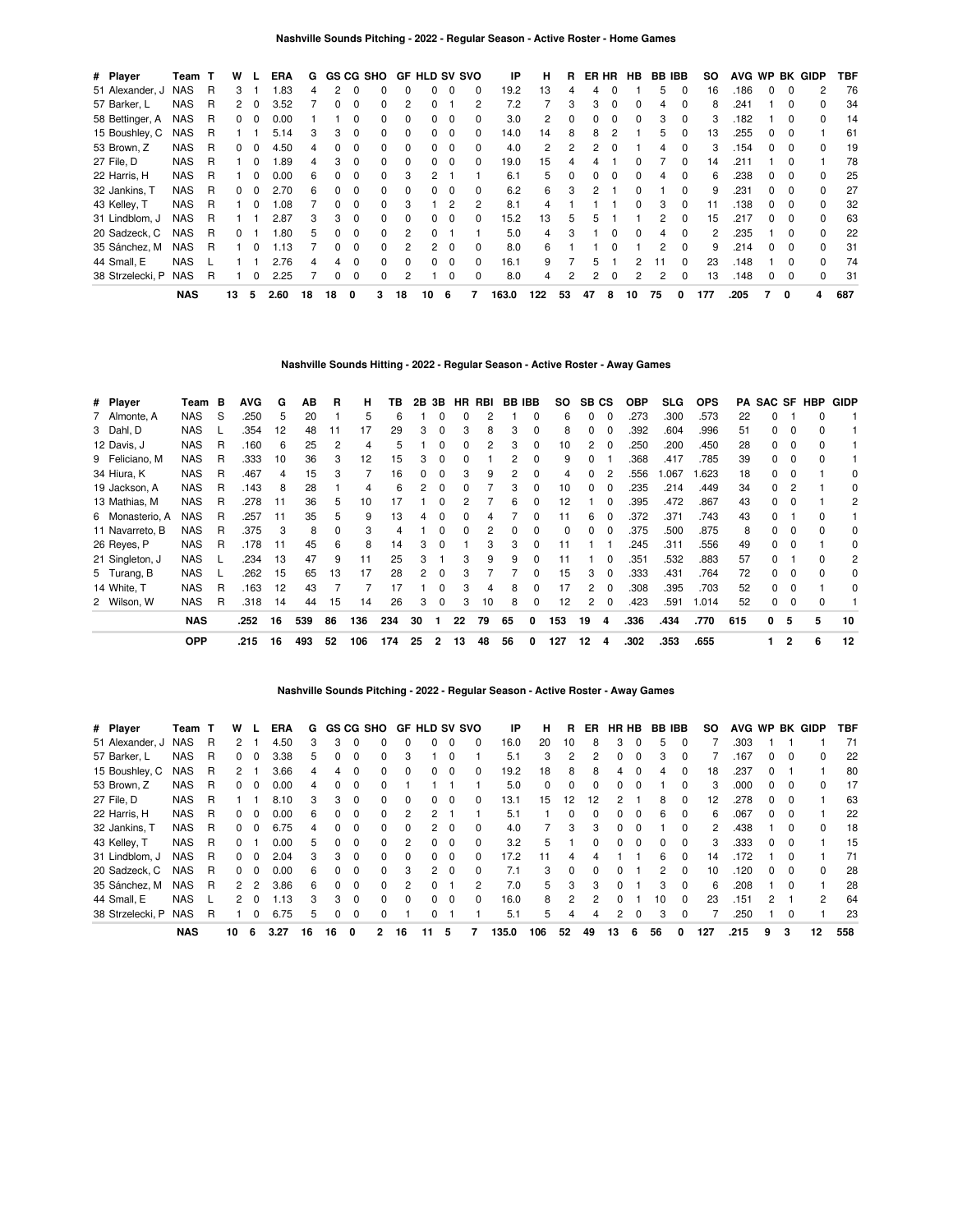| # Player        | Team       | в  | AVG G |     | ABRH |                |          | TB. | 2B | 3B | HR           | RBI | BB | IBB | SO. | SB.          | СS | <b>OBP</b> | <b>SLG</b> | <b>OPS</b> | РA  | <b>SAC</b> | SF           | <b>HBP</b> | GIDP E |                |
|-----------------|------------|----|-------|-----|------|----------------|----------|-----|----|----|--------------|-----|----|-----|-----|--------------|----|------------|------------|------------|-----|------------|--------------|------------|--------|----------------|
| 7 Almonte, A    | <b>NAS</b> | S  | .316  | 5   | 19   | 5              | -6       | 12  | 3  | 0  |              | 6   | 2  |     | 4   | 0            | 0  | .364       | .632       | .996       | 22  | 0          |              | 0          |        | - 0            |
| 8 Brosseau, M   | <b>NAS</b> | R  | .333  | 2   | 9    |                | 3        |     |    |    | 0            | 0   | 0  |     | 2   | <sup>0</sup> |    | .333       | .444       | .777       | 9   | 0          | $\Omega$     | 0          |        | $0\quad 0$     |
| Coca, Y         | <b>NAS</b> | S  | .000  |     | 0    |                | $\Omega$ |     |    | 0  | 0            | 0   | 0  |     | 0   | <sup>0</sup> | 0  | .000       | .000       | .000       | 0   | 0          | <sup>0</sup> | 0          |        | 00             |
| 3 Dahl, D       | <b>NAS</b> |    | .364  | 5   | 22   | -5             | 8        | 13  |    | 0  |              | 2   | 0  |     | 3   | <sup>0</sup> | O  | .364       | .591       | .955       | 22  | $\Omega$   | 0            | 0          |        | 10             |
| 12 Davis, J     | <b>NAS</b> | R. | .238  | 5   | 21   | 45             |          |     |    |    | <sup>0</sup> |     | 4  |     | 6   | 3            | O  | .360       | .286       | .646       | 25  | 0          | $\Omega$     | 0          |        | 10             |
| 9 Feliciano, M  | <b>NAS</b> | R. | .471  | 5   | 17   | 2 8            |          |     |    |    | 0            | 0   |    |     | 4   |              |    | .526       | .529       | 1.055      | 19  | 0          | $\Omega$     |            |        | 00             |
| 34 Hiura, K     | <b>NAS</b> | R  | .421  | 5   | 19   | 3              | -8       |     |    |    | 3            | 10  | 2  |     | 6   |              |    | .522       | .895       | 1.417      | 23  | 0          | <sup>0</sup> | 2          |        | n n            |
| 19 Jackson, A   | <b>NAS</b> | R  | .200  | 5   | 15   |                | -3       | h   |    |    |              | 4   | 2  |     |     |              |    | .316       | .333       | .649       | -19 | $\Omega$   |              |            |        | ი ი            |
| 13 Mathias, M   | <b>NAS</b> | R  | .368  | 5   | 19   | -3             |          | 10  |    |    |              | 3   | 2  |     | 4   |              | O  | .429       | .526       | .955       | 21  | 0          | $\Omega$     | 0          |        | ი ი            |
| 6 Monasterio, A | <b>NAS</b> | R  | .375  | 5   | 16   | 36             |          | 9   | 3  | 0  | 0            | 2   | 2  |     | 5   |              | 0  | .421       | .563       | .984       | 19  | 0          |              | 0          |        | $0\quad 0$     |
| 11 Navarreto, B | <b>NAS</b> | R  | .313  | -5  | 16   | 2 5            |          | 6   |    | 0  | $\Omega$     | 3   | 0  |     | 2   |              | O  | .313       | .375       | .688       | 16  | 0          | n            | 0          |        | 10             |
| 1 Ray, C        | <b>NAS</b> |    | .111  | 5   | 18   | $1\quad2$      |          | 5   |    |    |              | 2   |    |     | 9   |              | O  | .158       | .278       | .436       | 19  | 0          | $\Omega$     | 0          |        | 0 <sub>0</sub> |
| 26 Reyes, P     | <b>NAS</b> | R  | .176  | - 5 | 17   | 33             |          |     |    |    |              |     | 2  |     |     |              | O  | .263       | .235       | .498       | 19  | 0          | $\Omega$     | 0          |        | n n            |
| 21 Singleton, J | <b>NAS</b> |    | .188  | 5   | 16   | 13             |          |     |    |    |              | 4   | 5  |     | 5   |              | O  | .364       | .438       | .802       | 22  | 0          |              | 0          |        | 10             |
| 5 Turang, B     | <b>NAS</b> |    | .273  | 5   | 22   | 4              | -6       |     |    |    |              | 2   | 3  |     | 4   |              |    | .360       | .409       | .769       | 25  | O.         | <sup>0</sup> | n.         |        | n n            |
| 14 White, T     | <b>NAS</b> | R  | .000  | 5   | 19   |                | 0        |     |    |    | <sup>0</sup> | 0   | 3  |     |     |              |    | .136       | .000       | .136       | 22  | 0          | 0            | 0          |        | 10             |
| 29 Whitley, G   | <b>NAS</b> | R  | .286  | 5   | 14   | 5              |          |     |    |    |              |     |    |     | 6   |              |    | .444       | .429       | .873       | 18  | O.         | <sup>0</sup> | n.         |        | 00             |
| 2 Wilson, W     | <b>NAS</b> | R  | .238  | 5   | 21   | 3 <sub>5</sub> |          |     |    | 0  | 0            |     |    |     | 6   | 0            |    | .273       | .286       | .559       | 22  | 0          | <sup>0</sup> | 0          |        | $0\quad 0$     |

#### **Nashville Sounds Pitching - Last 5 Games - Regular Season - All Players**

| # Player         | Team       | т  | W              | L.             | ERA G             |    | GS | CG.          | SHO GF       |          | HLD          | <b>SV</b>    | svo      | IP       | н  | R. | ER. | <b>HR</b> | HB. | BB | IBB | SO. | <b>AVG</b> | <b>WP</b> | BK           | <b>GIDP</b> | TBF |
|------------------|------------|----|----------------|----------------|-------------------|----|----|--------------|--------------|----------|--------------|--------------|----------|----------|----|----|-----|-----------|-----|----|-----|-----|------------|-----------|--------------|-------------|-----|
| 51 Alexander, J  | <b>NAS</b> | R  | 3              | $\overline{2}$ | 3.16              | -5 | 3  | $\Omega$     | 0            | $\Omega$ | 0            | $\Omega$     | $\Omega$ | 25.2 23  |    | 11 | 9   | 2         |     | 8  | 0   | 16  | .240       |           |              | 2           | 105 |
| 57 Barker, L     | <b>NAS</b> | R. | 0 <sub>0</sub> |                | $3.18$ 5          |    | U  |              | <sup>0</sup> | 2        | 0            | <sup>0</sup> |          | 5.2      | 4  |    |     | 0         |     | 3  | 0   | 5   | .200       | O.        |              | 0           | 24  |
| 58 Bettinger, A  | <b>NAS</b> | R  | 0 <sub>0</sub> |                | 0.00              |    |    |              |              | 0        |              |              |          | 3.0      |    |    |     |           |     | 3  |     |     | .182       |           |              | 0           | 14  |
| 15 Boushley, C   | <b>NAS</b> | R  | 30             |                | 3.28              | 5  |    |              |              | 0        | 0            |              |          | 24.2     | 20 | 9  | 9   |           |     | 6  | 0   | 23  | .215       | O.        |              |             | 100 |
| 48 Brothers, R   | <b>NAS</b> |    | 0 <sub>0</sub> |                | 15.00             | -5 |    |              | <sup>0</sup> | 0        |              | <sup>0</sup> |          | 3.0      | 5  | 5. | 5   |           |     | 5  | 0   |     | .417       | 2         | <sup>0</sup> |             | 18  |
| 53 Brown, Z      | <b>NAS</b> | R  | 0 <sub>0</sub> |                | 1.50              | 5  | 0  | <sup>n</sup> |              |          |              |              |          | 6.0      |    |    |     | 0         |     | 4  | 0   | з   | .000       | 0         |              | 0           | 24  |
| 27 File, D       | <b>NAS</b> | R  | 2 <sub>1</sub> |                | 2.96              | 5  |    |              |              |          | 0            | 0            |          | 24.1     | 20 | 8  |     |           |     | 11 | 0   | 20  | .217       |           |              | 2           | 103 |
| 58 Hardy, M      | <b>NAS</b> | R  | 0 <sub>0</sub> |                | 0.00              |    |    |              |              |          | 0            |              |          | $\Omega$ |    |    |     |           |     | ŋ  |     |     | .400       | n.        |              | 0           | 5   |
| 22 Harris, H     | <b>NAS</b> | R  |                | $\overline{0}$ | $0.00\,$          | 5  |    |              | 0            | 3        |              |              |          | 4.2      |    |    |     |           |     |    | n.  |     | .133       | n.        |              | U           | 19  |
| 32 Jankins, T    | <b>NAS</b> | R  | 0 <sub>0</sub> |                | 5.40              | -5 |    |              |              | ŋ        |              |              |          | 5.0      | 8  |    |     |           |     |    |     | h   | .400       |           |              | 0           | 22  |
| 43 Kelley, T     | <b>NAS</b> | R  |                | - 1            | 0.00              | 5  |    |              |              |          |              |              |          | 4.2      |    |    |     |           |     |    | 0   | ҕ   | .222       | n         |              | 0           | 20  |
| 31 Lindblom, J   | <b>NAS</b> | R  | 0 <sub>1</sub> |                | 2.86              | 5  | 5  |              |              | ŋ        | O.           | <sup>0</sup> |          | 28.1     | 22 | 9  | 9   | 2         |     | 6  | 0   | 25  | .206       |           |              |             | 115 |
| 33 Mejía, J      | <b>NAS</b> | R  | 0 <sub>0</sub> |                | 0.00              | -5 | n  |              |              |          | 0            | $\Omega$     |          |          | 4  |    |     | 0         |     |    | 0   | 10  | .160       | 0         |              |             | 28  |
| 47 Perdomo, A    | <b>NAS</b> |    | 0 <sub>0</sub> |                | 0.00              | 3  |    |              |              | 0        |              | 0            |          | 2.1      |    |    |     |           |     | 6  | 0   | 5   | .000       |           |              | o           | 14  |
| 40 Perdomo, L    | <b>NAS</b> | R. | 0 <sub>0</sub> |                | 3.52 <sub>5</sub> |    |    |              | <sup>0</sup> | 2        | 0            |              |          | 7.2      |    |    |     | ŋ         |     |    | 0   | 8   | .214       | n.        |              | 0           | 30  |
| 20 Sadzeck, C    | <b>NAS</b> | R  | 0 <sub>0</sub> |                | .50               | -5 |    |              | 0            | 4        | <sup>n</sup> |              |          | 6.0      |    |    |     | ŋ         |     | 3  | n.  |     | .190       | n.        |              | U           | 25  |
| 35 Sánchez, M    | <b>NAS</b> | R  | 2 <sub>1</sub> |                | 1.42              | 5  |    |              |              | ŋ        | 0            |              |          | 61       |    |    |     |           |     | 4  |     |     | .211       |           |              |             | 24  |
| 44 Small, E      | <b>NAS</b> |    | 3              |                | 2.16              | 5  | 5  | <sup>n</sup> |              | ŋ        | 0            | <sup>0</sup> |          | 25.0     | 13 |    |     |           |     | 17 | 0   | 35  | .151       |           |              | 2           | 105 |
| 38 Strzelecki, P | <b>NAS</b> | R  |                | 1 <sub>0</sub> | 7.94              | 5  | n  | $\Omega$     | 0            |          | 0            | $\Omega$     | 0        | 5.2      | 6  | 5  | 5   |           | 2   | 3  | 0   | 10  | .273       |           | $\Omega$     | 0           | 27  |

#### **Nashville Sounds Hitting - Last 10 Games - Regular Season - Active Roster**

| # Player        | Team       | в | AVG     | G  | ABR H           |    |    | TB. |   |              | 2B 3B HR | RBI BB         |    | IBB          |    | SO SB        | CS.      | <b>OBP</b> | <b>SLG</b> | <b>OPS</b> | PA  | SAC | SF       | HBP | GIDP E |                |
|-----------------|------------|---|---------|----|-----------------|----|----|-----|---|--------------|----------|----------------|----|--------------|----|--------------|----------|------------|------------|------------|-----|-----|----------|-----|--------|----------------|
| 7 Almonte, A    | NAS        | S | .268    | 10 | 41              |    | 11 |     |   | 0            |          | 9              | 2  | 0            | 10 | $\Omega$     |          | .289       | .415       | .704       | 45  | 0   | 2        | 0   |        | $1\quad 0$     |
| 3 Dahl, D       | <b>NAS</b> |   | .297    | 10 | 37              | 8  | 11 |     | 3 | 0            |          | 3              | 5  | 0            | 5  |              |          | .381       | .459       | .840       | 42  | 0   | 0        | 0   |        | 2 0            |
| 12 Davis, J     | <b>NAS</b> | R | .316    | 10 | 38              | 5  | 12 | 13  |   | 0            | $\Omega$ | 4              |    | 0            | 8  | 4            | $\Omega$ | .426       | .342       | .768       | 47  | 0   |          |     |        | $1\quad 0$     |
| 9 Feliciano, M  | <b>NAS</b> | R | .371    | 10 | 35 <sub>3</sub> |    | 13 |     | 4 | 0            | 0        | 2              | 2  | 0            | 8  |              |          | .421       | .486       | .907       | -39 | 0   | 0        |     |        | 10             |
| 34 Hiura, K     | <b>NAS</b> | R | .421    | 5  | 19              | 3  | 8  |     | 0 | 0            | 3        | 10             | 2  | 0            | 6  | <sup>0</sup> |          | .522       | .895       | .417       | 23  | 0   | $\Omega$ | 2   |        | $0\quad 0$     |
| 19 Jackson, A   | <b>NAS</b> | R | .206    | 10 | 34              | 2  |    | 10  | 3 | 0            | $\Omega$ | 6              | 4  | 0            | 13 | 0            |          | .300       | .294       | .594       | -40 | 0   |          |     |        | 0 <sub>0</sub> |
| 13 Mathias, M   | <b>NAS</b> | R | .314 10 |    | 35              | 8  | 11 | 21  |   | <sup>0</sup> | 3        | 9              | 5  | <sup>0</sup> |    |              |          | .400       | .600       | .000       | 40  | 0   | $\Omega$ | 0   |        | $1\quad 0$     |
| 6 Monasterio, A | <b>NAS</b> | R | .300    | 10 | 30              | 5  | 9  | 13  | 4 | 0            | $\Omega$ | 4              | 6  | 0            | -1 | 3            |          | .405       | .433       | .838       | -37 | 0   |          | 0   |        | 0 <sub>0</sub> |
| 11 Navarreto, B | <b>NAS</b> |   | .286    |    | 21              | Δ  | в  |     |   | <sup>0</sup> | $\Omega$ | 3              |    | <sup>0</sup> |    |              |          | .318       | .333       | .651       | 22  | 0   | $\Omega$ | 0   |        | $1\quad$ 0     |
| 26 Reyes, P     | <b>NAS</b> | R | .171    | 10 | 35              | 5  | 6  |     |   | 0            | $\Omega$ | $\overline{2}$ | 6  | $\Omega$     |    |              |          | .310       | .200       | .510       | 42  | 0   | 0        |     |        | 0 <sub>0</sub> |
| 21 Singleton, J | <b>NAS</b> |   | .240    | 10 | 25              | 6  | 6  | 13  |   | <sup>0</sup> | 2        |                | 14 | 0            | 8  | 0            |          | .500       | .520       | 020. ا     | 40  | 0   |          | 0   |        | $1\quad 0$     |
| 5 Turang, B     | <b>NAS</b> |   | .233    | 10 | 43              | -5 | 10 | 13  | 0 | 0            |          | 5              | 5  | 0            | 9  |              |          | .306       | .302       | .608       | 49  | 0   |          | 0   |        | $1\quad$ 0     |
| 14 White, T     | <b>NAS</b> | R | .128    | 10 | 39              | 6  | b. | 8   | ŋ | 0            |          |                |    | 0            | 12 |              |          | .261       | .205       | .466       | 46  | 0   | $\Omega$ | 0   |        | $1\quad 0$     |
| 2 Wilson, W     | <b>NAS</b> |   | .184    | 10 | 38              | 5  |    | 8   |   | 0            | $\Omega$ | 4              | 3  | 0            | 16 | 0            |          | .262       | .211       | .473       | 42  | 0   | $\Omega$ |     |        | $0\quad 0$     |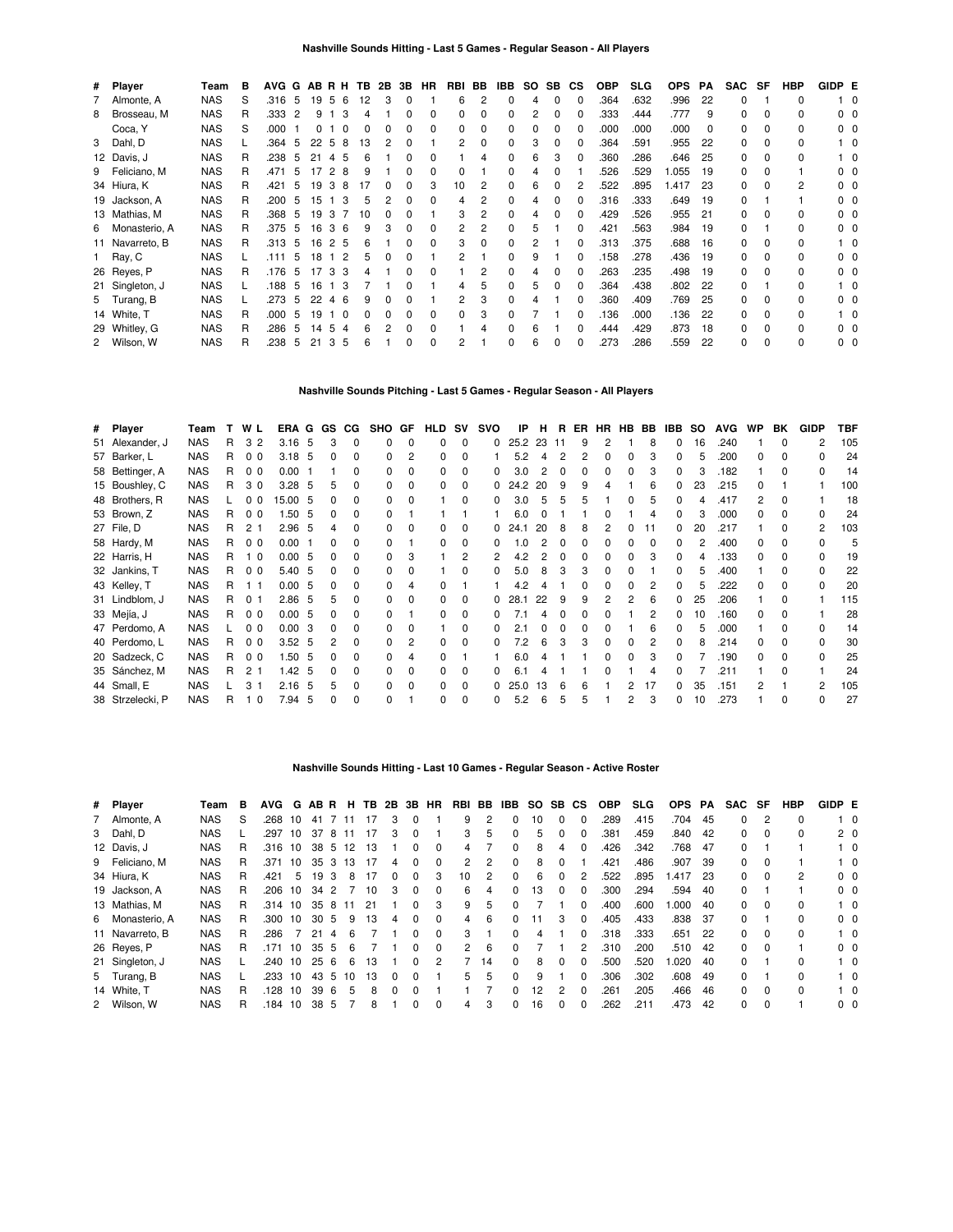| # Player         | Team       |   | W              | <b>ERA</b> | G  | GS.          | CG.          | SHO GF       |              | <b>HLD</b>     | sv       | svo           | IP      | н  | в.       | ER | HR            | HB.      | BB | IBB          | so | <b>AVG</b> | <b>WP</b>    | BK           | <b>GIDP</b>   | TBF |
|------------------|------------|---|----------------|------------|----|--------------|--------------|--------------|--------------|----------------|----------|---------------|---------|----|----------|----|---------------|----------|----|--------------|----|------------|--------------|--------------|---------------|-----|
| 51 Alexander, J  | <b>NAS</b> | R | 52             | 3.03       |    | 5            | $\Omega$     | 0            | <sup>0</sup> | $\Omega$       | $\Omega$ | 0             | 35.2 33 |    | 14       | 12 | 3             |          | 10 | $\Omega$     | 23 | .243       |              |              | 3             | 147 |
| 57 Barker, L     | <b>NAS</b> | R | $\Omega$       | 2.45       | 10 | 0            | <sup>0</sup> | $\Omega$     | 3            |                | $\Omega$ |               | 11.0    | 6  |          | 3  |               |          | 6  | $\Omega$     | 14 | .158       |              | 0            |               | 45  |
| 58 Bettinger, A  | <b>NAS</b> | R | 00             | 0.00       |    |              | $\Omega$     | 0            | $\Omega$     | $\Omega$       | $\Omega$ | 0             | 3.0     | 2  | $\Omega$ | 0  | $\Omega$      | $\Omega$ | 3  | $\Omega$     | 3  | .182       |              | 0            | 0             | 14  |
| 15 Boushley, C   | <b>NAS</b> | R | 32             | 4.28       |    |              | $\Omega$     | 0            | $\Omega$     | $\Omega$       | $\Omega$ | O.            | 33.2 32 |    | 16       | 16 | 6             |          | 9  | <sup>0</sup> | 31 | .244       |              |              | 2             | 141 |
| 53 Brown, Z      | <b>NAS</b> | R | 0 <sub>0</sub> | 2.00       | 8  | 0            | $\Omega$     | 0            |              |                |          |               | 9.0     | 2  |          | 2  | $\Omega$      |          | 5  | $\Omega$     | 6  | .069       | 0            | 0            | 0             | 36  |
| 27 File. D       | <b>NAS</b> | R | 2 <sub>1</sub> | 4.45       |    | 6            | $\Omega$     | $\Omega$     | $\Omega$     | $\Omega$       | $\Omega$ | O.            | 32.1    | 30 | 16       | 16 | 3             |          | 15 | $\Omega$     | 26 | .240       |              | $\Omega$     | $\mathcal{P}$ | 141 |
| 22 Harris, H     | <b>NAS</b> | R | $\Omega$       | 0.00       | 10 | <sup>0</sup> | $\Omega$     | 0            | 4            | 3              | 2        | 2             | 9.1     | 2  | $\Omega$ | 0  | $\Omega$      | $\Omega$ | 10 | $\Omega$     | 10 | .074       | 0            | 0            |               | 38  |
| 32 Jankins, T    | <b>NAS</b> | R | 0 <sub>0</sub> | 4.22       | 10 | <sup>0</sup> | $\Omega$     | $\Omega$     | $\Omega$     | $\overline{2}$ | $\Omega$ | 0             | 10.2    | 13 | 6        | 5  |               | $\Omega$ | 2  | $\Omega$     |    | .310       |              | $\Omega$     | $\Omega$      | 45  |
| 43 Kelley, T     | <b>NAS</b> | R | - 1            | 0.00       | 10 | 0            | $\Omega$     | $\Omega$     | 5            | 0              | 2        | 2             | 9.2     |    |          | 0  | $\Omega$      | $\Omega$ | 2  | $\Omega$     |    | .200       | 0            | 0            |               | 37  |
| 31 Lindblom, J   | <b>NAS</b> | R | - 1            | 2.43       | 6  | 6            | $\Omega$     | 0            | $\Omega$     | $\Omega$       | $\Omega$ | <sup>0</sup>  | 33.1    | 24 | 9        | 9  | 2             | 2        | 8  | $\Omega$     | 29 | .194       |              | 0            |               | 134 |
| 20 Sadzeck, C    | <b>NAS</b> | R | 01             | 0.77       | 10 | <sup>0</sup> | $\Omega$     | $\Omega$     | 5            | $\overline{2}$ |          |               | 11.2    |    |          |    | <sup>0</sup>  |          | 5  | $\Omega$     | 10 | .175       | <sup>0</sup> | 0            | 0             | 47  |
| 35 Sánchez, M    | <b>NAS</b> | R | 22             | 2.25       | 10 | 0            | $\Omega$     | $\Omega$     | 4            | $\Omega$       |          | $\mathcal{P}$ | 12.0    | 9  | 3        | 3  | $\Omega$      | 2        | 4  | $\Omega$     |    | .220       |              | $\Omega$     |               | 47  |
| 44 Small, E      | <b>NAS</b> |   | 3.             | 1.95       |    |              | <sup>0</sup> | <sup>0</sup> | $\Omega$     | $\Omega$       | $\Omega$ | 0             | 32.1    |    |          |    |               | 3        | 21 | 0            | 46 | .149       | з            |              | 2             | 138 |
| 38 Strzelecki, P | <b>NAS</b> | R | 20             | 4.91       | 10 | <sup>0</sup> | <sup>0</sup> | <sup>0</sup> | 2            | $\Omega$       |          |               | 11.0    | 9  | 6        | 6  | $\mathcal{P}$ | 2        | 5  | 0            | 16 | .225       |              | <sup>0</sup> |               | 47  |

# **Alec Bettinger - Pitching - Game Log - 2022 - Regular Season**

|        | Date GM # Team Opp W L ERA G GS CG SHO SV SVO IP H R ER HR HB BB IBB SO WHIP AVG AB WP BK GIDP TBF |  |  |  |  |  |  |  |  |  |  |  |  |  | NP-S                                                                           |
|--------|----------------------------------------------------------------------------------------------------|--|--|--|--|--|--|--|--|--|--|--|--|--|--------------------------------------------------------------------------------|
| 5/8/22 |                                                                                                    |  |  |  |  |  |  |  |  |  |  |  |  |  |                                                                                |
| May    | NAS                                                                                                |  |  |  |  |  |  |  |  |  |  |  |  |  | 0 0 0.00 1 1 0 0 0 0 3.0 2 0 0 0 0 3 0 3 1.67 .182 11 1 0 0 14 58-33           |
| Total  |                                                                                                    |  |  |  |  |  |  |  |  |  |  |  |  |  | NAS AAA 0 0 0.00 1 1 0 0 0 0 0 3.0 2 0 0 0 0 3 0 3 1.67 .182 11 1 0 0 14 58-33 |

# **Alec Bettinger - Pitching - Stat Splits - 2022 - Regular Season**

| Split                    |            |  |                 |  |  |                     |  |          |                         |                         |     |             |                | Team WL ERA G GS CG SHO SV IP H R ER HR HB BB IBB SO WHIP AVG AB WP BK GIDP |           |  |                |          | TBF | NP-S       |
|--------------------------|------------|--|-----------------|--|--|---------------------|--|----------|-------------------------|-------------------------|-----|-------------|----------------|-----------------------------------------------------------------------------|-----------|--|----------------|----------|-----|------------|
| Home Games               | NAS.       |  | 0 0 0 0 0 1 1   |  |  | 0 0 3.0 2 0 0       |  |          | $\Omega$                | $\Omega$                | - 3 | $\mathbf 0$ | - 3            | .67                                                                         | .182 11   |  |                |          | 14  | 58 - 33    |
| Day Games                | NAS.       |  | 0 0 0 0 0 1 1 0 |  |  | 0 0 3.0 2 0 0       |  |          | $\overline{\mathbf{0}}$ | $\overline{\mathbf{0}}$ | - 3 |             | 0 <sup>3</sup> | 1.67                                                                        | .182 11   |  | $\overline{0}$ | $\Omega$ |     | 14 58 - 33 |
| On Grass                 | NAS.       |  | 0 0 0 0 0 1     |  |  | 0 0 3.0 2 0 0       |  |          | $\Omega$                | $\Omega$                | - 3 |             | $0 \quad 3$    | 1.67                                                                        | .182 11   |  | - 0            | $\Omega$ |     | 14 58 - 33 |
| May                      | NAS.       |  | 0 0 0 0 0 1     |  |  | 0 0 3.0 2 0 0       |  |          | $\Omega$                | $^{\circ}$              | - 3 |             | $0 \quad 3$    | 1.67                                                                        | $.182$ 11 |  |                | $\Omega$ |     | 14 58 - 33 |
| On Sundays               | NAS.       |  | 0 0 0 0 0 1     |  |  | 0 0 3.0 2 0         |  | $\Omega$ | $\Omega$                | $\Omega$                | - 3 |             | 0 3            | 1.67                                                                        | .182 11   |  |                | $\Omega$ |     | 14 58 - 33 |
| In games following a win | NAS.       |  | 000001          |  |  | 0 0 3 0 2 0         |  | $\Omega$ | $\Omega$                | $\Omega$                | - 3 |             | $0 \quad 3$    | 1.67                                                                        | .182 11   |  | - 0            | $\Omega$ | 14  | 58 - 33    |
| Starter                  | <b>NAS</b> |  | 0 0 0 0 0 1     |  |  | $0 \t0 \t3.0 \t2.0$ |  | $\Omega$ | $\Omega$                | $\Omega$                | - 3 |             | $0 \quad 3$    | .67                                                                         | .182 11   |  | $\Omega$       | $\Omega$ | 14  | 58 - 33    |